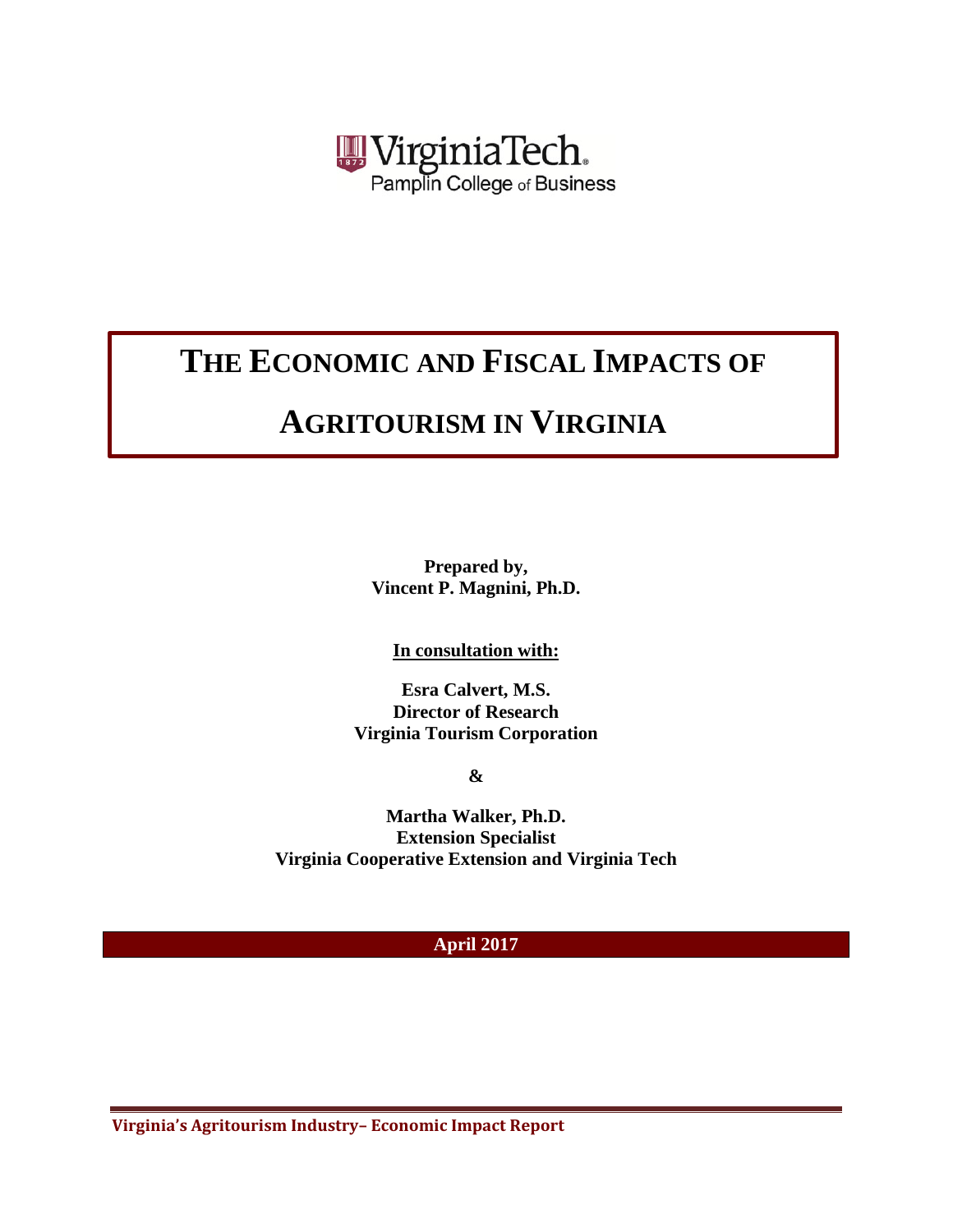# **TABLE OF CONTENTS**

| List of Tables           |                                                                    | 3              |
|--------------------------|--------------------------------------------------------------------|----------------|
| List of Figures          |                                                                    | $\overline{4}$ |
|                          | Preface and Acknowledgements                                       | 5              |
| <b>Executive Summary</b> |                                                                    | $\overline{7}$ |
|                          | Section 1. Introduction                                            | 9              |
| Section 2. Methodology   |                                                                    |                |
|                          | 2.1 Farm Business Inventory                                        | 11             |
|                          | 2.2 Farm Business Data                                             | 12             |
|                          | 2.3 Consumer Data                                                  | 13             |
|                          | 2.4 Economic Modeling                                              | 14             |
| Section 3. Findings      |                                                                    | 16             |
|                          | 3.1 Descriptive Characteristics of the Sector                      | 16             |
|                          | 3.2 Statewide Economic and Fiscal Results                          | 20             |
|                          | 3.3 Regional Economic and Fiscal Results                           | 25             |
|                          | 3.4 Indicators of Future Sector Performance                        | 30             |
|                          | 3.5 Motivations of Providers and Visitors                          | 34             |
|                          | Section 4. Conclusions                                             | 36             |
|                          | <b>Investigator and Reviewer Bio</b>                               | 39             |
| References               |                                                                    | 40             |
| Appendices               |                                                                    | 42             |
|                          | Appendix A: Glossary of Terms                                      | 43             |
|                          | Appendix B: Tourism Regions, Counties, and Populations             | 45             |
|                          | Appendix C: Farm Business Inventory E-mail                         | 45             |
|                          | Appendix D: Demographic Profiles of Consumer Survey<br>Respondents | 47             |
|                          | Appendix E: Detailed Output Adjustments                            | 48             |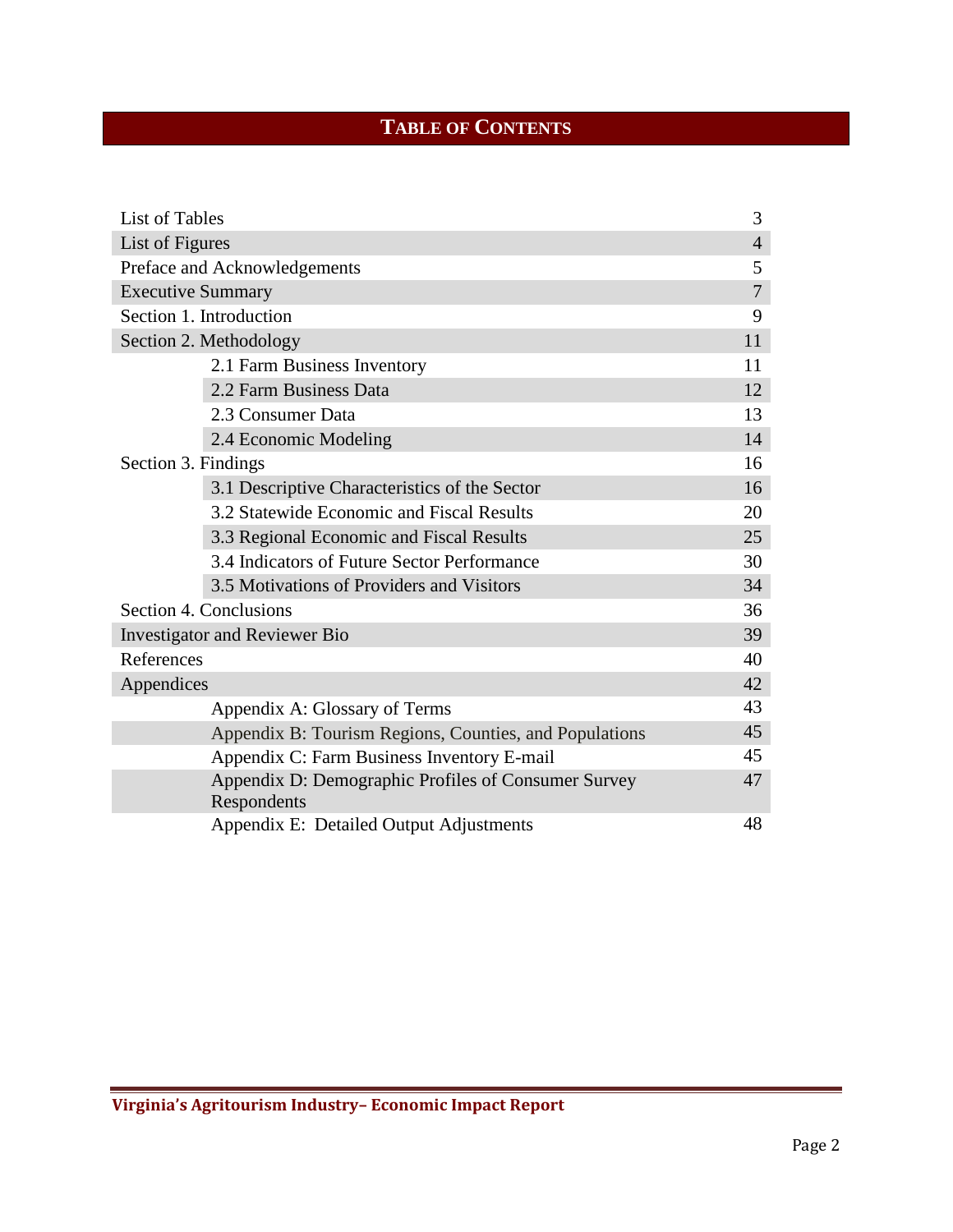<span id="page-2-0"></span>

| <b>LIST OF TABLES</b>                                                                            |    |
|--------------------------------------------------------------------------------------------------|----|
| Table 1: Estimated Venue Inventory by Region                                                     | 16 |
| Table 2: Ranked List of 25 Most Frequently Offered On-Farm<br>Agritourism Activities in Virginia | 19 |
| Table 3: Statewide "Economic Activity" and "Impact from<br>Travelers" Attributed to Agritourism  | 20 |
| Table 4: On-Farm Spending Attributed to Agritourism in Virginia                                  | 22 |
| Table 5: Off-Farm Spending Attributed to Agritourism in Virginia<br>(10 Largest Sectors)         | 23 |
| Table 6: Statewide Employment, Labor Income, and Value-Added<br><b>Attributed to Agritourism</b> | 24 |
| Table 7: Visitor Spending Attributed to Agritourism in Each<br>Virginia Region                   | 25 |
| Table 8: Economic Activity Attributed to Agritourism in Each<br>Virginia Region                  | 26 |
| Table 9: Economic Impact from Agritourists in Each Virginia<br>Region                            | 27 |
| Table 10: Employment, Labor Income, and Value-Added in Each<br>Virginia Region                   | 28 |
| Table 11: State and Local Taxes Attributed to Agritourism Activity<br>By Region                  | 29 |
| Table 12: Ranked Motivations for Operating in the Agritourism<br>Sector                          | 34 |
| Table 13: Motivations for Visiting an Agritourism Venue                                          | 35 |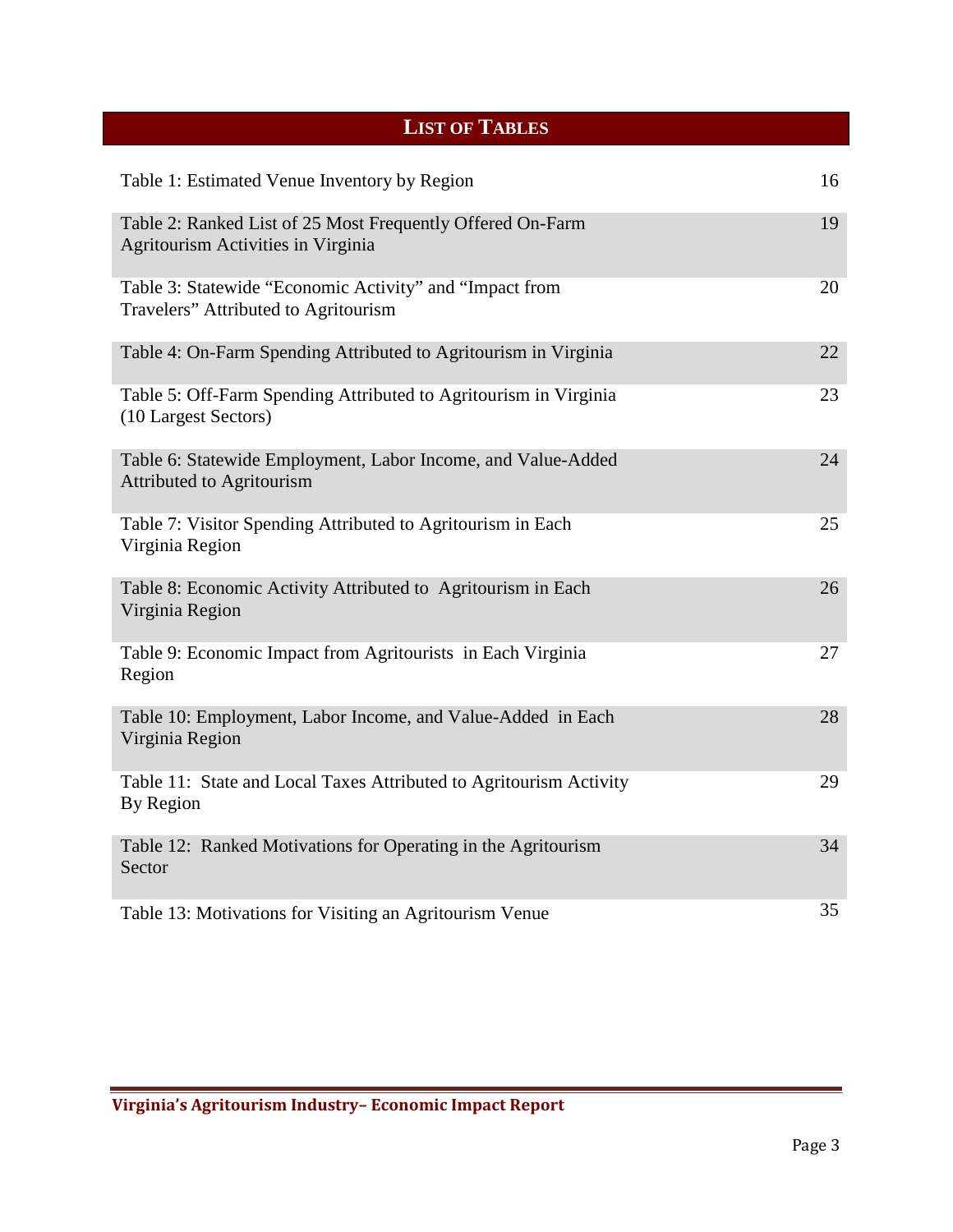# **LIST OF FIGURES**

<span id="page-3-0"></span>

| Figure 1: Map of Virginia's Tourism Regions                                                                 | 10 |
|-------------------------------------------------------------------------------------------------------------|----|
| Figure 2: Economic Ripple                                                                                   | 14 |
| Figure 3: Approximate Number of Agritourism Venues<br>through Time                                          | 17 |
| Figure 4: Months in Which Seasonal Venues Are Open                                                          | 18 |
| Figure 5: The Amount of Money Spent by Each Visitor Over<br>the Past 5 Years Has Been                       | 30 |
| Figure 6: In Comparison to 2015, the Estimated Total<br>Visitors to Your Farm Business in 2016              | 31 |
| Figure 7: In 2015, Approximately What Percentage of Your<br><b>Overall Farm Business Revenues Came From</b> | 33 |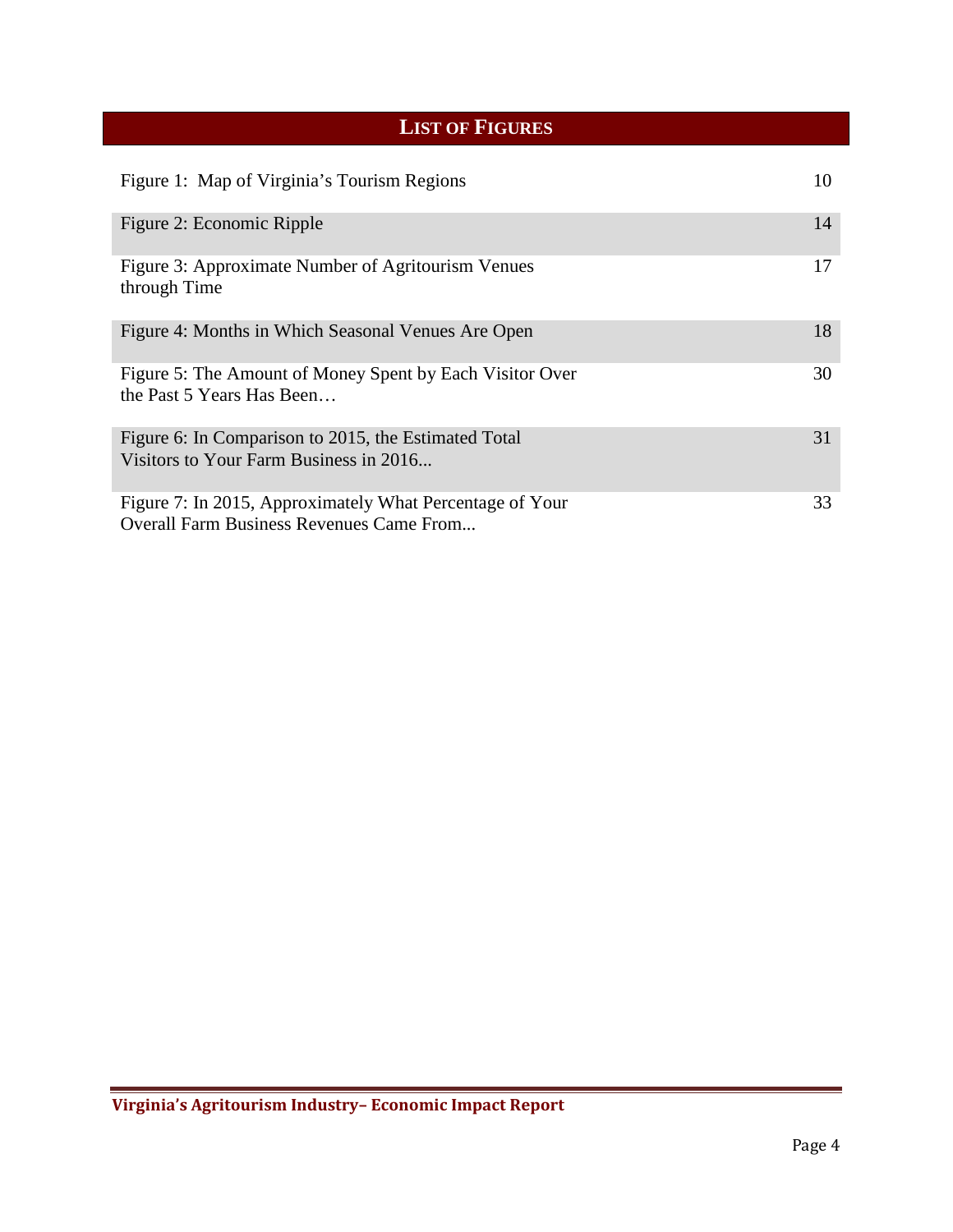#### **PREFACE AND ACKNOWLEDGMENTS**

<span id="page-4-0"></span>This Virginia Agritourism fiscal impact study is a multi-agency and county partnership:

- Funded by The Governor's Agriculture and Forestry Industries Development (AFID) Fund through the Virginia Department of Agriculture and Consumer Services
- Supported financially by the Virginia Tourism Corporation and the Counties of Augusta, Halifax, Loudoun and Rockingham
- Managed by the New River Valley Regional Commission
- Coordinated by Virginia Cooperative Extension
- ❖ Supported by the State Agritourism Study Committee:
- George Anas, Rockingham County
- Thomas Blackwell, Essex County; Virginia Commissioner of the Revenue Association (VACOMREV); Virginia Association of Assessing Officers (VAAO)
- Kimley Blanks, Halifax County
- Lisa Bleakley, Montgomery County Tourism Director
- Michelle Bridges, Rockingham County
- Kevin Byrd, New River Regional Commission
- Esra Calvert, Virginia Tourism Corporation Project Coordinator
- Rebekah Castle, Augusta County
- Chris Cook, Virginia Farm Bureau Virginia FAIRS
- Joell Eifert, Ph.D., Virginia Tech
- Katie Fraizer, Virginia Agribusiness Council
- Mary Garris, Virginia Association of Assessing Officers and Value Liaison
- Amanda Glover, Augusta County
- Gordon Groover, Ph.D., Virginia Tech
- Amy Hager, The Bed & Breakfast Association of Virginia
- Leanne Harrow, Virginia Department of Agriculture and Consumer Services
- Katie Hellebush, Alliance Group Virginia Wine Council
- Kellie Hinkle, Loudoun County
- Mike Jonas, Farm Credit of the Virginias
- Larry Land, Virginia Association of Counties
- Bruce Lowe, Virginia Association of Assessing Officers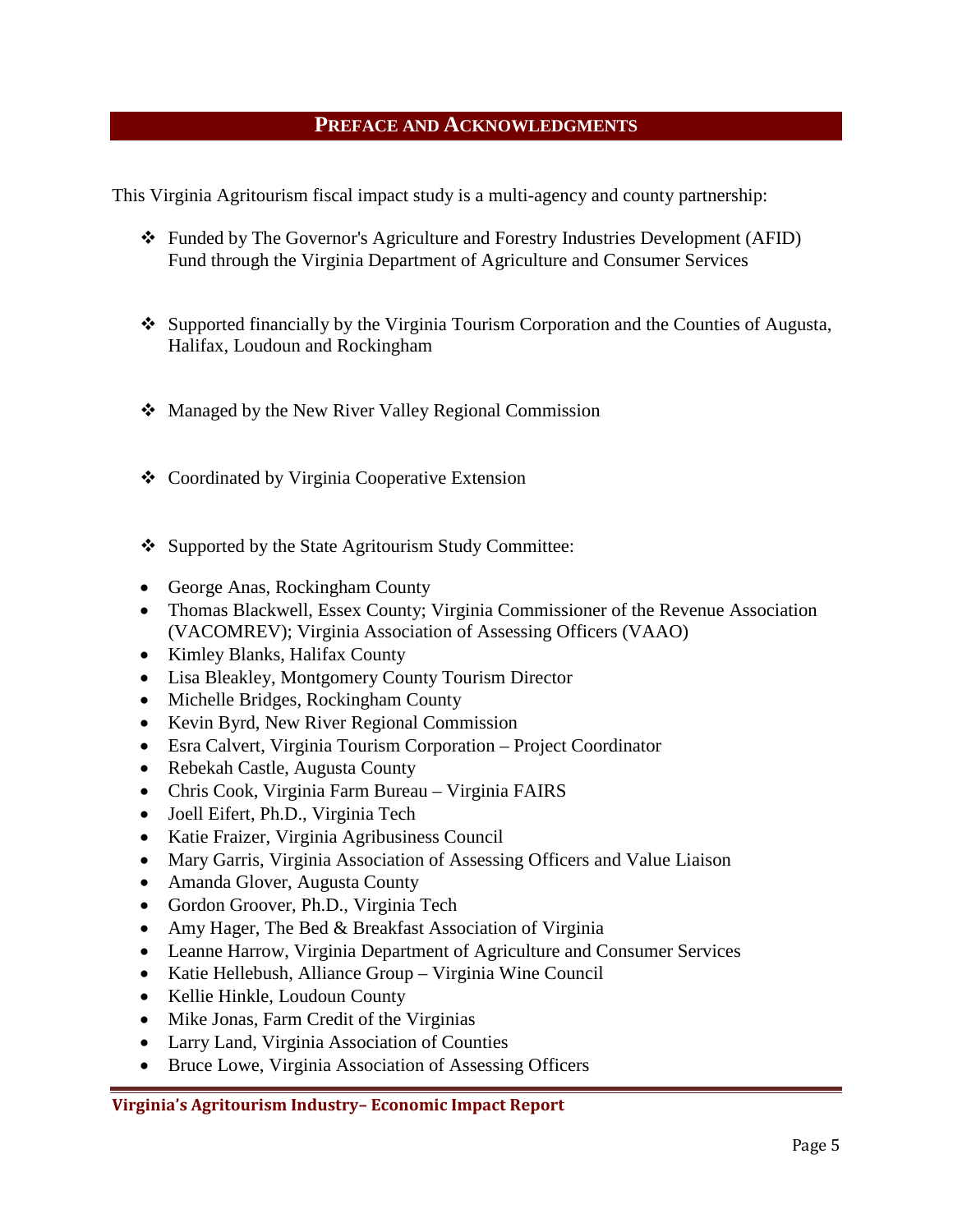- Matt Lohr, Farm Credit of the Virginias
- Vincent Magnini, Ph.D., Virginia Tech
- Kasey Martin, Ph.D., USDA Rural Development
- Kim Morgan, Ph.D., Virginia Tech
- Ashley Nauta, Virginia Cooperative Extension
- Jim Pease, Ph.D., Virginia Tech
- Bonnie Riedesel, Fields of Gold
- Kelli Scott, Virginia Cooperative Extension
- Eli Sharp, New River Valley Regional Commission
- Sandra Tanner, Virginia Tourism Corporation
- Stephen Versen, Virginia Department of Agriculture and Consumer Services
- Martha A. Walker, Ph.D., Virginia Cooperative Extension Project Coordinator
- Heather Wheeler, Virginia Department of Agriculture and Consumer Services
- $\triangle$  Completing this study would not have been possible without the many individuals who replied to the agritourism inventory request, completed the farm business survey, or responded to the consumer spending survey.
- \* Third party expert review of this study conducted by Dr. Muzzo Uysal, Department Chair and Professor, University of Massachusetts – Amherst (see bio at end of report).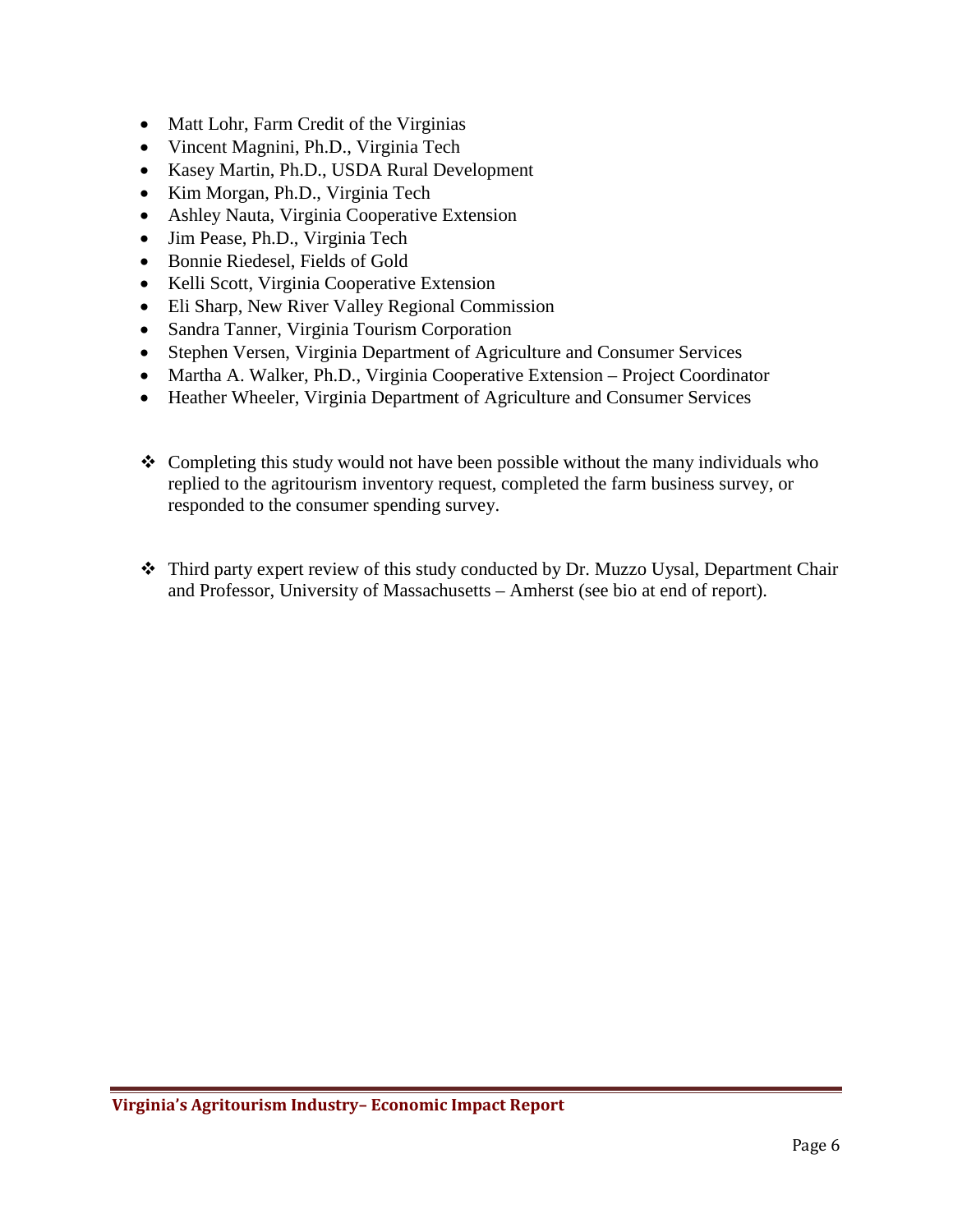#### **EXECUTIVE SUMMARY**

<span id="page-6-0"></span>The Code of Virginia defines agritourism as:

"*Any activity carried out on a farm or ranch that allows members of the general public, for recreational, entertainment, or educational purposes, to view or enjoy rural activities, including farming, wineries, ranching, historical, cultural, harvest-your-own activities, or natural activities and attractions. An activity is an agritourism activity whether or not the participant paid to participate in the activity."* (Code of Virginia § 3.2-6400).

In accord with the above state code, this study finds that Virginia's agritourism sector makes substantial contributions to the economic health and well-being of the Commonwealth. A summary of key findings are as follows: $<sup>1</sup>$  $<sup>1</sup>$  $<sup>1</sup>$ </sup>

- $\triangleright$  There are approximately 1,400 establishments in Virginia that classify into the agritourism sector. Roughly 56% of these venues are open to the public throughout the year.
- $\triangleright$  While visitation levels vary widely among venues, on average 5,356 visitors patronize each establishment per year.
- $\triangleright$  In 2015 visitors to Virginia's agritourism farm businesses spent an estimated \$1.5B throughout the state. Approximately, 17% of this total was spent at the agritourism venues; the remaining 83% was spent outside the venues (e.g. hotels, restaurants), but inside the Commonwealth.
- $\triangleright$  The total economic activity stimulated by Virginia's agritourism sector during 2015 was approximately \$2.2B.
- $\triangleright$  Economic activity created by the agritourism sector was associated with approximately \$1.2B in value-added effects in 2015 which is a measure of the sector's contribution to the gross domestic product of the state.
- $\triangleright$  Regarding employment, the economic activity attributed to Virginia's agritourism sector supported approximately 22,151 full-time equivalent jobs in the state in 2015.
- $\triangleright$  In terms of wages and income, the economic activity spawned by Virginia's agritourism sector was responsible for roughly \$839.1M in wage and salary income in 2015.

<span id="page-6-1"></span><sup>&</sup>lt;sup>1</sup> Within the context of this study, the terms "establishments," "farm businesses," and "venues" can be used interchangeably to refer to individual entities that classify into the agritourism sector according to Virginia state code.

**Virginia's Agritourism Industry– Economic Impact Report**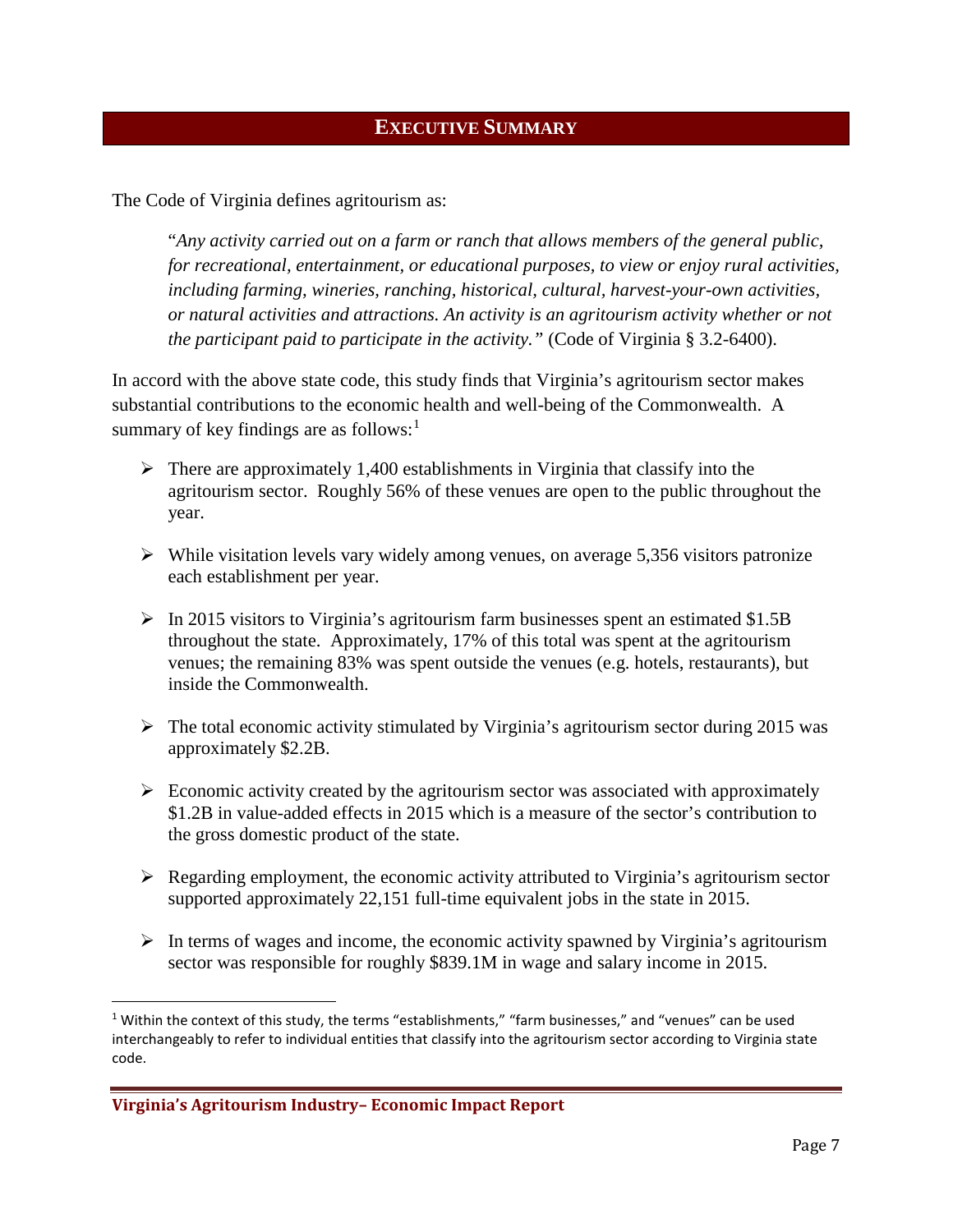- $\triangleright$  Economic activity stimulated by Virginia's agritourism sector generated approximately \$134.7M in state and local tax revenues during 2015.
- The *economic impact from travelers* [defined as those traveling 50 miles or more (one way) to an agritourism venue] was approximately \$1.0B during 2015. This *economic impact from travelers* represents the 'fresh money' infused into an area economy and is a subset of the total economic activity attributed to agritourism venues.
- $\triangleright$  When agritourism farm business revenues deriving from off-farm markets, off-farm restaurants, and off-farm festivals are also included in the economic modeling, the amount of economic activity produced by Virginia's agritourism sector increases by approximately 40% to a total of \$3.0B.
- $\triangleright$  The top motivations for Virginia's farm businesses to operate in the agritourism sector are to:
	- #1: Generate additional income

#2: Market farm products

- #3: Share a lifestyle or way of living with others
- $\triangleright$  The following six factors appear to be weighted equally in attracting visitors to Virginia's agritourism venues:
	- o Bonding with family or friends
	- o Educational / experiencing something new
	- o Enjoying the outdoors
	- o Fun / entertainment
	- o Live close by / passing through / visiting friends or family in the area
	- o Purchasing good food, beer, cider, and / or wine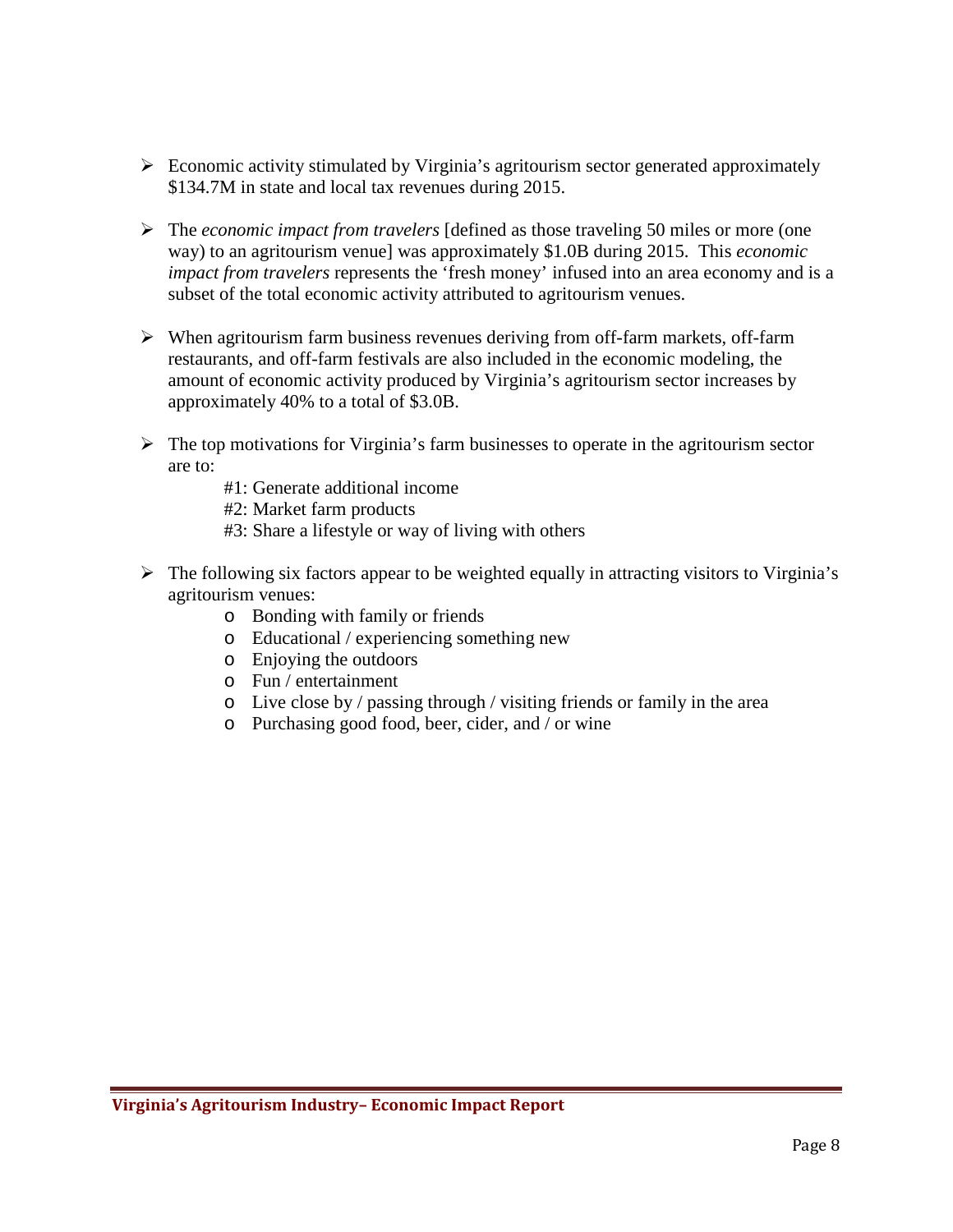#### **1. INTRODUCTION**

<span id="page-8-0"></span>For centuries, farms have been welcoming visitors from the general public in many parts of Europe and Asia (Bernardo, Valentin, and Leatherman, 2004). In recent years the practice of agritourism – combining agriculture and tourism on the farm – has been growing in popularity throughout the United States as well. A combination of factors is triggering the growth of the sector. For example, it is increasingly difficult for small farms to be profitable through the production of commodities; thus, the additional revenue streams deriving from agritourism offerings can be useful to farm business owners and operators. In addition, the growth of the agritourism sector is typically viewed as appealing to agencies and governments. That is, differing from a manufacturing facility for which communities often compete to attract, agritourism is a sector in which communities often benefit from working collaboratively (Lucha, Ferreira, Walker, and Groover, 2014).

Several studies and reports have been published in recent years which indicate that Virginia's agritourism sector is healthy and growing. For example, Lucha et al. (2014) conducted a geographic analysis of agritourism in Virginia that was useful in identifying the key drivers of the industry's success in various regions of the state. Two years earlier, Chmura Economics and Analytics produced an economic impact report covering agritourism in the Fields of Gold Region in the Shenandoah Valley (Chmura, 2012). Despite the merits of these previous studies, the Commonwealth of Virginia lacks a comprehensive assessment of the fiscal and economic impacts of the state's agritourism sector.

Therefore, the purpose of this current study is to build upon the information contained in these earlier reports to be the first to assess the fiscal and economic impacts of Virginia's agritourism sector, as defined by state code, from both a region-by-region and statewide perspective. As such, specific objectives of this study seek to address the following:

- $\triangleright$  Estimated on-farm spending by visitors to agritourism venues
- $\triangleright$  Estimated spending by visitors to agritourism venues in other sectors of the economy (off-farm spending)
- $\triangleright$  The amount of economic activity stimulated by the on-farm and off-farm spending (direct, indirect, induced)
- $\triangleright$  Amount of tax revenue generated by agritourism statewide and by region
- $\triangleright$  Number of jobs attributed to agritourism statewide and by region (direct, indirect, induced)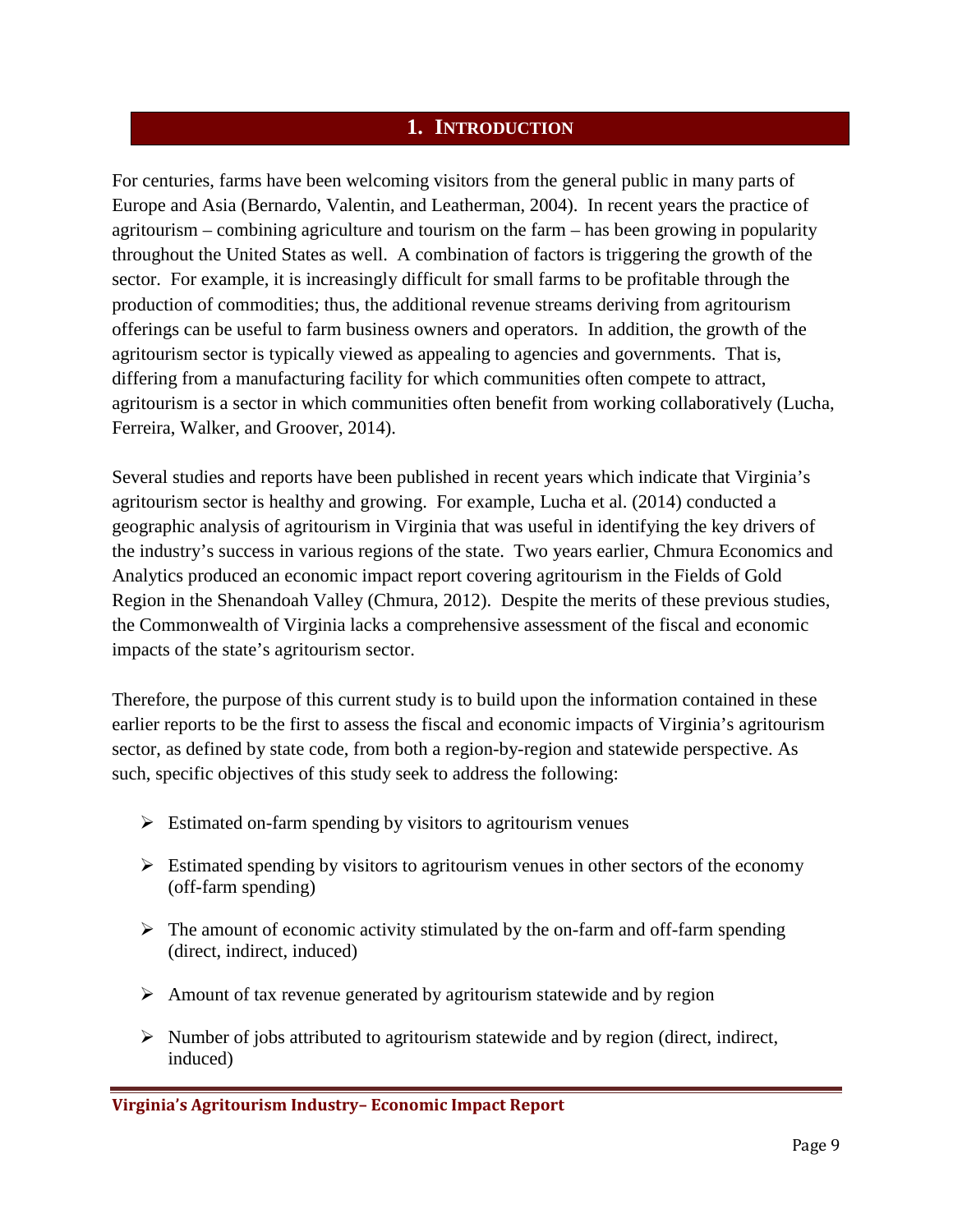- $\triangleright$  Amount of labor income generated by agritourism statewide and by region
- $\triangleright$  The value-added effects of agritourism statewide and by region
- $\triangleright$  Top motivations of travelers to engage in Virginia's agritourism activities
- $\triangleright$  Top motivations of Virginia agritourism providers to operate in the sector

To fulfill the above objectives, the next section of this report describes the research procedures employed in this study. Subsequently, the study's findings are presented. The report ends with a brief conclusion section that summarizes key findings and also details some of the limitations of the modeling. It is prudent to note in this introduction section that a glossary of economic impact terminology is included in Appendix A of this report. Lastly, because a number of the stated research objectives entail presenting results by region, Figure 1 offers a map of Virginia's regions. The list of cities and counties that comprise each region, as well as regional population estimates, are found in Appendix B.



**Virginia's Agritourism Industry– Economic Impact Report**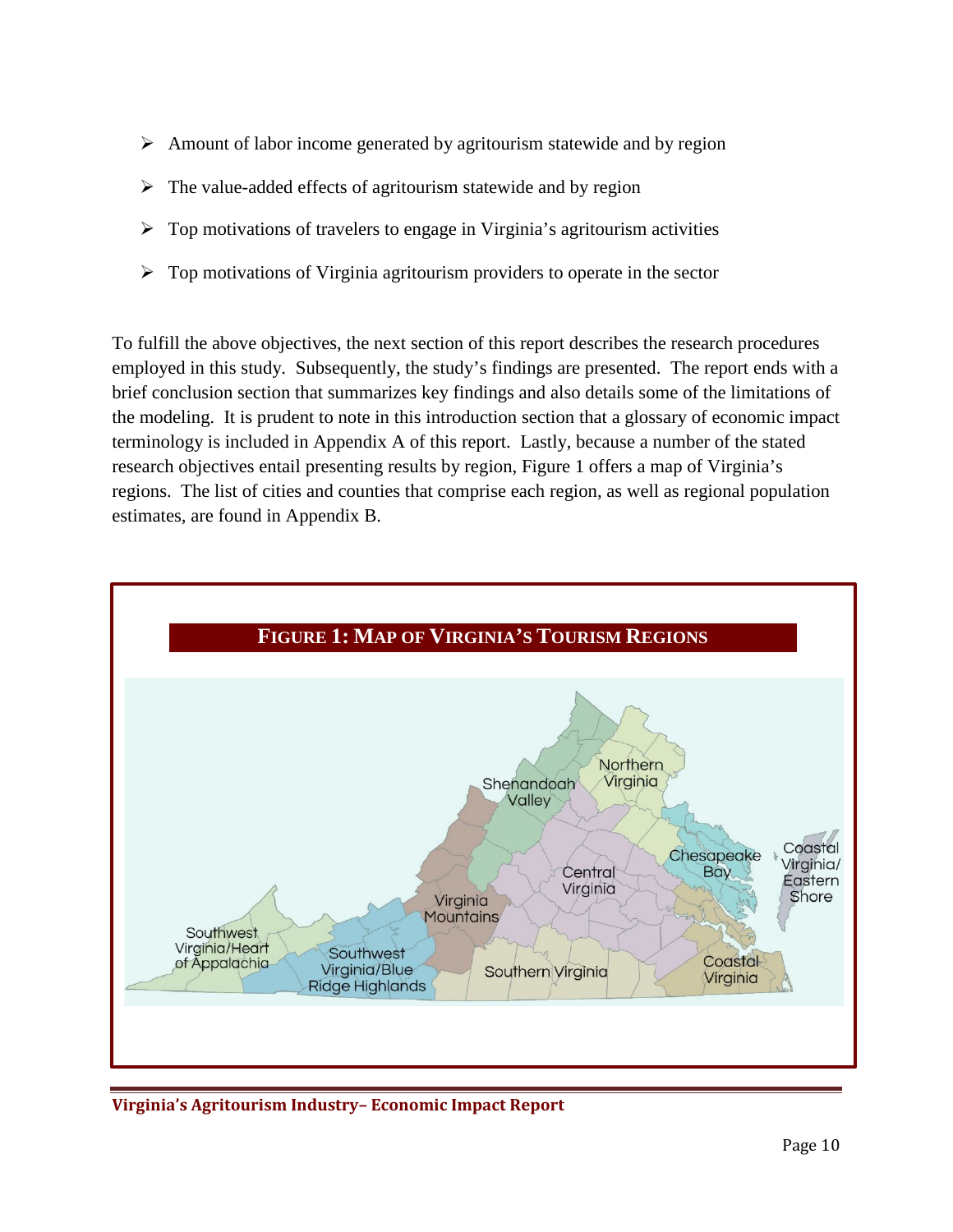# **2. METHODOLOGY**

## <span id="page-10-1"></span><span id="page-10-0"></span>**2.1. Farm Business Inventory**

This study adheres to the definition of agritourism as defined by the code of Virginia:

"*Any activity carried out on a farm or ranch that allows members of the general public, for recreational, entertainment, or educational purposes, to view or enjoy rural activities, including farming, wineries, ranching, historical, cultural, harvest-your-own activities, or natural activities and attractions. An activity is an agritourism activity whether or not the participant paid to participate in the activity."* (Code of Virginia § 3.2-6400).

Therefore, the first stage in calculating the fiscal impact of the agritourism sector in the Commonwealth was to identify the farm businesses that comprise the sector in accord with the state code. The following steps detail how the process occurred:

#### Step #1:

An existing list developed by the Virginia Cooperative Extension Agency was provided to the research team. This list was used as the starting point for the inventory process.

#### Step #2:

Through the use of Internet-based searching, the research team expanded and refined the initial inventory list.

#### Step #3:

The expanded inventory list that resulted from Step #2 was sent via e-mail (see Appendix C) to this project's advisory committee, to all of the destination marketing offices in the Commonwealth, to Virginia's network of agriculture extension agents, to various Virginia Tourism Corporation (VTC) agents, and to relevant association managers that are involved in the State's agritourism industry. The recipients of these e-mails were asked to kindly review the inventory on record for their respective areas and to then enter any additions / edits into a secure Qualtrics surveying site hosted by Virginia Tech. A total of 116 individuals recorded entries on the Qualtrics site and an additional 25-30 people instead opted to send their additions / edits of the inventory list via e-mail to the research team.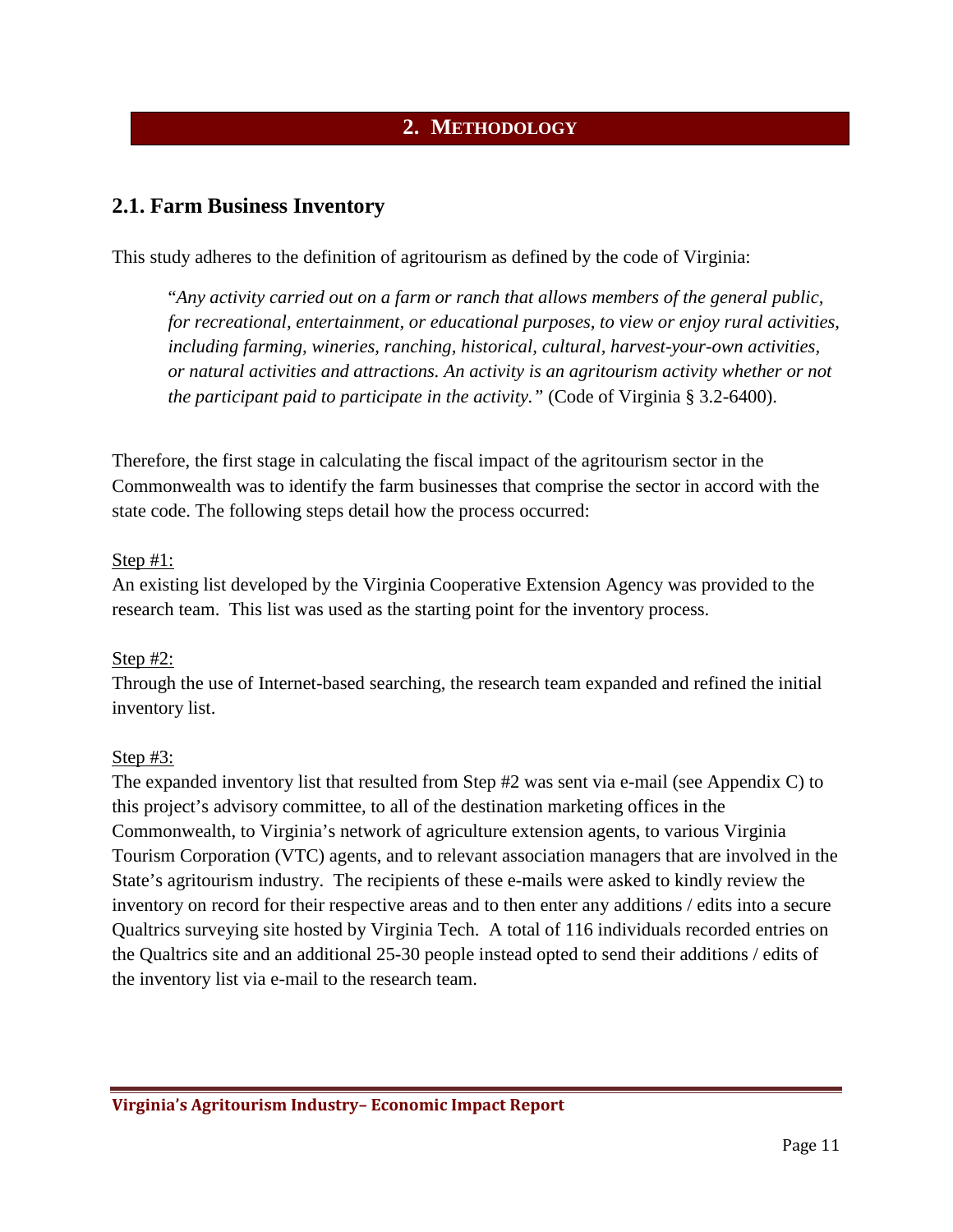Step #4:

The research team purified the inventory entries received by removing redundancies and locating available contact information for the farm businesses submitted. This four-step process yielded an inventory list of farm businesses in Virginia that can be classified into the agritourism sector in accord with Virginia State Code § 3.2-6400. [2](#page-11-1)

# <span id="page-11-0"></span>**2.2. Farm Business Data**

Using the Virginia Agritourism inventory list, a brief electronic survey was sent to the farm businesses. The overarching purpose of the survey was to gather key data needed as inputs in the economic modeling; namely:

- $\triangleright$  Estimated number of visitors;
- $\triangleright$  Estimated percentage of visitors who traveled more than 50 miles (one way) to visit; and
- $\triangleright$  Approximate amounts of any labor related expenses, operating expenses (other than labor), or capital improvement expenses that were not supported by visitor spending.

In addition to key data needed to conduct the economic modeling, the farm business survey also captured information such as whether the venues are open year-round versus seasonally; types of on-farm activities offered; motivations for operating in the sector; and perceptions of how spending and revenues are trending year-to-year.

A total of 297 farm businesses completed the survey which accounts for 21% of Virginia's inventory. This sample size more than doubles what is required to be generalizable of the Commonwealth's agritourism sector. Armstrong and Overton's (1977) method of comparing early to late responses was used as an additional check to confirm that the collected responses are reflective of the sector. All diagnostics confirmed sample adequacy.

<span id="page-11-1"></span><sup>&</sup>lt;sup>2</sup> In the farm business surveying stage of this project, approximately 6 to 8 percent of these businesses reported that they do not host the public on their properties and cannot be included in the agritourism inventory. Although steps 1-4 in this inventorying process were as comprehensive as feasibly possible, there was no way of locating 100 percent of the agritourism providers in the state in our inventory. Therefore, it is reasonable to posit that the 6 to 8 percent that were erroneously listed in the inventory are off-set by those that were likely excluded in the inventory process.

**Virginia's Agritourism Industry– Economic Impact Report**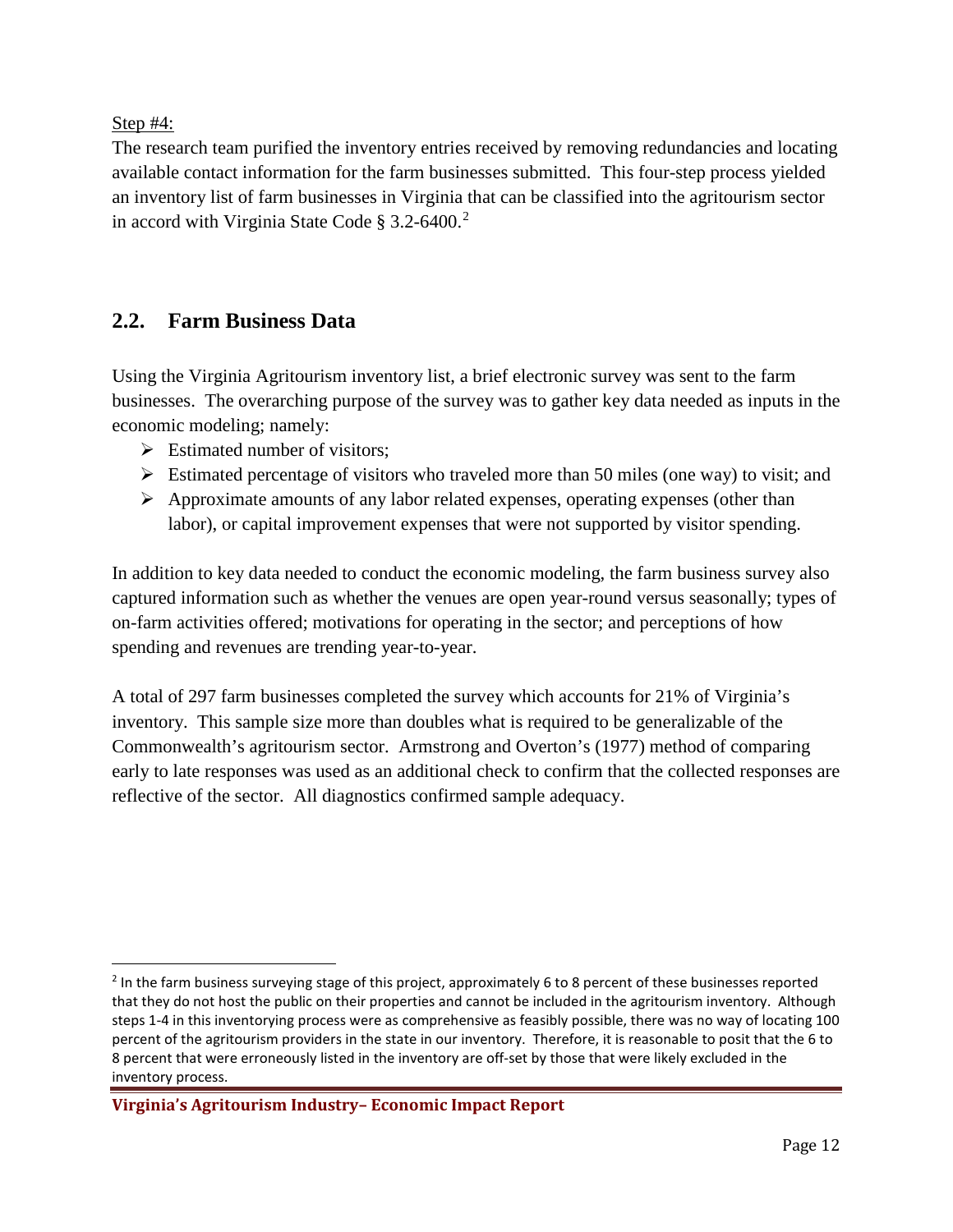## <span id="page-12-0"></span>**2.3. Consumer Data**

An online consumer panel of respondents was enlisted to respond an electronic consumer survey designated for those who visited one or more of Virginia's agritourism venues within the past two years. The overarching purpose of the survey was to build spending profiles of the visitors. Because previous studies (e.g. Jensen, Lindborg, English, and Menard 2006) indicate that visitors to wineries, vineyards, breweries, and distilleries (WVBD) might have larger spending profiles than visitors to other types of agritourism venues, spending profiles were built for four segments in this study:

- 1) Local visitors to agritourism venues (non-WVBD)
- 2) Non-local visitors to agritourism venues (non-WVBD)
- 3) Local visitors to wineries, vineyards, breweries, and distilleries (WVBD)
- 4) Non-local visitors to wineries, vineyards, breweries, and distilleries (WVBD)

In addition to spending profiles necessary for the economic modeling, the consumer survey also captured information such as frequency of visits, motivations for visits, and demographics.

A total of 1,20[3](#page-12-1) consumers completed the survey.<sup>3</sup> Because such a large sample was collected, only the spending information from those visiting within the past 12 months was used for building the profiles. Reducing the consumer memory window from a maximum of 24 months to a maximum of 12 months increases the accuracy of the profiles. The sample sizes of the four profiling groups ranged between 141 and 257 which far exceed the benchmark of 50 recommended by Stynes et al. (2000). It is important to note that the term 'agritourism' was not used on the survey, but instead respondents were screened for participation using the list of activities contained in Appendix C of this report because not all consumers are familiar with the term 'agritourism.'

{Section 2.4 begins on next page}

<span id="page-12-1"></span><sup>&</sup>lt;sup>3</sup> Demographic characteristics of the respondents are listed in Appendix D.

**Virginia's Agritourism Industry– Economic Impact Report**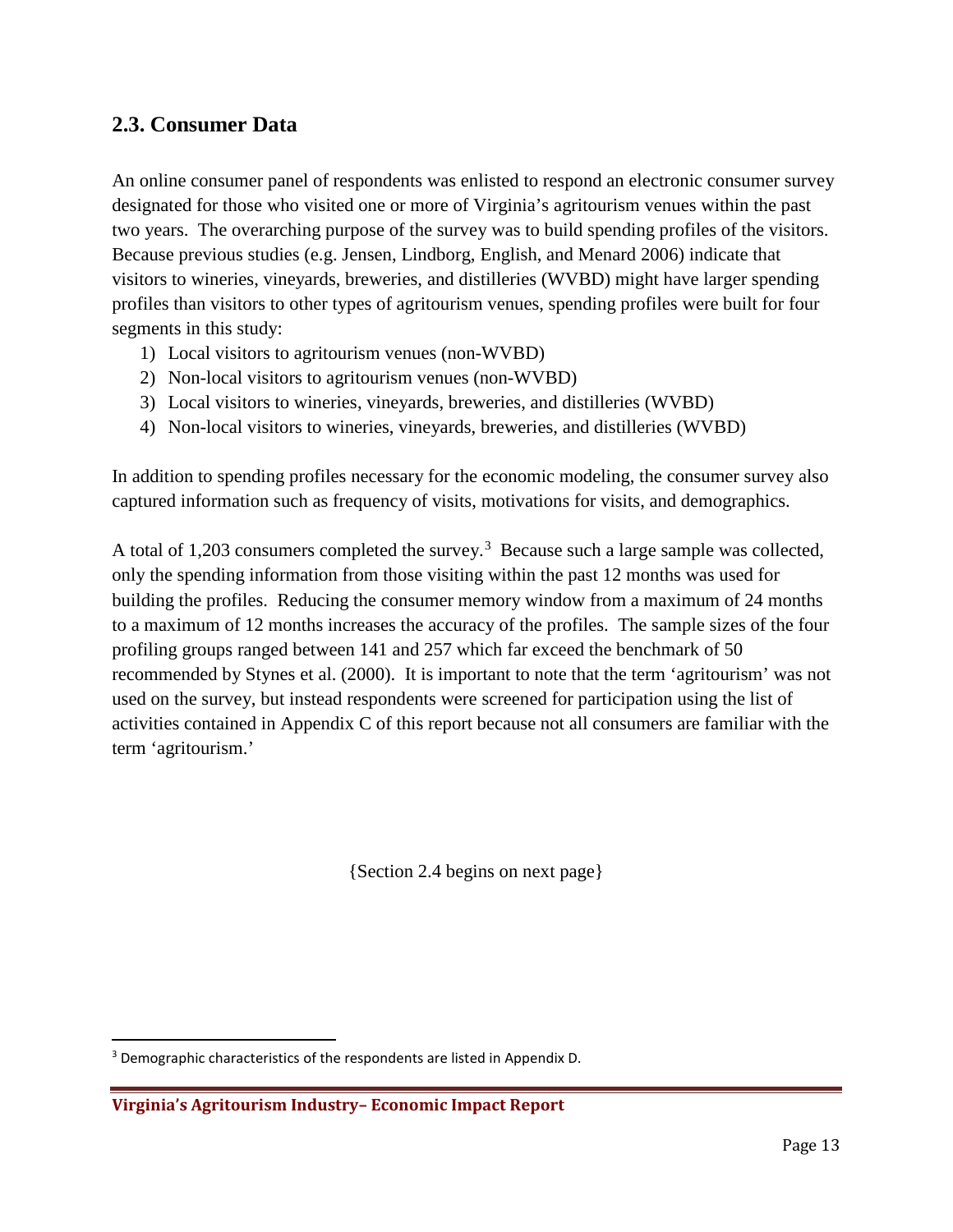## <span id="page-13-0"></span>**2.4. Economic Modeling**

Economic activity of Virginia's agritourism sector stems from three sources: farm business visitor spending, the farm business' operational spending (to the extent that it is not supported by visitor spending), and farm business capital investment (again, to the extent that it is not supported by visitor spending). In terms of visitor spending, as explained in section 2.3 of this report, through surveying, this study developed spending profiles for local visitors to farm businesses (other than wineries, vineyards, breweries, and distilleries); non-local visitors to farm businesses (other than wineries, vineyards, breweries, and distilleries); local visitors to farmbased wineries, vineyards, breweries, and distilleries; and, non-local visitors to farm-based wineries, vineyards, breweries, and distilleries. Farm business operational and capital spending amounts, beyond what was supported by visitor spending, were gauged in the farm business survey (described in section 2.2 of this report).

In addition to assessing the direct effects of visitor spending, this study also models secondary or ripple effects which comprise economic activity from subsequent rounds of re-spending of money. As shown in Figure 2, there are two types of ripple effects: indirect and induced. Indirect effects entail the changes in sales, income and jobs of suppliers to the farm businesses (Stynes et al., 2000). Induced effects encapsulate the changes in economic activity in the region stimulated by household spending of income earned through direct and indirect effects of agritourism-related monies.



Indirect and induced effects are estimated using economic multipliers. Multipliers reflect the extent of interdependency between sectors in a region's economy and can vary significantly between regions and sectors (Stynes et al., 2000). Here is a simple example of how a multiplier can be interpreted: if the multiplier for the restaurant sector in a given region is 1.27 then it can be estimated that every dollar spent at a restaurant results in 27 cents of secondary economic activity in the region. Economic multipliers for the State of Virginia are commercially available in an economic impact estimation software titled IMPLAN commercialized by MIG, Inc. Therefore, the most recent IMPLAN multipliers were purchased and used in this study to calculate indirect and induced economic impacts. Used by more than 1,000 entities, IMPLAN is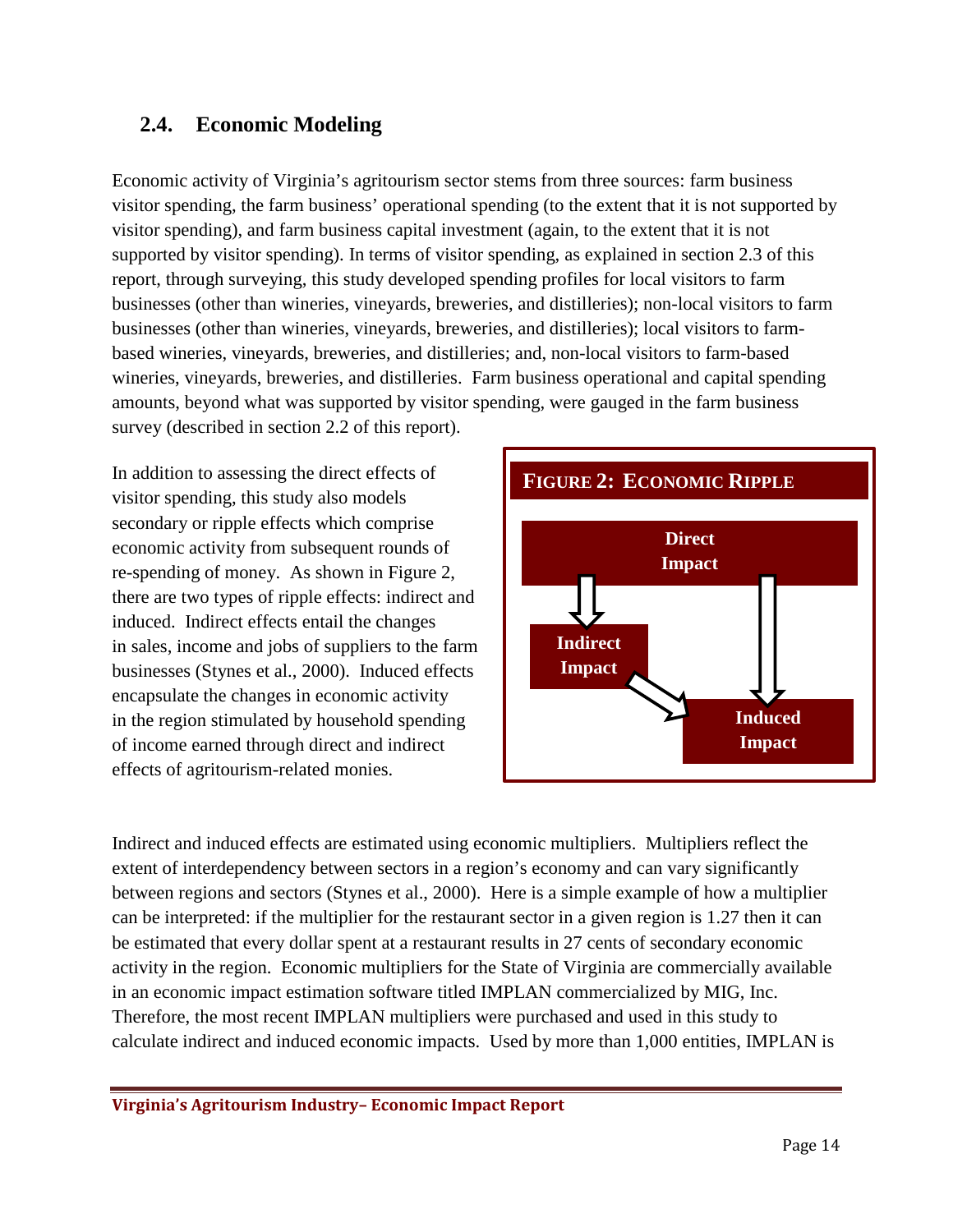said to be the most widely adopted regional economic analysis software in the industry for estimating economic ripple effects (Dougherty, 2011).

In the input-output modeling for this study, *economic activity* describes the modeling that includes all visitor spending and consequent multiplier effects by both locals and non-locals as well as any money spent by agritourism farm businesses that was not supported by visitor spending. Consequently, *economic activity* figures represent all of the economic activity stimulated by the farm business within the state. As will be seen in the subsequent section of this report, *economic activity* is reported as a range with a high and low end to account for differing levels of economic strength between various regions in the state. More specifically, one end of the range represents *adjusted economic activity* which calibrates output figures based upon whether a given farm business county has economic activity above or below the state average. The other end of the range represents *unadjusted economic activity* which are the output figures computed using statewide IMPLAN multipliers.

In the modeling, *economic impact from travelers* represents the modeling that includes all visitor spending and consequent multiplier effects by those who traveled 50 miles or more (one way) to visit the agritourism venue. Thus, *economic impact from traveler* figures reflect all of the "fresh money" entering an economy as a result of a given farm business. In the next section of this report, *economic impact from travelers* is reported as a range to account for adjusted and unadjusted figures. *Adjusted economic impact from travelers* are the calibrated figures based upon whether a given farm business' county has economic activity above or below the state average. Adjusted economic impact figures are also reduced by 20% to account for spending by visitors who would have traveled and spent money in the state regardless of whether the agritourism venue existed. *Unadjusted economic impact from travelers* are the output figures computed using statewide IMPLAN multipliers. Also, unadjusted figures do not deduct spending by visitors who report that the agritourism venue was not their primary destination.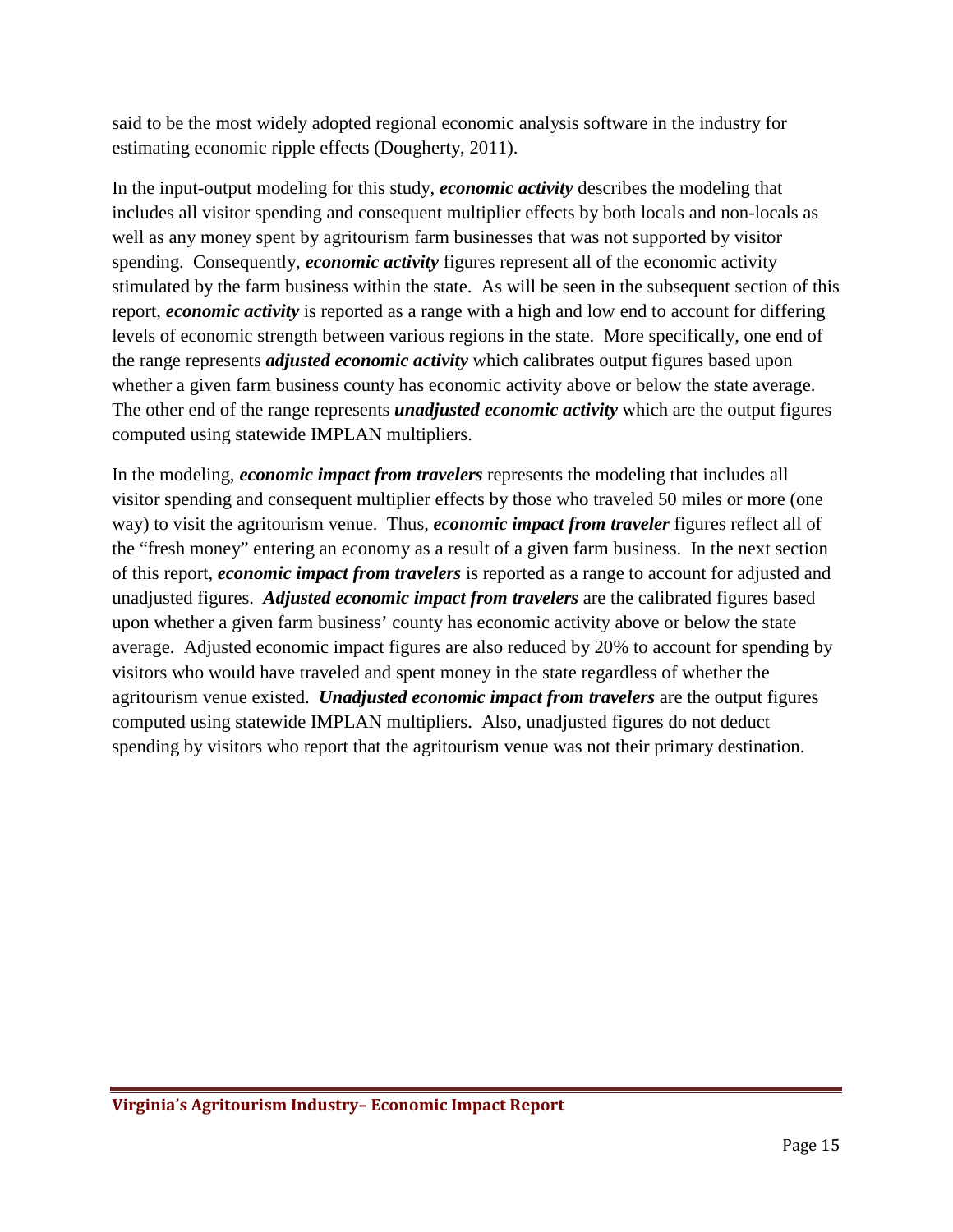#### **3. FINDINGS**

<span id="page-15-0"></span>This section of the report contains the results of the surveying and subsequent economic modeling. First, descriptive characteristics of the sector are presented. Second, statewide economic and fiscal results are reported. Third, regional economic modeling outputs are detailed. Next, indicators of future sector success are outlined. Lastly, the key motivations for farm businesses and consumers to transact in this industry are discussed. The glossary contained in Appendix A offers definitions of key terms used in this findings section.

## **3.1. Descriptive Characteristics of the Sector**

The inventorying process conducted in this study finds that there are approximately 1,400 agritourism venues statewide. Table 1 allocates this inventory per region (map previously presented in Figure 1). Because visitors to wineries, vineyards, breweries, and distilleries (WVBD) have different spending profiles than visitors to other types of agritourism venues, the inventory for each category is listed separately.

As seen in Table 1, of Virginia's ten tourism regions, the highest concentration of venues is in Northern Virginia which records an estimated 353 venues. The second highest number of venues can be found in Central Virginia with an estimated 287 agritourism establishments. The third highest concentration of venues is in the Shenandoah Valley Region with an estimated 237 venues.

#### **BY REGION VIRGINIA REGION FARM-BASED WINERIES, VINEYARDS, BREWERIES, & DISTILLERIES (AKA: WVBD) AGRITOURISM VENUES (OTHER THAN WVBD)** Southwest Virginia/Blue Ridge Highlands 24 87 Central Virginia 84 203 Chesapeake Bay 12 24 Coastal Virginia/ Eastern Shore 1 29 Coastal Virginia 19 113 Southwest Virginia/Heart of Appalachia 3 15 Northern Virginia 109 244 Shenandoah Valley 40 197 Southern Virginia 17 70 Virginia **Mountains** 24 94

<span id="page-15-1"></span>**TABLE 1: ESTIMATED VENUE INVENTORY**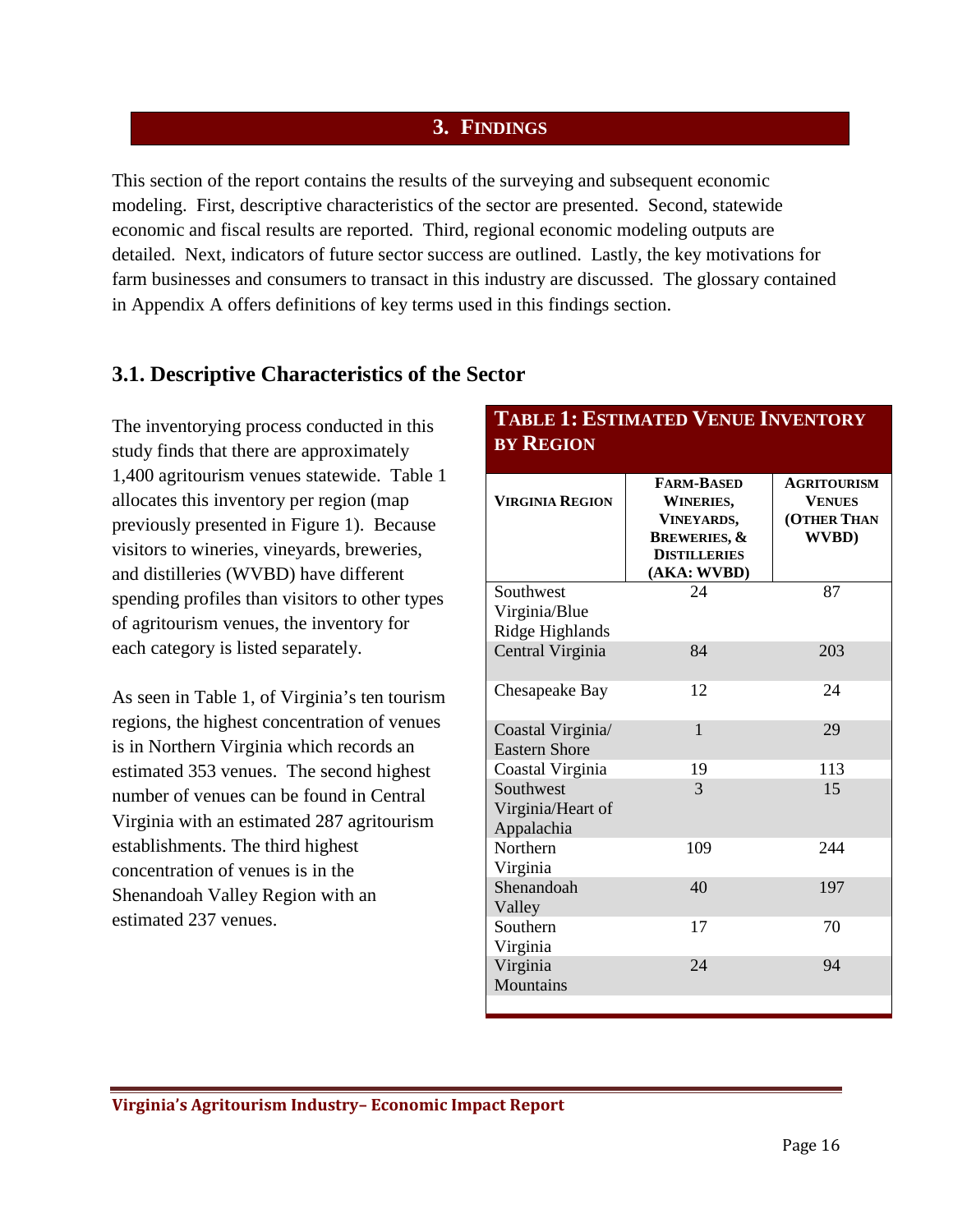While visitation levels vary widely among establishments, on average 5,356 visitors patronage each establishment per year.[4](#page-16-0) Of these visitors, an estimated 42% are non-local [travel more than 50 miles (one-way) to visit the venues]. In terms of spending, on average, non-local visitors to agritourism establishments (other than WVBD) spend \$34.74 at the farm business; whereas, local visitors to farm businesses (other than WVBD) spend an estimated \$21.65 per visit. On the other hand, visitors to wineries, vineyards, breweries, and vineyards (WVBD) spend more on average: non-local  $= $45.52$  per visit; local =  $$24.88$  per visit.<sup>[5](#page-16-1)</sup>

**…more than one-third of agritourism establishments in Virginia have been in operation for five years or less which is testament to the recent growth of the sector.**

With regard to operational characteristics of venues, the average length of time that they have been open to the public is 14 years. This statistic is evidence of the relatively young nature of the industry in Virginia. Interestingly, more than one-third (35%) of the establishments have been in operation for five years or less which is testament to the recent growth of the sector. In fact, as depicted in Figure 3, the time frame with the most accelerated growth is from 2010 to present.



<span id="page-16-1"></span><span id="page-16-0"></span> <sup>4</sup> Mean substitutions of the outliers were used when calculating attendance. Without mean substitutions for outliers, the average attendance was 8,848 per venue which was determined to be high given that median = 1,000. <sup>5</sup> Mean substitutions for outliers were used when computing spending profiles. In addition, 30 percent of reported spending on lodging and restaurants was transferred from on-farm to off-farm categories to align spending profiles with previous studies [this adjustment was also made because the lay-out of the online survey may have caused some respondents to report off-farm spending in the on-farm category].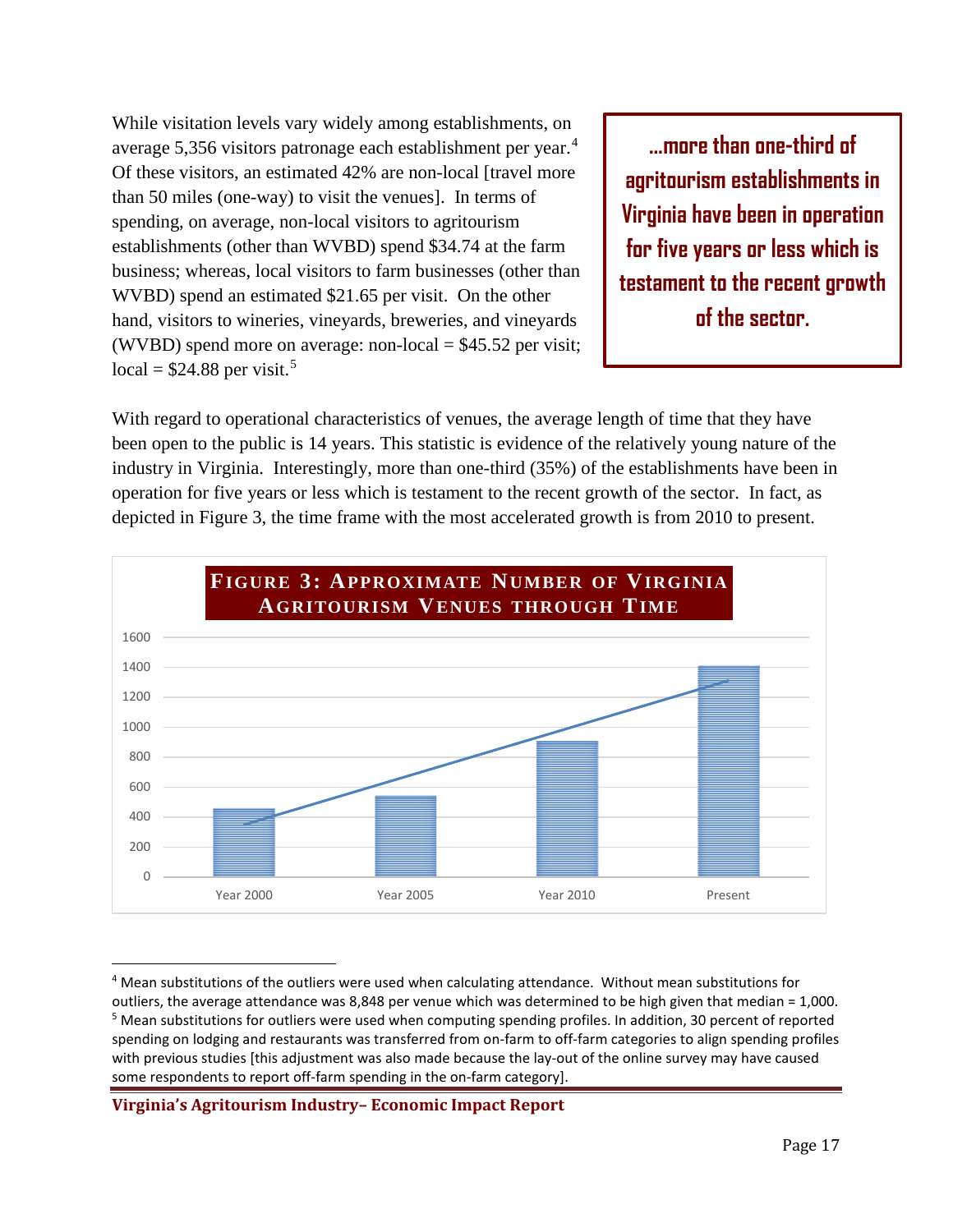As to be expected with any nature-based offering, the industry is seasonal: approximately 44% of Virginia's agritourism operations do not open year-round. Of those establishments that only are open seasonally, Figure 4 shows the months of the year that they operate for business. As depicted in Figure 4, October is the month with the highest number in operation. In October, many harvested items are still available; the weather is often comfortable for outdoor activities; fall foliage is peaking; and, the popularity of pumpkin festivals is partly responsible for this spike as well. Also seen in Figure 4, December remains strong in comparison to January and February due largely to the many successful Christmas tree farms in the Commonwealth. Virginia recently ranked #9 in the country with regard to the number of Christmas tree farms in operation and #6 in the U.S. in terms of tree production and acreage (http://www.virginiachristmastrees.org/).

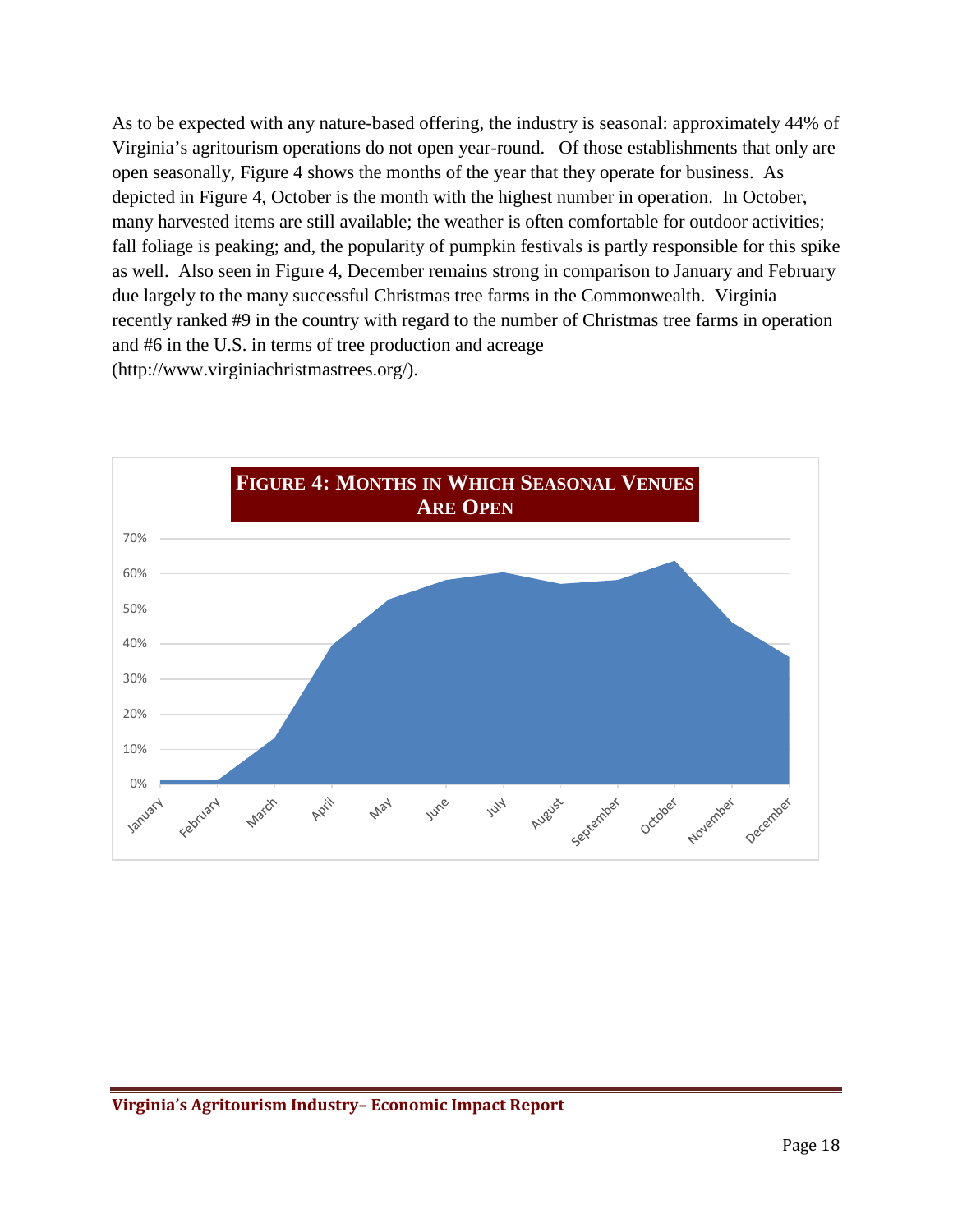As seen in Table 2, many farm businesses around the Commonwealth have honed-in on profitable and sought-after offerings. The #1 most commonly appearing item, *tours and field trips*, may not be immediately profitable, but can serve to raise interest in and awareness of an establishment leading to repeat patronage and positive word-of-mouth communications. Other interesting findings reported in Table 2 are that more than onethird of farm businesses host some sort of festival / event; about one-third offer settings for social gatherings; and approximately one-quarter deliver or support educational workshops.

While the term 'agritourism' may conjure up the traditional image of U-Pick establishments in the minds of many, such operations only account for less than onefifth of Virginia's agritourism inventory. While Virginia has many well-respected and successful U-Pick farm businesses, this is an important point to make because it demonstrates the diversity of the sector in the Commonwealth. In other words, the agritourism sector in Virginia is composed of a highly diversified mixture of establishments of many forms with varied offerings.

# **TABLE 2: RANKED LIST OF 25 MOST FREQUENTLY OFFERED ON-FARM AGRITOURISM ACTIVITIES IN VIRGINIA**

|                                        | $%$ OF          |
|----------------------------------------|-----------------|
|                                        | <b>VENUES</b>   |
| <b>ON-FARM ACTIVITIES</b>              | <b>OFFERING</b> |
| Tour / field trip                      | 52.7%           |
| Festival / event                       | 38.2%           |
| Wedding / reunion / social gathering / |                 |
| concert                                | 34.5%           |
| Retail goods purchased on the farm     | 32.4%           |
| Beer, cider, spirits, or wine tasting  | 26.4%           |
| <b>Educational</b> workshop            | 24.3%           |
| Produce, meat, dairy, or honey         |                 |
| purchased on the farm                  | 23.7%           |
| Animal observation / petting           | 23.3%           |
| On-farm lodging or camping             | 17.6%           |
| Hayride                                | 15.2%           |
| Food tasting                           | 14.5%           |
| Farm immersion experience              | 14.2%           |
| U-pick vegetables or fruit             | 13.9%           |
| Art / painting experience              | 13.2%           |
| On-farm dining                         | 13.2%           |
| Christmas tree farm / cut your own     | 10.8%           |
| On-farm stargazing                     | 10.8%           |
| Pumpkin patch                          | 10.5%           |
| On-farm horseback riding               | 8.5%            |
| On-farm hiking                         | 8.1%            |
| Cooking class                          | 7.8%            |
| On-farm fishing                        | 7.1%            |
| Youth camp                             | 6.8%            |
| Wildlife study                         | 6.4%            |
| Corn maze                              | 5.1%            |

{Section 3.2 begins on next page}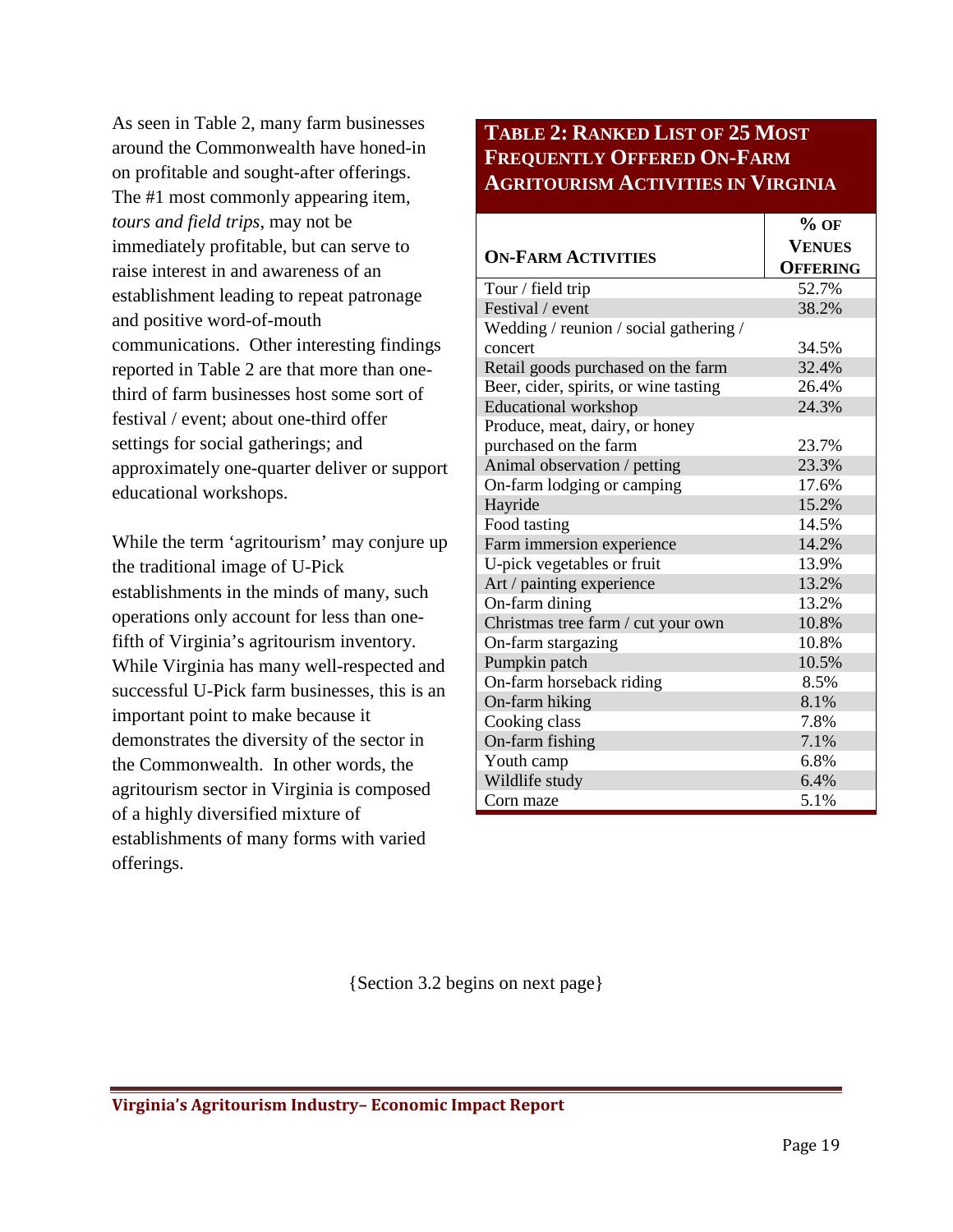# <span id="page-19-0"></span>**3.2. Statewide Economic and Fiscal Results**

Statewide fiscal results show that the agritourism sector accounts for \$2.2B in economic activity around the Commonwealth (see Table 3). As detailed in the glossary (Appendix A), this economic activity includes consumers' spending both on and off the farm as well as subsequent ripple effects of the money. Furthermore, this economic activity encompasses the spending by farm businesses that is not supported by visitor revenues at the farms. Specifically, this study found that approximately \$428K in personnel expenses, \$8.0M in operating expenses (nonpersonnel related), and \$378K in capital improvement expenses were incurred by farm businesses around the state in excess of the revenues that they generated from their agritourism operations. This spending by the farm businesses was included in the input-output modeling to estimate economic activity because the money was spent to support agritourism offerings.

## **TABLE 3: STATEWIDE "ECONOMIC ACTIVITY" AND "IMPACT FROM TRAVELERS" ATTRIBUTED TO AGRITOURISM**

| <b>EFFECT</b><br><b>TYPE</b>  | <b>ECONOMIC ACTIVITY</b><br>(RANCE) <sup>a</sup> | <b>ECONOMIC ACTIVITY</b><br>$(MEAN)^b$ | <b>ECONOMIC IMPACT</b><br><b>FROM TRAVELERS</b><br>$(RANCE)^c$ | <b>ECONOMIC IMPACT</b><br><b>FROM TRAVELERS</b><br>$(MEAN)^d$ |
|-------------------------------|--------------------------------------------------|----------------------------------------|----------------------------------------------------------------|---------------------------------------------------------------|
|                               |                                                  | <b>OUTPUT</b>                          |                                                                |                                                               |
| Direct                        | $$1.2B$ $\rightarrow$ SAME                       | \$1.2B                                 | $$506.2M \rightarrow$<br>\$632.8M                              | \$569.5                                                       |
| Indirect                      | $$480M \rightarrow$ SAME                         | \$480M                                 | $$206.3M \rightarrow$<br>\$257.9M                              | \$232.1                                                       |
| Induced                       | $$498M \rightarrow$ SAME                         | \$498M                                 | $$210.7M \rightarrow$<br>\$263.4M                              | \$237.1                                                       |
| <b>TOTAL</b><br><b>OUTPUT</b> | $\$2.2B \rightarrow$ SAME                        | \$2.2B                                 | $$923.3M \rightarrow $1.2B$                                    | \$1.0B                                                        |

#### **STATE AND LOCAL TAX REVENUES: \$134.7M**

a. Range in economic activity can be attributed to differing levels of economic strength throughout the Commonwealth. On a statewide-level, however, the range is 'zero' because statewide multipliers are used to calculate the model.

- b. The mean economic activity is the high and low end of the range summed and divided by two.
- c. Range in economic impact from travelers on a statewide-level represents a 20% deduction to account for travelers whose visits to an agritourism venue was not their primary motivation for their trip.
- d. The mean economic impact from travelers is the high and low end of the range summed and divided by two.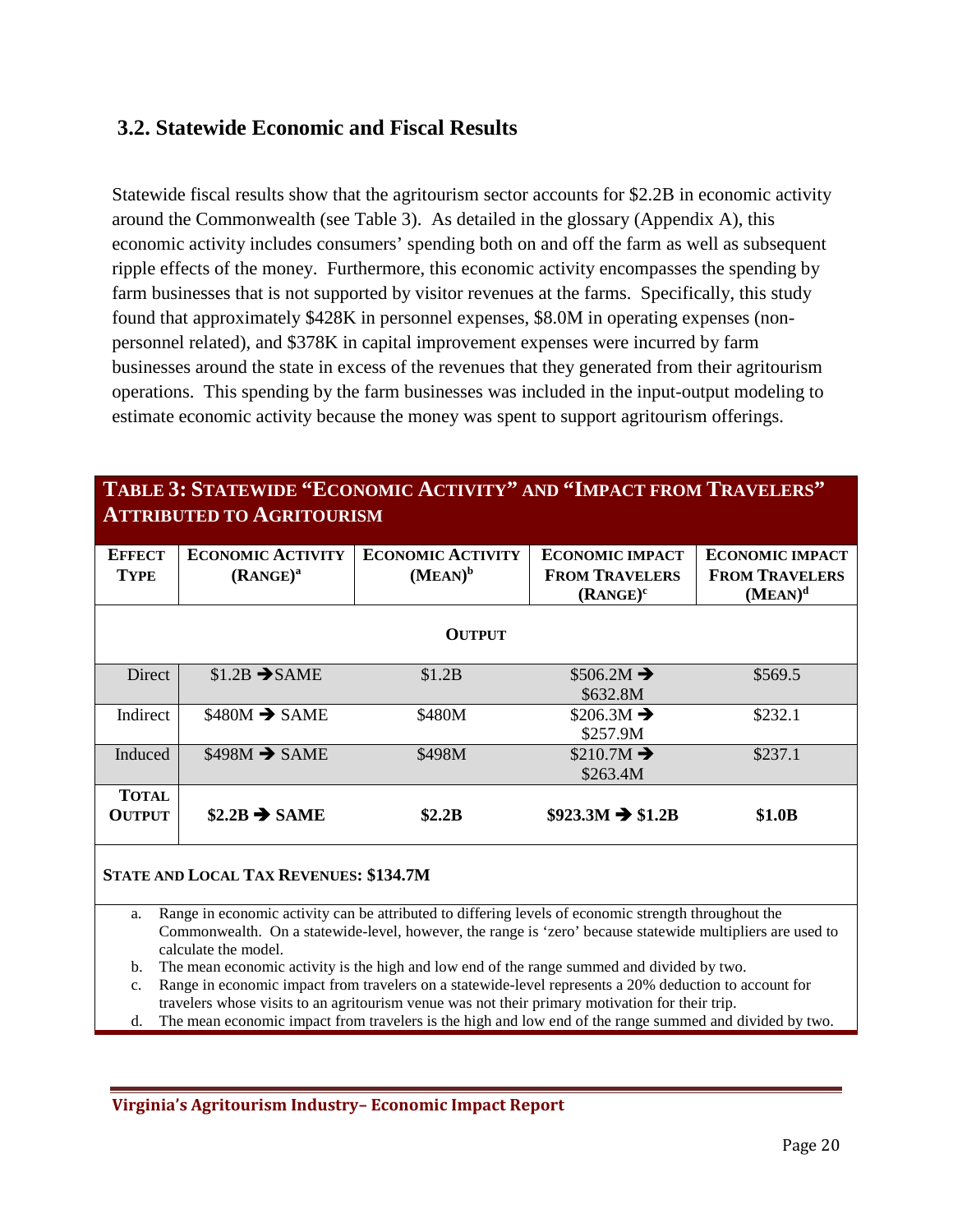In addition, Table 3 also reports the statewide *economic impact from travelers* stimulated by the agritourism sector. This *economic impact from travelers* is the subset of the total economic activity figure generated by those who traveled more than 50 miles (one-way) to visit an agritourism venue. This *economic impact from travelers* is estimated at \$1.0B and is important economically because it represents the 'fresh money' that likely would not have entered an area's economy if not for the existence of the agritourism venue. It can be argued that this 'fresh money' infused by travelers is useful to any of Virginia's regions, but it particularly beneficial to regions with low levels of economic prosperity. As a consequence, later in this report (in section 3.3), this *economic impact from travelers* is presented regionby-region.

… economic impact from travelers **is estimated at \$1.0B and is important economically because it represents the 'fresh money' that likely would not have entered an area's economy if not for the existence of the agritourism venue.**

According to this study's input-output modeling, the state and local tax revenues generated by the economic activity associated with Virginia's agritourism sector is estimated at \$134.7M for 2015 (as listed in Table 3). Like described above, while tax revenues are useful to any region of the state, they are of particular value in areas with low levels of economic prosperity. Therefore, later in this report (in section 3.3), state and local tax revenues are detailed region-by-region.

{Section 3.2 continues on next page}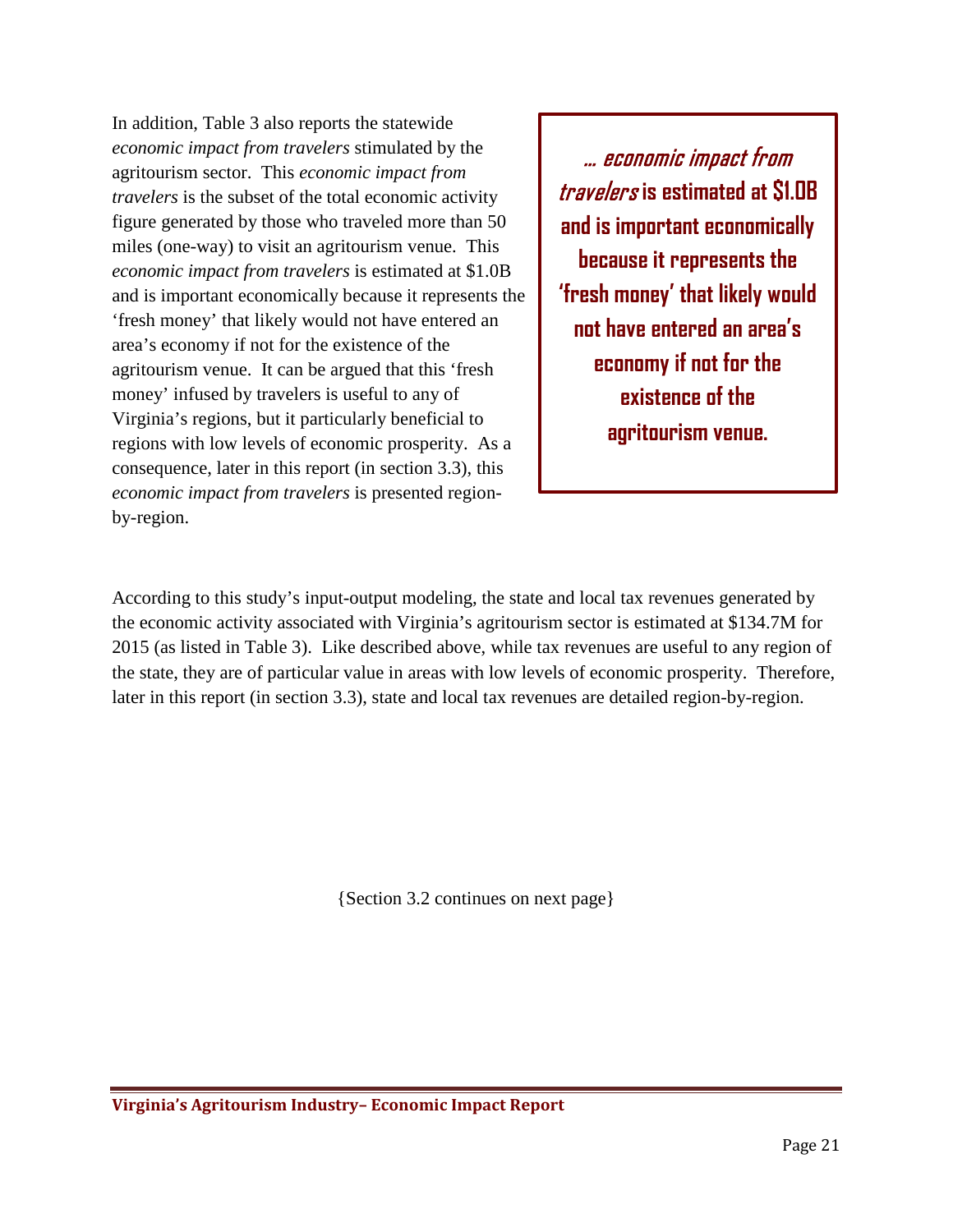Drilling-down further in this study's results, consumers' on-farm and off-farm spending can be separated. This segregation of spending data allows for an enhanced view of the relative fiscal effects of the agritourism industry on other state economic sectors. First, regarding on-farm spending, Table 4 divides consumer spending according to local versus non-local visitors and according to WVBD versus non-WVBD. For both WVBD and non-WVBD, non-local consumers account for larger portions of venue revenues than do local consumers. As detailed earlier in this report, while non-locals constitute, on average, 42% of visitation, they typically spend more per visit than do locals.

Hence, as seen in Table 4, non-local visitors spent an estimated \$34.1M when visiting Virginia's on-farm wineries, vineyards, breweries, and distilleries (WVBD) during 2015. As explained in section 3.1, the average expenditure per person for this segment was \$45.52 at the venue. Local visitors to on-farm wineries, vineyards, breweries, and distilleries (WVBD) spent an estimated \$25.7M at the establishments (average per person on-site expenditure = \$24.88).

With regard to non-WVBD venues, non-local visitors spent roughly \$84.1M during 2015 with the average on-site expenditure per person for this segment at \$34.74. Local visitors to non-WVBD venues spent an estimated \$72.4M at the establishments (average per person on-farm expenditure  $= $21.65$ ).

| TABLE 4. UN-PARM SPENDING ATTRIBUTED TO AGRITOURISM IN<br><b>VIRGINIA</b>                           |                                |  |  |
|-----------------------------------------------------------------------------------------------------|--------------------------------|--|--|
| <b>FARM PATRON SEGMENT</b>                                                                          | <b>ON-FARM SPENDING AMOUNT</b> |  |  |
| Local Visitors to Farm Businesses (excluding wineries,<br>vineyards, breweries or distilleries)     | \$72.4M                        |  |  |
| Non-Local Visitors to Farm Businesses (excluding<br>wineries, vineyards, breweries or distilleries) | \$84.1M                        |  |  |
| Local Visitors to On-Farm Wineries, Vineyards,<br><b>Breweries or Distilleries</b>                  | \$25.7M                        |  |  |
| Non-Local Visitors to On-Farm Wineries, Vineyards,<br><b>Breweries or Distilleries</b>              | \$34.1M                        |  |  |
|                                                                                                     |                                |  |  |

# **TABLE 4: ON-FARM SPENDING ATTPIPUTED TO**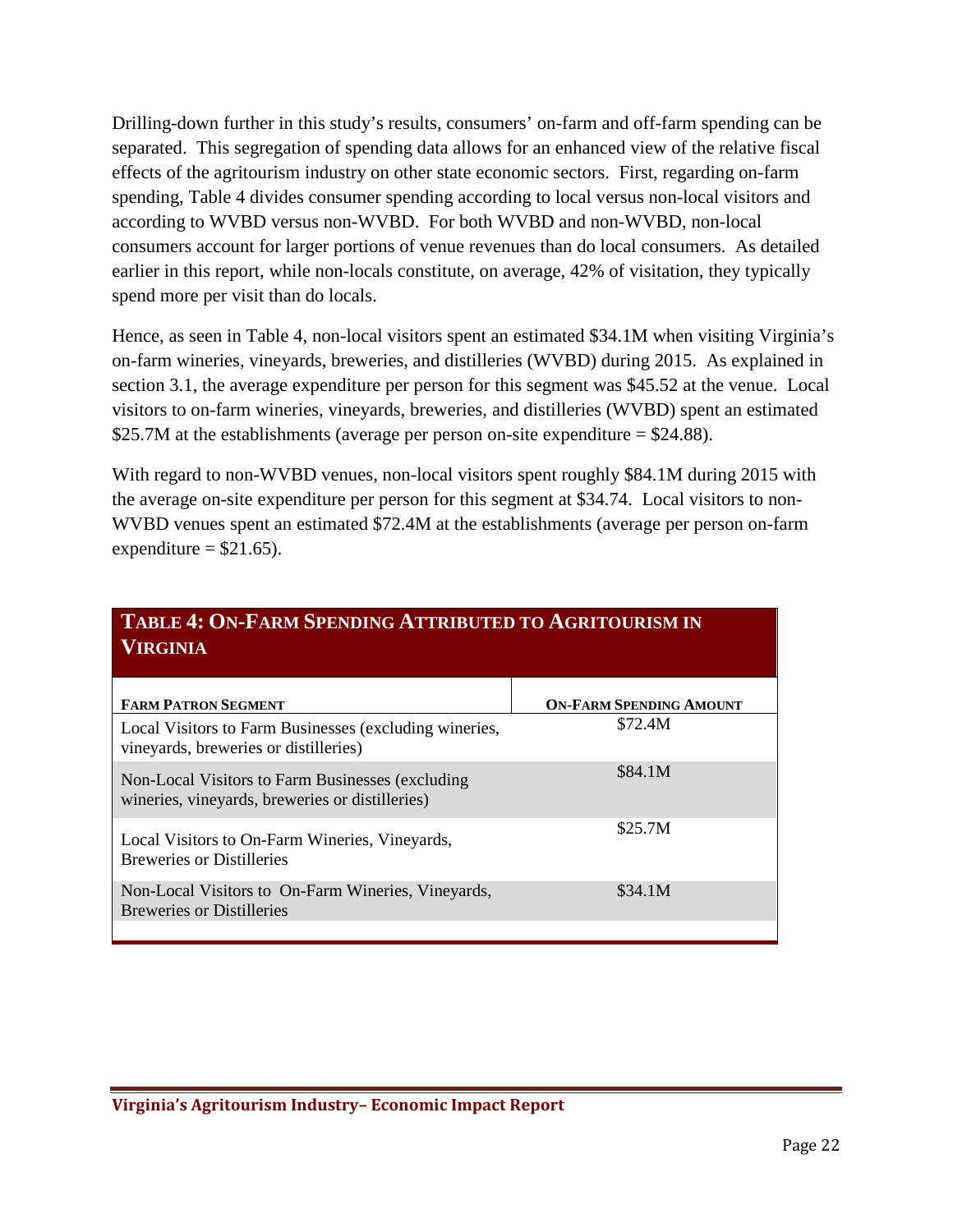In terms of off-farm spending, Table 5 ranks the top ten off-farm spending categories. Visitors to agritourism venues spent an estimated \$225.2M in hotels/motels around the state in 2015 (see Table 5). They also spent nearly one-quarter of a billion dollars in off-farm foodservice establishments (\$223.6M). While in the Commonwealth, many engaged in off-farm entertainment activities including various types of attractions, museums, and sporting events. The sizes of each of the ten categories listed in Table 5 serve as testament to the ability of the agritourism sector to help strengthen other economic sectors.

# **TABLE 5: OFF-FARM SPENDING ATTRIBUTED TO AGRITOURISM IN VIRGINIA (10 LARGEST SECTORS)**

| <b>SPENDING CATEGORY</b>                                                       | <b>OFF-FARM SPENDING AMOUNT</b> |
|--------------------------------------------------------------------------------|---------------------------------|
| Hotels / Motels                                                                | \$225.2M                        |
| Restaurants, fast food, bar (including off-farm<br>breweries and distilleries) | \$223.6M                        |
| Entertainment (e.g. off-farm sporting activities and<br>attractions)           | \$214.3M                        |
| Groceries and convenience items (including off-<br>premise farmer's markets)   | \$149.5M                        |
| Transportation expenses other than gasoline                                    | \$146.2M                        |
| Gasoline                                                                       | \$109.4M                        |
| Souvenirs                                                                      | \$97.4M                         |
| Clothing                                                                       | \$60.0M                         |
| Camping fees and charges                                                       | \$41.0M                         |
| Sporting equipment                                                             | \$40.8M                         |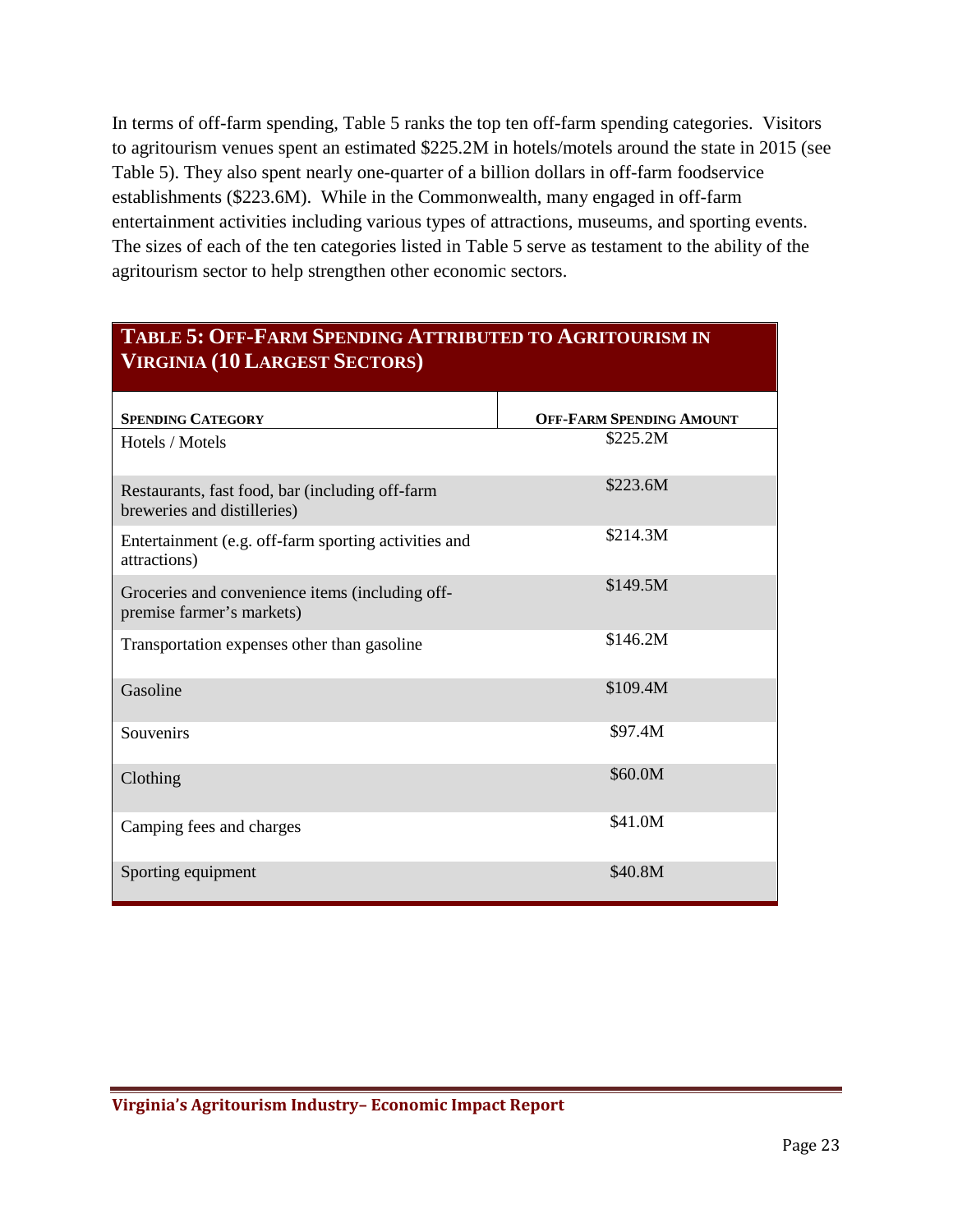Evidently, job creation is a major emphasis of economic development offices around the state, particularly following the great recession of 2008-2009. As such, agritourism is a key ingredient in the *New Virginia Economy* because both tourism and agriculture are named as target industry sectors in the new economy (https://commerce.virginia.gov/media/3501/newvirginia-economy-12052014.pdf). As seen in Table 6, the economic activity spawned by Virginia's agritourism sector supports just over 22,000 full-time equivalent jobs in the state. This figure includes direct

**… the economic activity spawned by Virginia's agritourism sector supports just over 22,000 full-time equivalent jobs in the state.**

effects and secondary effects of job creation due to income to suppliers or due to spending resulting from increased household income. Total labor income associated with these jobs is \$839.1M. Notably, economic activity created by the agritourism sector was associated with approximately \$1.2B in value-added effects which is a measure of the sector's contribution to the gross domestic product of the Commonwealth.

| TABLE 6: STATEWIDE EMPLOYMENT, LABOR INCOME, AND VALUE-<br><b>ADDED ATTRIBUTED TO AGRITOURISM</b> |                                                                                |                               |                                    |  |  |
|---------------------------------------------------------------------------------------------------|--------------------------------------------------------------------------------|-------------------------------|------------------------------------|--|--|
| <b>EFFECT</b><br><b>TYPE</b>                                                                      | <b>EMPLOYMENT:</b><br><b>FULL-TIME</b><br><b>EQUIVALENT JOBS</b><br>$(FTES)^a$ | <b>LABOR</b><br><b>INCOME</b> | <b>TOTAL</b><br><b>VALUE-ADDED</b> |  |  |
| Direct Effect                                                                                     | 16,386                                                                         | \$521.8M                      | \$671.3M\$                         |  |  |
| Indirect Effect                                                                                   | 2,585                                                                          | \$155.1M                      | \$283.9M                           |  |  |
| <b>Induced Effect</b>                                                                             | 3,179                                                                          | \$162.2M                      | \$293.7M                           |  |  |
| <b>Total Effect</b>                                                                               | 22,151                                                                         | \$839.1M                      | \$1.2B                             |  |  |

a. Full-time equivalent (FTE) jobs are defined as total hours worked divided by average annual hours worked in full-time jobs.

{Section 3.3 begins on next page}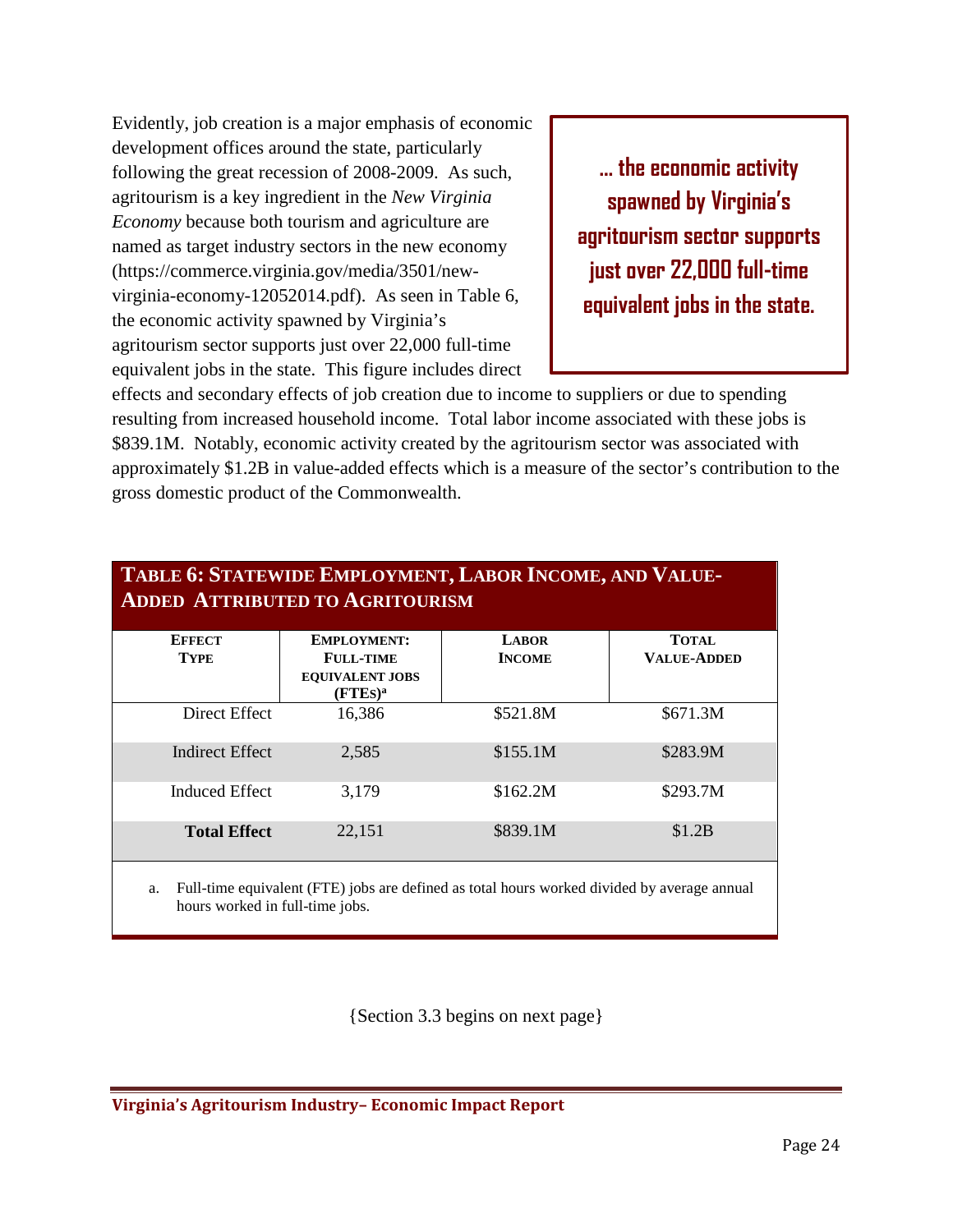# <span id="page-24-0"></span>**3.3. Regional Economic and Fiscal Results**

Region-by-region findings are reported in this section of the report. Table 7 displays an alphabetical listing of Virginia regions along with estimations of how many visitors their venues hosted in 2015. When interpreting the figures in this Table it is prudent to note that non-local visitors are particularly useful in economic modeling because they introduce 'fresh money' into an area's economy.

## **TABLE 7: VISITOR SPENDING BY VIRGINIA REGION**

| <b>VIRGINIA REGION</b>                        | <b>LOCAL</b><br><b>VISITORS</b> | NON-<br><b>LOCAL</b><br><b>VISITORS</b> | <b>TOTAL</b><br><b>VISITOR</b><br><b>SPENDING</b> |
|-----------------------------------------------|---------------------------------|-----------------------------------------|---------------------------------------------------|
| Southwest<br>Virginia/Blue<br>Ridge Highlands | 344,819                         | 249,697                                 | \$120.0M                                          |
| Central Virginia                              | 891,560                         | 645,612                                 | \$311.3M                                          |
| Chesapeake Bay                                | 111,833                         | 80,983                                  | \$39.1M                                           |
| Coastal Virginia/<br><b>Eastern Shore</b>     | 93,194                          | 67,486                                  | \$32.2M                                           |
| Coastal Virginia                              | 410,055                         | 296,937                                 | \$142.4M                                          |
| Southwest<br>Virginia/Heart of<br>Appalachia  | 55,917                          | 40,491                                  | \$19.4M                                           |
| Northern<br>Virginia                          | 1,096,587                       | 794,081                                 | \$383.1M                                          |
| Shenandoah<br>Valley                          | 736,236                         | 533,136                                 | \$255.8M                                          |
| Southern<br>Virginia                          | 270,264                         | 195,708                                 | \$94.0M                                           |
| Virginia<br>Mountains                         | 366,565                         | 265,443                                 | \$127.5M                                          |
| <b>TOTALS:</b>                                | 4.3M                            | 3.2M                                    | \$1.5B                                            |

**"Agritourism is a fast growing and important part of the new Virginia economy, injecting millions of dollars into rural and suburban communities across the Commonwealth."**

**Todd Haymore, Secretary of Commerce and Trade**

Business and community leaders in various geographic areas can employ the values in the final column of Table 7 as a metric of the importance of their region's agritourism sector to the state's economy. For example, it can be stated that agritourism venues in the Southwest Virginia/Blue Ridge Highlands region are responsible for an estimated \$120.0M in consumer spending in the Commonwealth (this includes on-farm and off-farm spending).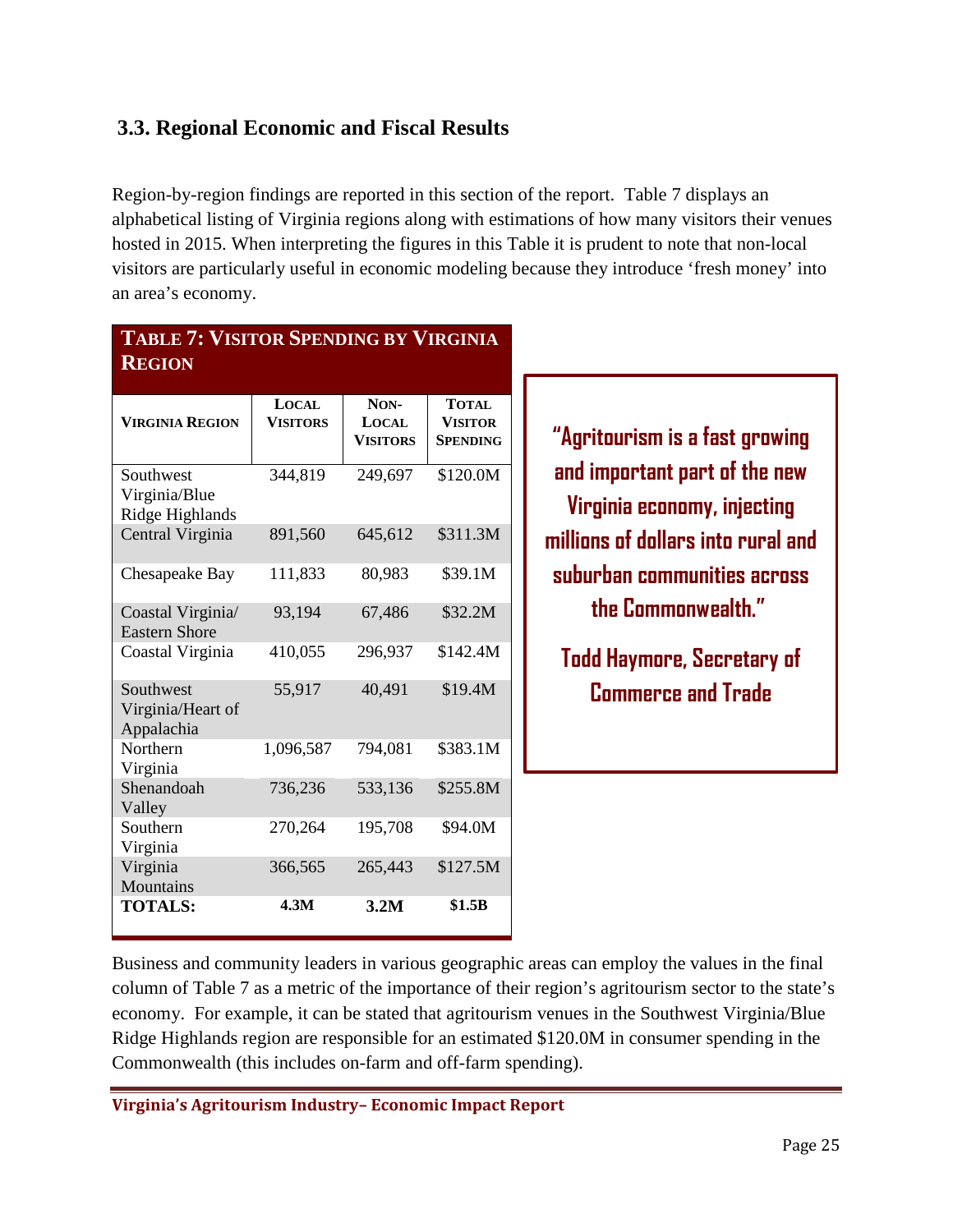Next, in terms of economic activity, Table 8 presents regional results. The case of the Central Virginia region can be used to illustrate how these figures can be interpreted: In the case of the Central Virginia region, the \$311.3M of consumer spending (previously reported in Table 7), generates roughly \$440.0M in economic activity in the state when multiplier effects are modeled. It is prudent to note that the \$440.0M also includes spending by venues that was not supported by visitor revenues [In the case of Central Virginia this was estimated at \$737K]. As seen in Table 8, the agritourism sector in the Northern Virginia region produces the most economic activity due to the sheer number of venues in the region and due to the economic strength of the area. More detailed information about the monetary adjustments made in Table 8 due to regional economic factors can be found in Appendix E.

| <b>VIRGINIA REGION</b>                                                                                                                                                                                                            |                                                                  |                                                        |  |  |
|-----------------------------------------------------------------------------------------------------------------------------------------------------------------------------------------------------------------------------------|------------------------------------------------------------------|--------------------------------------------------------|--|--|
| <b>VIRGINIA REGION</b>                                                                                                                                                                                                            | <b>TOTAL ECONOMIC</b><br><b>ACTIVITY</b><br>(RANCE) <sup>a</sup> | <b>TOTAL ECONOMIC</b><br><b>ACTIVITY</b><br>$(MEAN)^b$ |  |  |
| Southwest Virginia/<br><b>Blue Ridge Highlands</b>                                                                                                                                                                                | $$156.4M \rightarrow 170.0M$                                     | \$163.1M                                               |  |  |
| Central Virginia                                                                                                                                                                                                                  | $$440.0M \rightarrow$ SAME                                       | \$440.0M                                               |  |  |
| Chesapeake Bay                                                                                                                                                                                                                    | $$53.0M \rightarrow 55.2M$                                       | \$54.1M                                                |  |  |
| Coastal Virginia/Eastern Shore                                                                                                                                                                                                    | $$42.1M \rightarrow $45.8M$                                      | \$44.0M                                                |  |  |
| Coastal Virginia                                                                                                                                                                                                                  | $$201.9M \rightarrow$ SAME                                       | \$201.9M                                               |  |  |
| Southwest Virginia/Heart of<br>Appalachia                                                                                                                                                                                         | $$25.3M \rightarrow $27.5M$                                      | \$26.4M                                                |  |  |
| Northern Virginia                                                                                                                                                                                                                 | $$541.3M \rightarrow $562.9M$                                    | \$552.1M                                               |  |  |
| Shenandoah<br>Valley                                                                                                                                                                                                              | $$362.6M \rightarrow$ SAME                                       | \$362.6M                                               |  |  |
| Southern Virginia                                                                                                                                                                                                                 | $$122.5M \rightarrow $133.2M$                                    | \$127.8M                                               |  |  |
| Virginia Mountains                                                                                                                                                                                                                | $$173.4M \rightarrow $180.6M$                                    | \$177.0M                                               |  |  |
| Range in economic activity can be attributed to differing levels of economic strength throughout the state.<br>a.<br>The mean economic activity is the high and low end of the range summed and divided by two.<br>$\mathbf{b}$ . |                                                                  |                                                        |  |  |

# **TABLE 8: ECONOMIC ACTIVITY ATTRIBUTED TO AGRITOURISM IN EACH**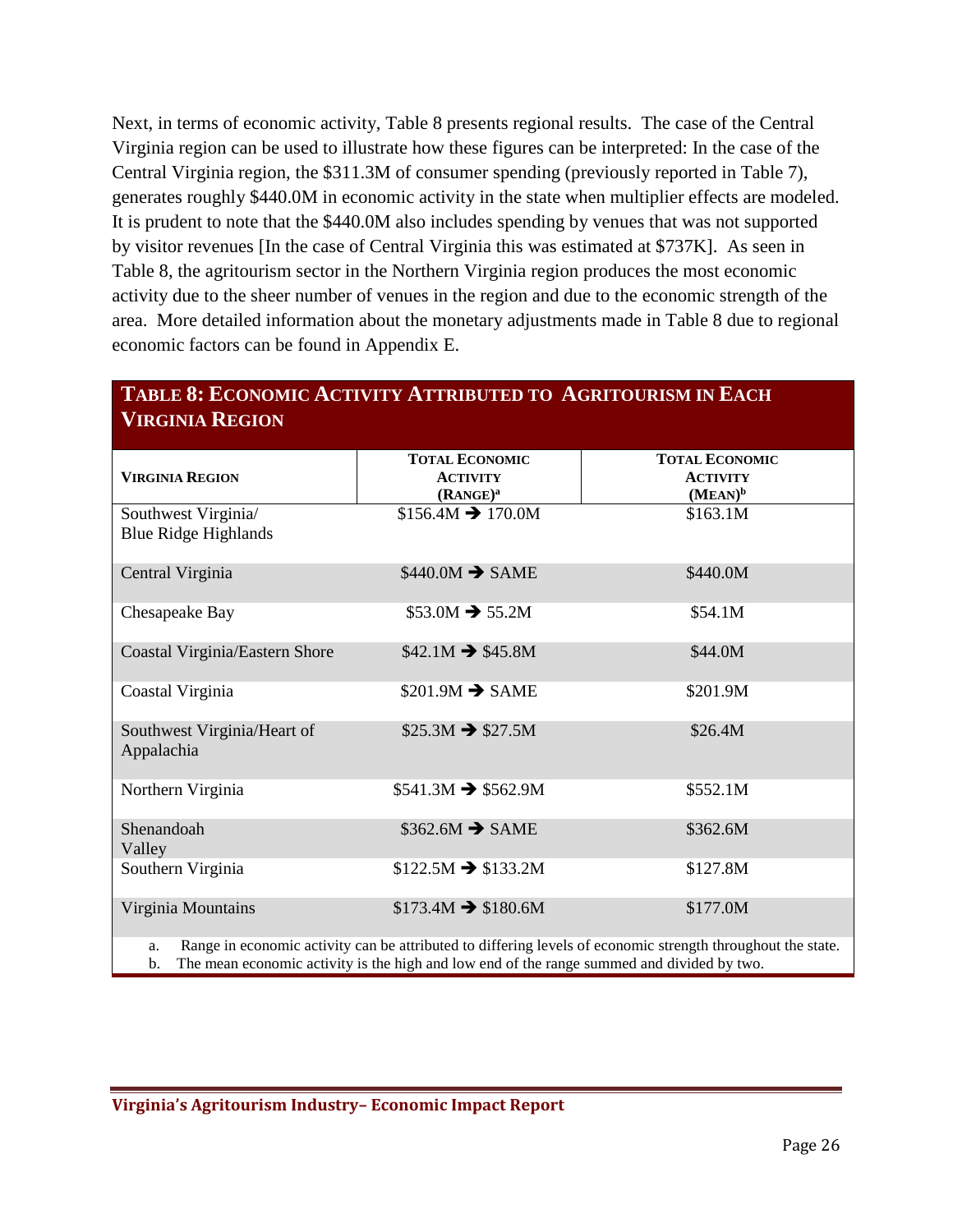A subset of the economic activity figures reported in the previous Table is *economic impact from travelers* which represents the spending and consequent ripple effects of non-local visitors (those traveling more than 50 miles one way) to visit a venue. As stated earlier in this report, *economic impact from travelers* constitutes the 'fresh money' that is infused into a community as a result of the existence of an agritourism venue. As outlined in Table 9, Northern Virginia recorded the highest *economic impact from travelers*, followed by Central Virginia, then by the Shenandoah Valley Region. While \$12.9M of 'fresh money' generated by venues in the Southwest Virginia/Heart of Appalachia may seem small in comparison to the \$263M in Northern Virginia, 'fresh money' goes a long way to help communities; particularly in areas with low levels of economic prosperity.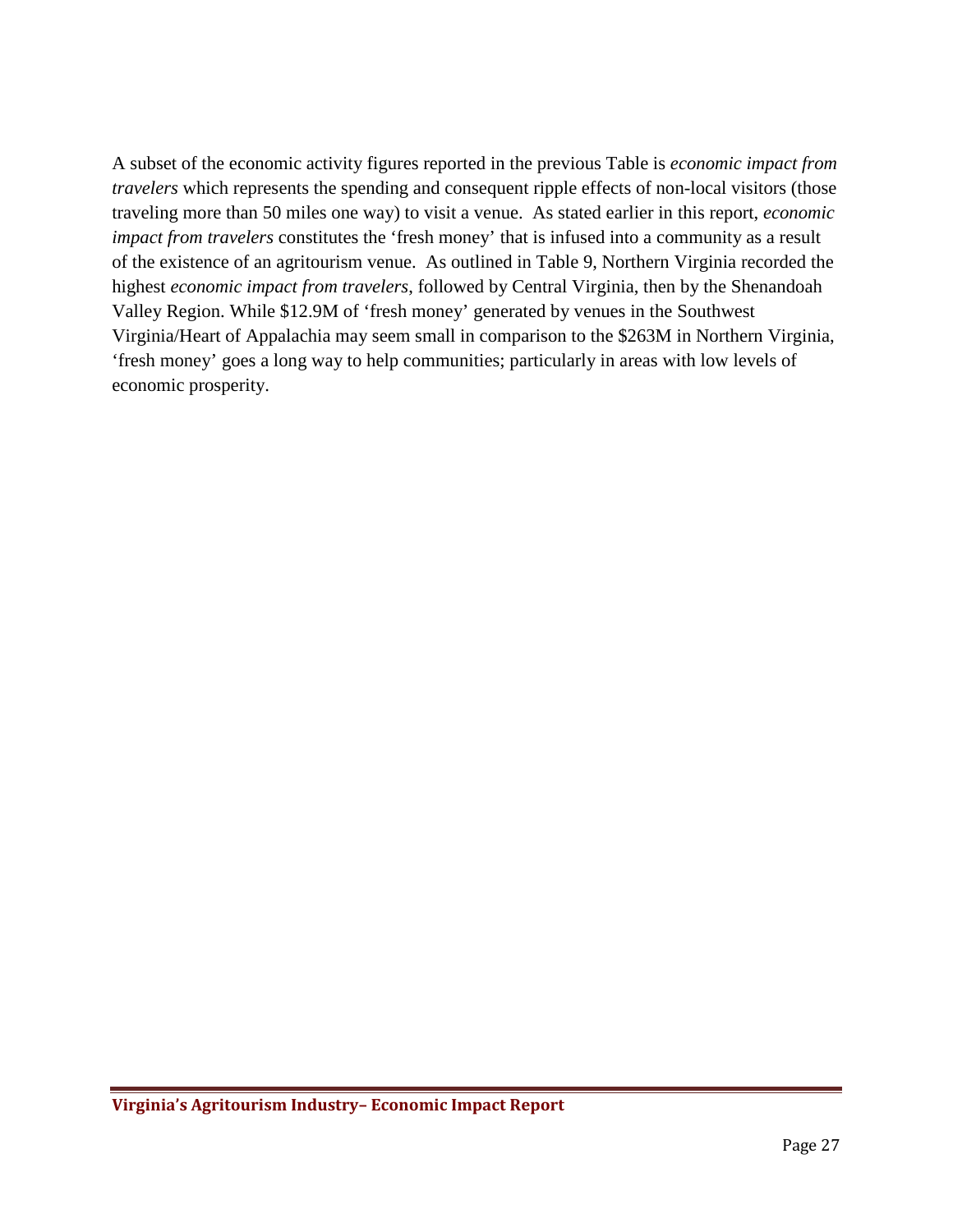# **TABLE 9: ECONOMIC IMPACT FROM AGRITOURISTS IN EACH VIRGINIA REGION**

|                                                                                                                                                                                                                                                                                                                                                                            | <b>TOTAL IMPACT</b>           | <b>TOTAL IMPACT</b>   |  |
|----------------------------------------------------------------------------------------------------------------------------------------------------------------------------------------------------------------------------------------------------------------------------------------------------------------------------------------------------------------------------|-------------------------------|-----------------------|--|
| <b>VIRGINIA REGION</b>                                                                                                                                                                                                                                                                                                                                                     | <b>FROM TRAVELERS</b>         | <b>FROM TRAVELERS</b> |  |
|                                                                                                                                                                                                                                                                                                                                                                            | (RANCE) <sup>a</sup>          | $(MEAN)^b$            |  |
| Southwest Virginia/                                                                                                                                                                                                                                                                                                                                                        | $$67.0M \rightarrow 91.1M$    | \$79.0M               |  |
| <b>Blue Ridge Highlands</b>                                                                                                                                                                                                                                                                                                                                                |                               |                       |  |
| Central Virginia                                                                                                                                                                                                                                                                                                                                                           | $$187.3M \rightarrow $234.1M$ | \$210.7M              |  |
| Chesapeake Bay                                                                                                                                                                                                                                                                                                                                                             | $$22.5M \rightarrow $29.3M$   | \$25.9M               |  |
| Coastal Virginia/Eastern Shore                                                                                                                                                                                                                                                                                                                                             | $$23.0M \rightarrow $25.0M$   | \$24.0M               |  |
| Coastal Virginia                                                                                                                                                                                                                                                                                                                                                           | $$87.1M \rightarrow $108.9M$  | \$98.0M               |  |
| Southwest Virginia/Heart of<br>Appalachia                                                                                                                                                                                                                                                                                                                                  | $$10.9M \rightarrow $14.8M$   | \$12.9M               |  |
| Northern Virginia                                                                                                                                                                                                                                                                                                                                                          | $$239.3M \rightarrow $287.6M$ | \$263.4M              |  |
| Shenandoah Valley                                                                                                                                                                                                                                                                                                                                                          | $$156.1M \rightarrow $195.1M$ | \$175.6M              |  |
| Southern Virginia                                                                                                                                                                                                                                                                                                                                                          | $$52.6M \rightarrow $71.5M$   | \$62.0M               |  |
| Virginia Mountains                                                                                                                                                                                                                                                                                                                                                         | $$74.4M \rightarrow $96.9M$   | \$85.7M               |  |
| Range in economic impact from travelers can be attributed to differing levels of economic<br>a.<br>strength throughout the Commonwealth as well as a 20% deduction for travelers whose visits to<br>an agritourism venue was not their primary motivation for their trip.<br>The mean economic impact from travelers is the high and low end of the range summed and<br>b. |                               |                       |  |
| divided by two.                                                                                                                                                                                                                                                                                                                                                            |                               |                       |  |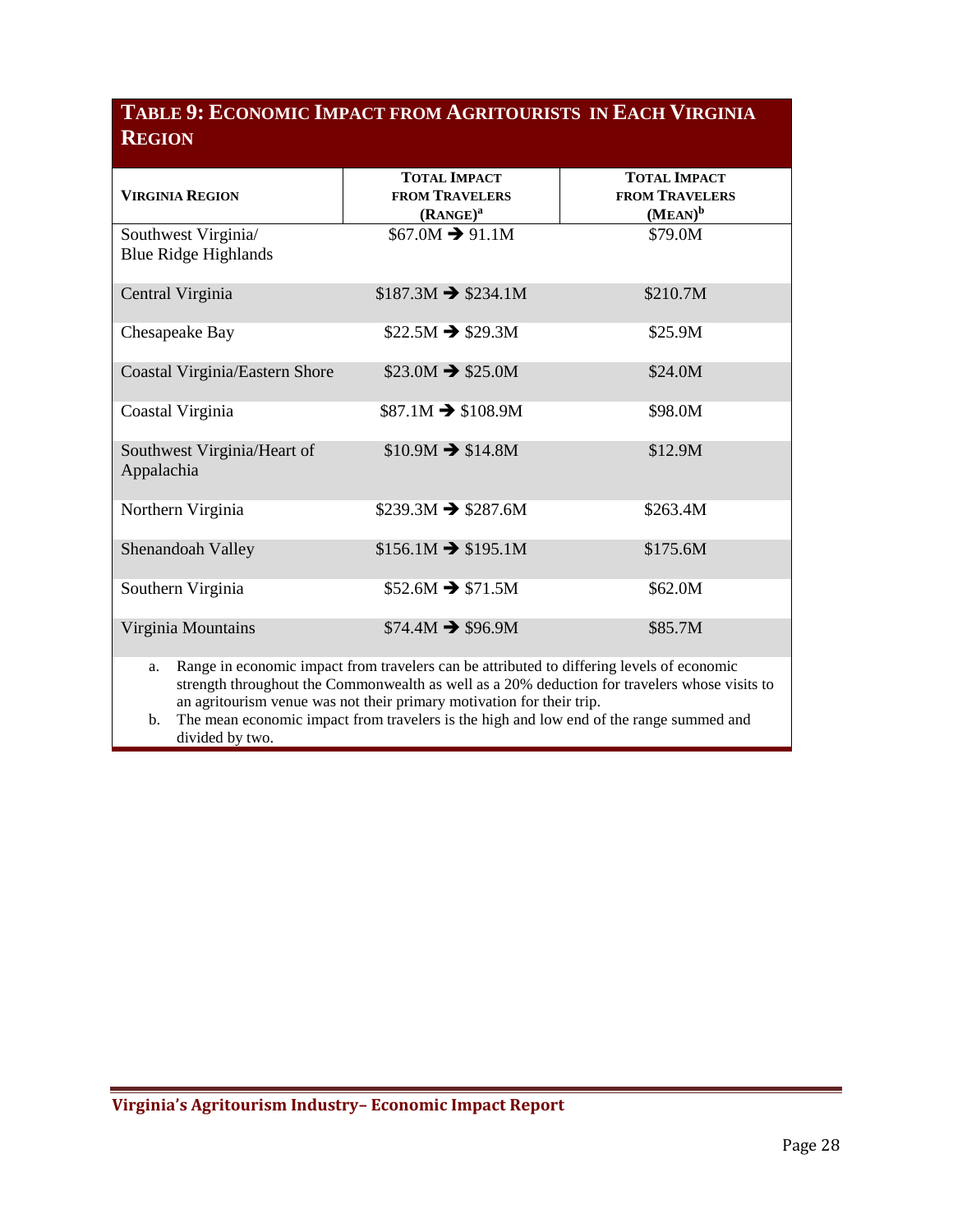Jobs, labor income, and value-added results for each region are reported in Table 10. As in the previous Tables, Northern Virginia recorded the highest figures: 5,556 full-time equivalent jobs, 210.5M in labor income, and \$313.3M in value-added effects. The second largest results were found in Central Virginia, followed by the Shenandoah Valley region.

Per capita value-added effects are also reported in Table 10 so that economic results can be understood relative to regional population densities. Agritourism venues are well-suited for rural areas so long as highways deem visitation convenient as is the case along the I-81 corridor in the Shenandoah Valley which experiences a daily traffic count of approximately 54,000 vehicles per day (www.virginiadot.org/ Info/resources/Traffic\_2015/ AADT\_PrimaryInterstate\_ 2015.pdf).[6](#page-28-0)

### **TABLE 10: EMPLOYMENT, LABOR INCOME, AND VALUE-ADDED IN EACH VIRGINIA REGION**

|                   | <b>EFFECT</b>          | <b>FULL-TIME</b>         | <b>LABOR</b>    | TOTAL            | <b>PER</b>    |
|-------------------|------------------------|--------------------------|-----------------|------------------|---------------|
| VIRGINIA          | <b>TYPE</b>            | <b>EQUIVALENT</b>        | <b>INCOME</b>   | <b>VALUE-</b>    | <b>CAPITA</b> |
| <b>REGION</b>     |                        | JOBS (FTES) <sup>a</sup> |                 | <b>ADDED</b>     | <b>VALUE-</b> |
|                   |                        |                          |                 |                  | <b>ADDED</b>  |
| Southwest         | Direct                 | 1,290                    | 41.1M           | 52.9M            |               |
| Virginia/         | Indirect               | 204                      | 12.2M           | 22.4M            |               |
| <b>Blue Ridge</b> | Induced                | 250                      | 12.8M           | 23.1M            |               |
| Highlands         | <b>Total</b>           | 1,744                    | 66.1M           | 98.3M            | \$252         |
| Central           | Direct                 | 3,347                    | 106.4M          | 136.9M           |               |
| Virginia          | Indirect               | 527                      | 31.6M           | 57.9M            |               |
|                   | Induced                | 648                      | 33.1M           | 59.9M            |               |
|                   | <b>Total</b>           | 4,522                    | 171.1M          | 254.6M           | \$148         |
| Chesapeake        | Direct                 | 421                      | 13.4M           | 17.2M            |               |
| Bay               | Indirect               | 66                       | 4.0M            | 7.3M             |               |
|                   | Induced                | 81                       | 4.2M            | 7.5M             |               |
|                   | Total                  | 568                      | 21.5M           | 32.0M            | \$192         |
| Coastal           | Direct                 | 345                      | 11.1M           | 14.2M            |               |
| Virginia/         | Indirect               | 55                       | 3.3M            | 6.0M             |               |
| Eastern           | Induced                | 67                       | 3.4M            | 6.2M             |               |
| Shore             | <b>Total</b>           | 468                      | 17.8M           | 26.5M            | \$587         |
| Coastal           | Direct                 | 1,528                    | 48.8M           | 62.8M            |               |
| Virginia          | Indirect               | 242                      | 14.5M           | 26.6M            |               |
|                   | Induced                | 297                      | 15.2M           | 27.5M            |               |
|                   | <b>Total</b>           | 2,067                    | 78.5M           | 116.8M           | \$70          |
| Southwest         | Direct                 | 209                      | 6.7M            | 8.6M             |               |
| Virginia/         | Indirect               | 33                       | 2.0M            | 3.6M             |               |
| Heart of          | Induced                | 41                       | 2.1M            | 3.7M             |               |
| Appalachia        | Total                  | 282                      | 10.7M           | 15.9M            | \$80          |
| Northern          | Direct                 | 4,120                    | 130.9M          | 168.4M           |               |
| Virginia          | Indirect               | 648                      | 38.9M           | 71.2M            |               |
|                   | Induced                | 797                      | 40.7M           | 73.7M            |               |
| Shenandoah        | <b>Total</b><br>Direct | 5,566<br>2,747           | 210.5M<br>87.7M | 313.3M<br>112.8M | \$109         |
| Valley            | Indirect               | 435                      | 26.1M           | 47.7M            |               |
|                   | Induced                | 534                      | 27.3M           | 49.3M            |               |
|                   | <b>Total</b>           | 3,716                    | 141.0M          | 209.8M           | \$420         |
| Southern          | Direct                 | 1,010                    | 32.2M           | 41.4M            |               |
| Virginia          | Indirect               | 160                      | 9.6M            | 17.5M            |               |
|                   | Induced                | 196                      | 10.0M           | 18.1M            |               |
|                   | Total                  | 1,366                    | 51.8M           | 77.1M            | \$254         |
| Virginia          | Direct                 | 1,370                    | 43.7M           | 56.2M            |               |
| Mountains         | Indirect               | 217                      | 13.0M           | 23.8M            |               |
|                   | Induced                | 266                      | 13.6M           | 24.6M            |               |
|                   | <b>Total</b>           | 1,853                    | 70.2M           | 104.5M           | \$251         |

a . Full-time equivalent (FTE) jobs represent total hours worked divided by average annual hours worked in full-time jobs.

<span id="page-28-0"></span> $6$  A recent study conducted by Lucha, Ferreira, Walker, and Groover (2014) found that transportation infrastructure is a key determinant of farm business success in agritourism.

**Virginia's Agritourism Industry– Economic Impact Report**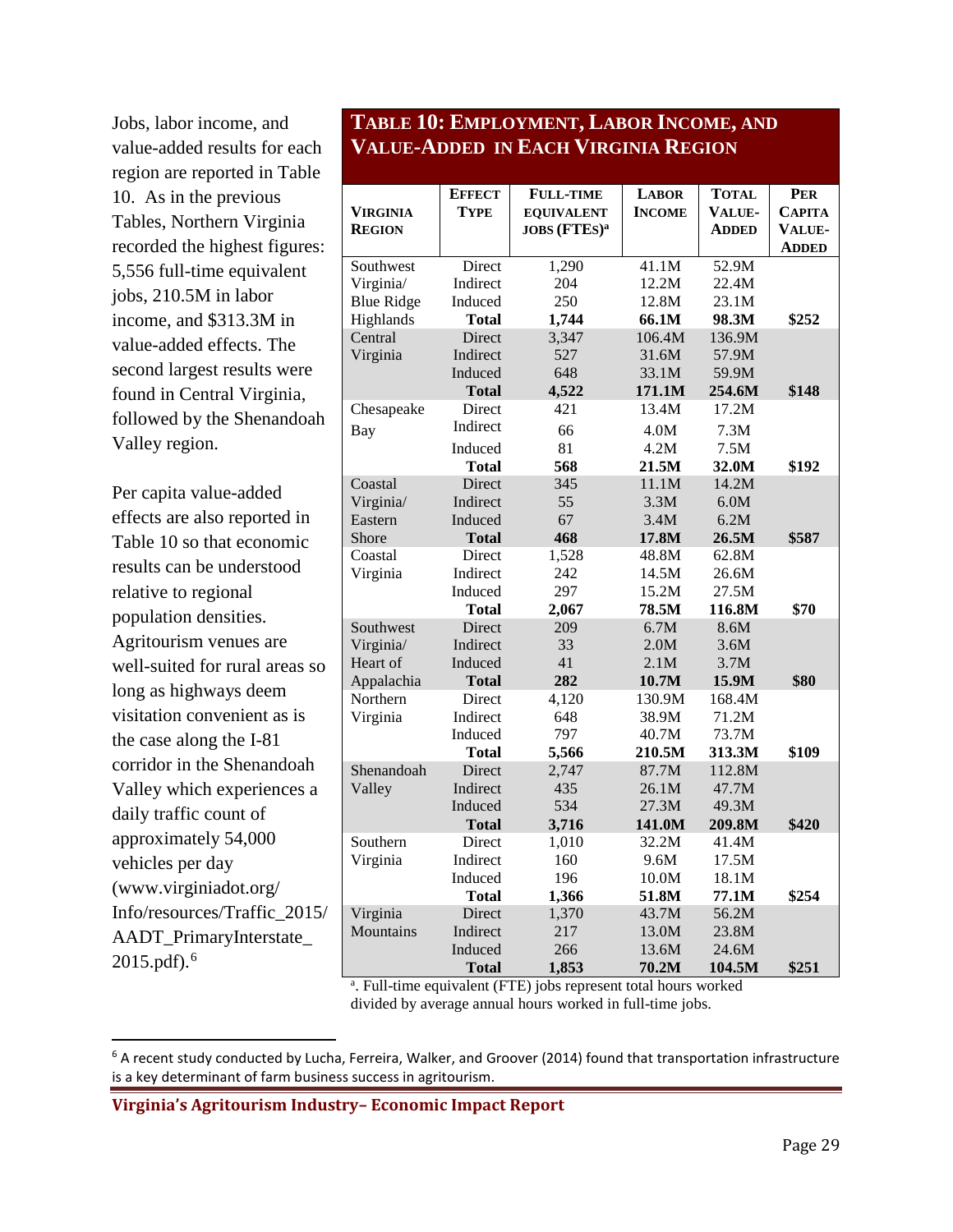**"Agriculture is the largest industry in Virginia, and is the backbone of our past, present, and future."**

**Dr. Basil Gooden, Secretary of Agriculture and Forestry**

A total of \$134.7M in state and local tax revenue can be attributed to the economic activity associated with agritourism on a statewide basis. Each region's results are listed in Table 11. Agritourism businesses in Virginia are valuable to the state because they require very little support from the state, but yield substantial tax revenues. The \$8.3M, for example, stemming from Southern Virginia's agritourism activities is a solid contribution to the economy of formerly tobacco-focused farming areas.

# **TABLE 11: STATE AND LOCAL TAXES ATTRIBUTED TO AGRITOURISM ACTIVITY BY REGION**

| Southwest Virginia<br><b>Blue Ridge Highlands</b> | \$10.6M |
|---------------------------------------------------|---------|
| Central Virginia                                  | \$27.5M |
| Chesapeake Bay                                    | \$3.5M  |
| Coastal Virginia<br><b>Eastern Shore</b>          | \$2.8M  |
| Coastal Virginia                                  | \$12.6M |
| Southwest Virginia/<br>Heart of Appalachia        | \$1.7M  |
| Northern Virginia                                 | \$33.8M |
| Shenandoah Valley                                 | \$22.6M |
| Southern Virginia                                 | \$8.3M  |
| Virginia Mountains                                | \$11.3M |

{Section 3.4 begins on next page}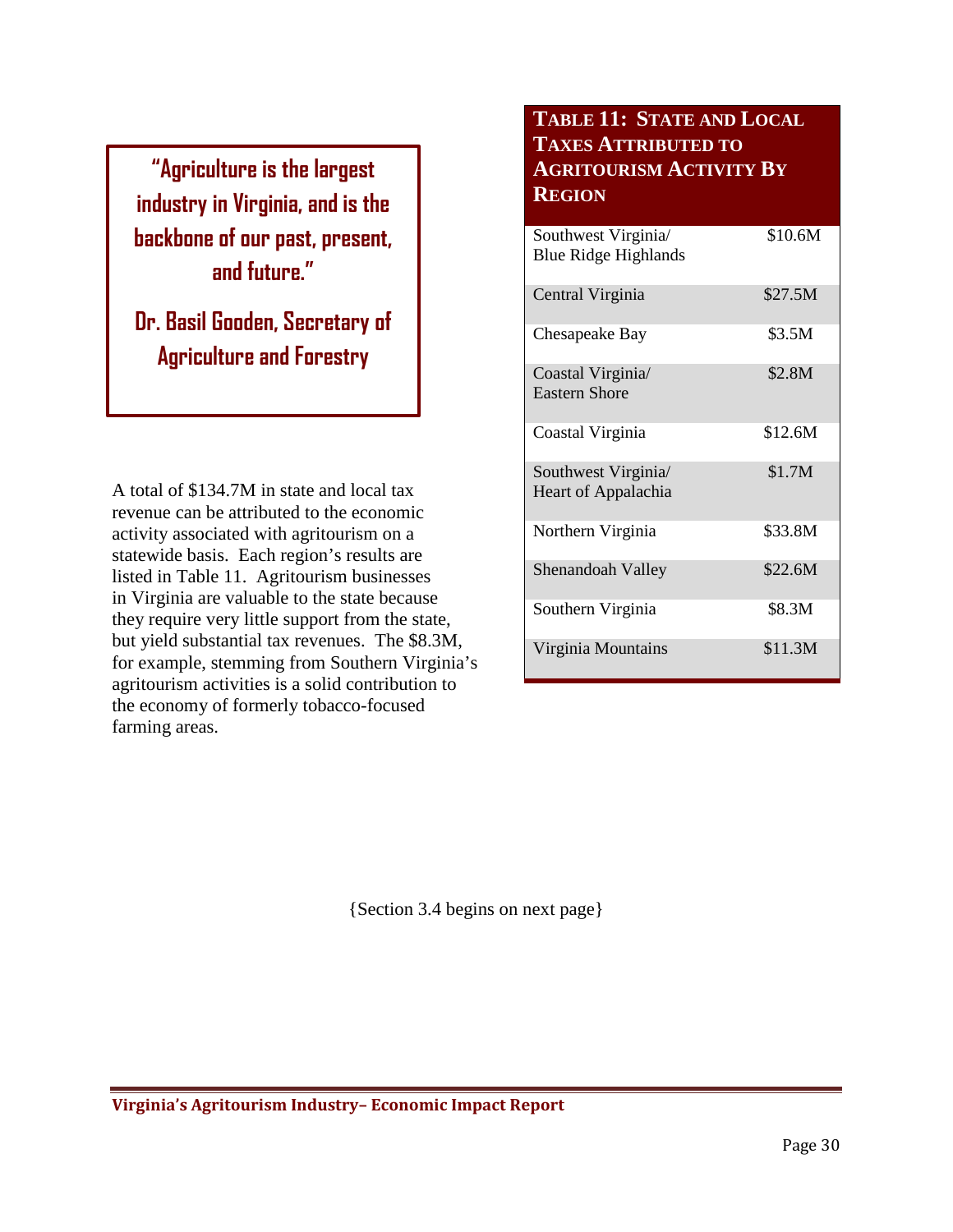# <span id="page-30-0"></span>**3.4. Indicators of Future Sector Performance**

While the primary motivation of the current study is to gain a better understanding of the most recent fiscal impacts of the agritourism sector in Virginia, there were several items on the farm business survey that allow for a glimpse at future sector performance. First, the farm business survey asked the owners / managers about their perceptions of whether the spending by each visitor over the past five years is tending to increase, decrease, or remain about the same. As displayed in Figure 5, 48% perceive average spending per visitor to be remaining about the same; 50% perceive the average to be increasing; and, only 2% perceive it to be decreasing.

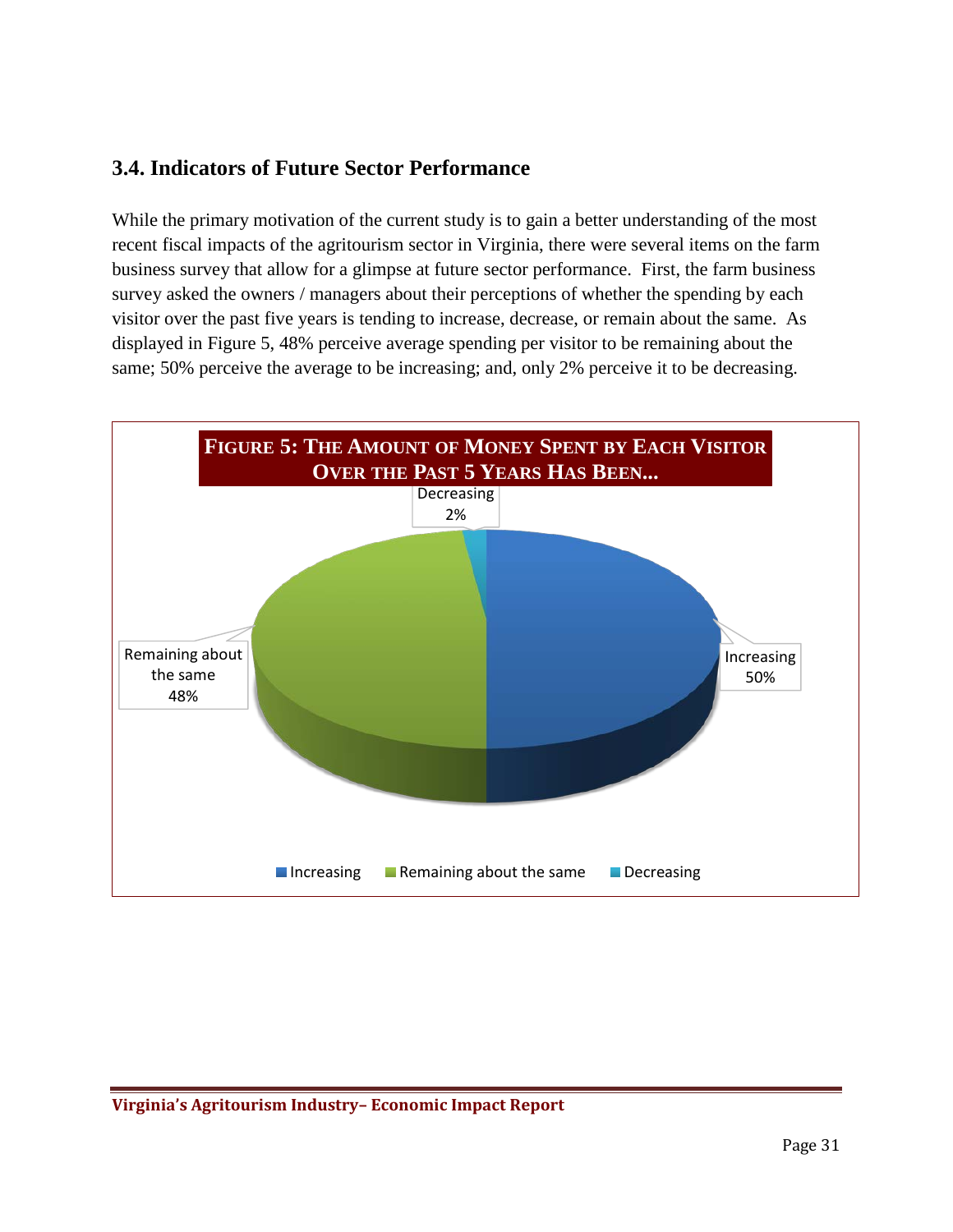Second, the farm business survey was completed by the respondents in September 2016 at which time they were reporting their 2015 data [because 2015 was the most recent complete calendar year]. Nevertheless, with nine months almost complete in 2016 at the time of data collection, the respondents were asked to report how their 2016 year is taking shape in comparison to 2015. As seen in Figure 6, nearly 7 out of 10 (68%) indicated that their 2016 attendance figures exceed 2015 numbers. It is prudent to note that it was pointed out to the research team by a couple of respondents that for seasonal operations, rainy weekends could cause attendance figures to fluctuate from one year to the next. For instance, if an operation is open 12 weeks, a season with three rainy weekends would likely record fewer patrons than a season with one rainy weekend. Despite these fluctuations due to weather conditions, Figure 6 clearly demonstrates an upward trend in attendance from 2015 to 2016.

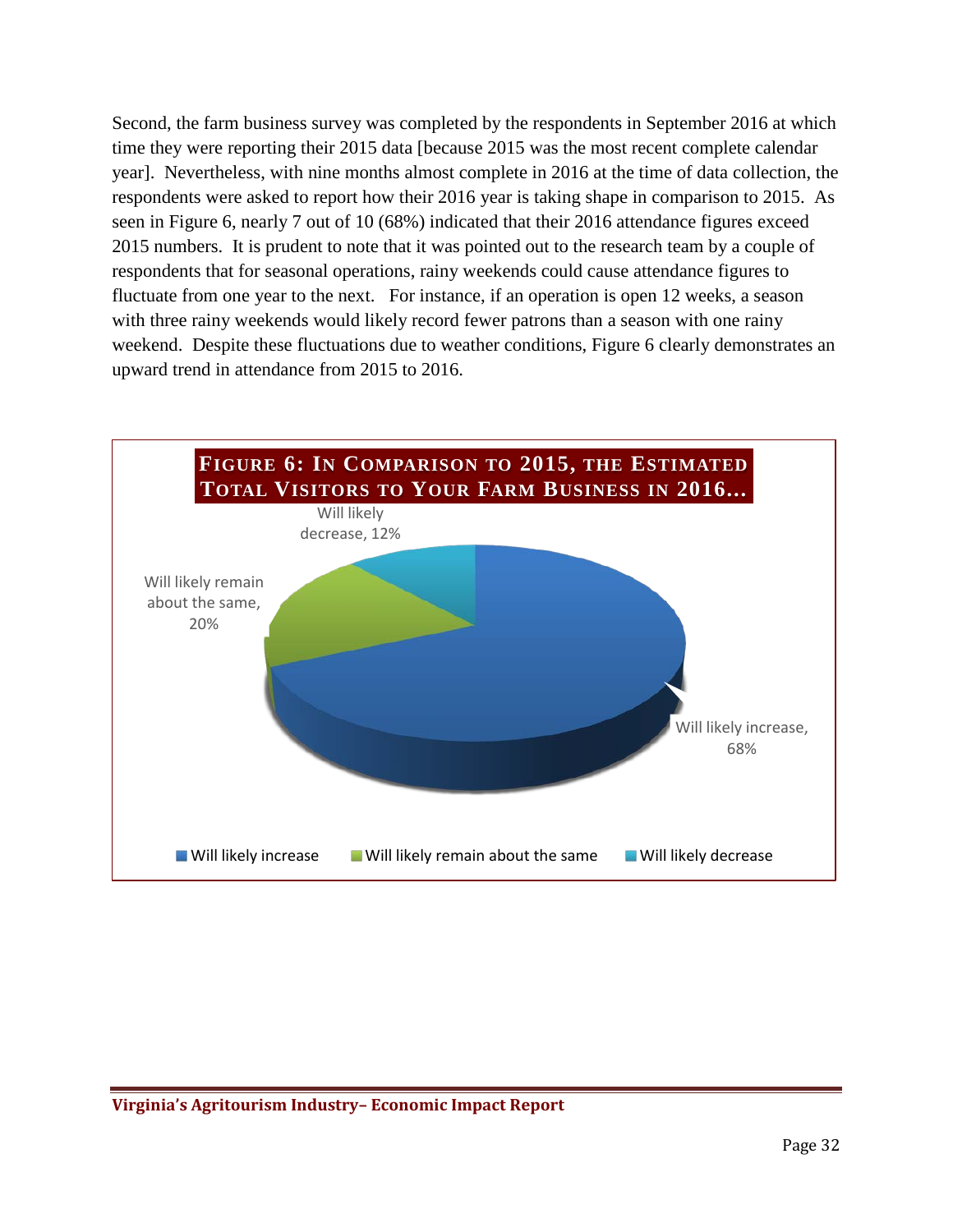Another indicator of the future health of the agritourism sector is the broad and varied income levels of patrons. Agritourism venues have a wide appeal to nearly every socioeconomic group in their target markets. For example, among this study's consumer panel, about one-third of respondents report household incomes below the state's mean and median levels, but on the other end of the spectrum, onequarter of respondents earn household incomes in excess of \$100K. In other words, it appears that from a socioeconomic perspective, Virginia's agritourism

**… from a socioeconomic perspective, Virginia's agritourism sector has something for everyone to enjoy.**

sector has something for everyone to enjoy. Offerings range from camping on a farm to upscale accommodations; from walks through corn mazes to high-end wedding reception venues. In other words, offerings range from high-end activities that are expensive for patrons to participate to other activities that are economically priced. Such diversity in activities, and variety in socioeconomic markets served, aid in recession-proofing the industry.

An additional indicator of the fiscal success of the sector is the loyalty of patrons. According to the findings of this study, visitors generally appear to be loyal to Virginia's agritourism sector. That is, approximately 61% of visitors take more than one outing or trip per year that includes a Virginia agritourism venue. Moreover, 45% visit more than one venue per outing or trip. For non-local visitors, the average trip length is 2.5 nights. The fact that more than half of patrons engage with the sector more than one per year, and nearly half frequent more than one establishment when engaging, can be viewed as a signal of the health of the sector in Virginia.

{Section 3.4 continues on next page}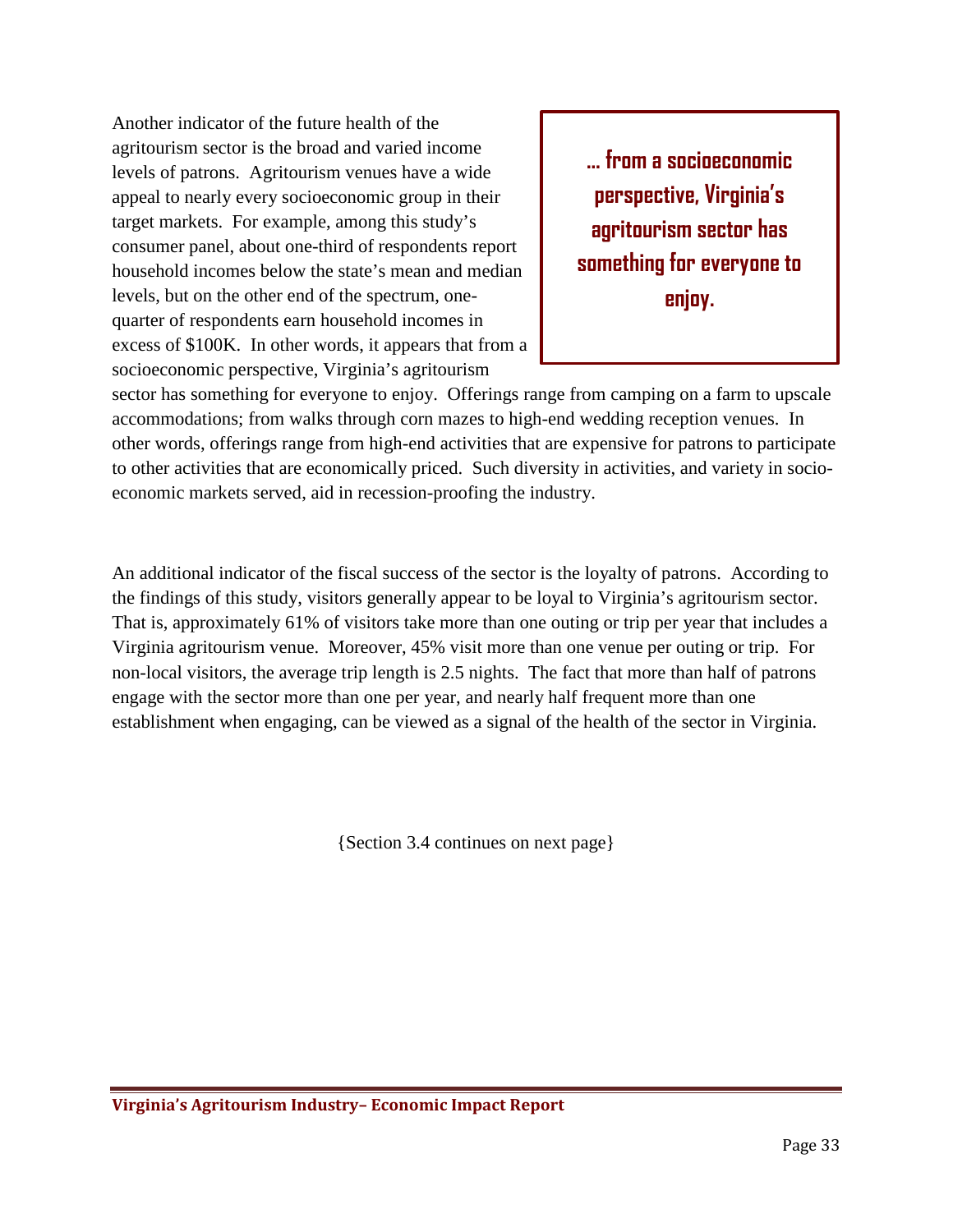In addition to on-farm activities, some farm businesses secure supplemental revenue streams by exporting a portion of their goods and/or services to off-farm venues. Because off-farm venues do not fall within the realm of the state code for agritourism, these venues were not included in the economic input-output modeling detailed earlier in this report. Nevertheless, these additional revenue streams can aid in diversifying the business models of particular establishments. Therefore, the farm business survey asked respondents to estimate how these off-premise revenues compare to their on-farm agritourism revenues. As seen in Figure 7, the average revenues brought in by off-premise farmer's market sales exceed off-premise farm-to-table restaurant and off-premise festival sales combined. In sum, if agritourism farm business' revenues deriving from off-farm markets, off-farm restaurants, and off-farm festivals are also included in the economic modeling, the amount of economic activity produced by Virginia's agritourism sector would increase by approximately 40% to a total of \$3.0B.



{Section 3.5 begins on next page}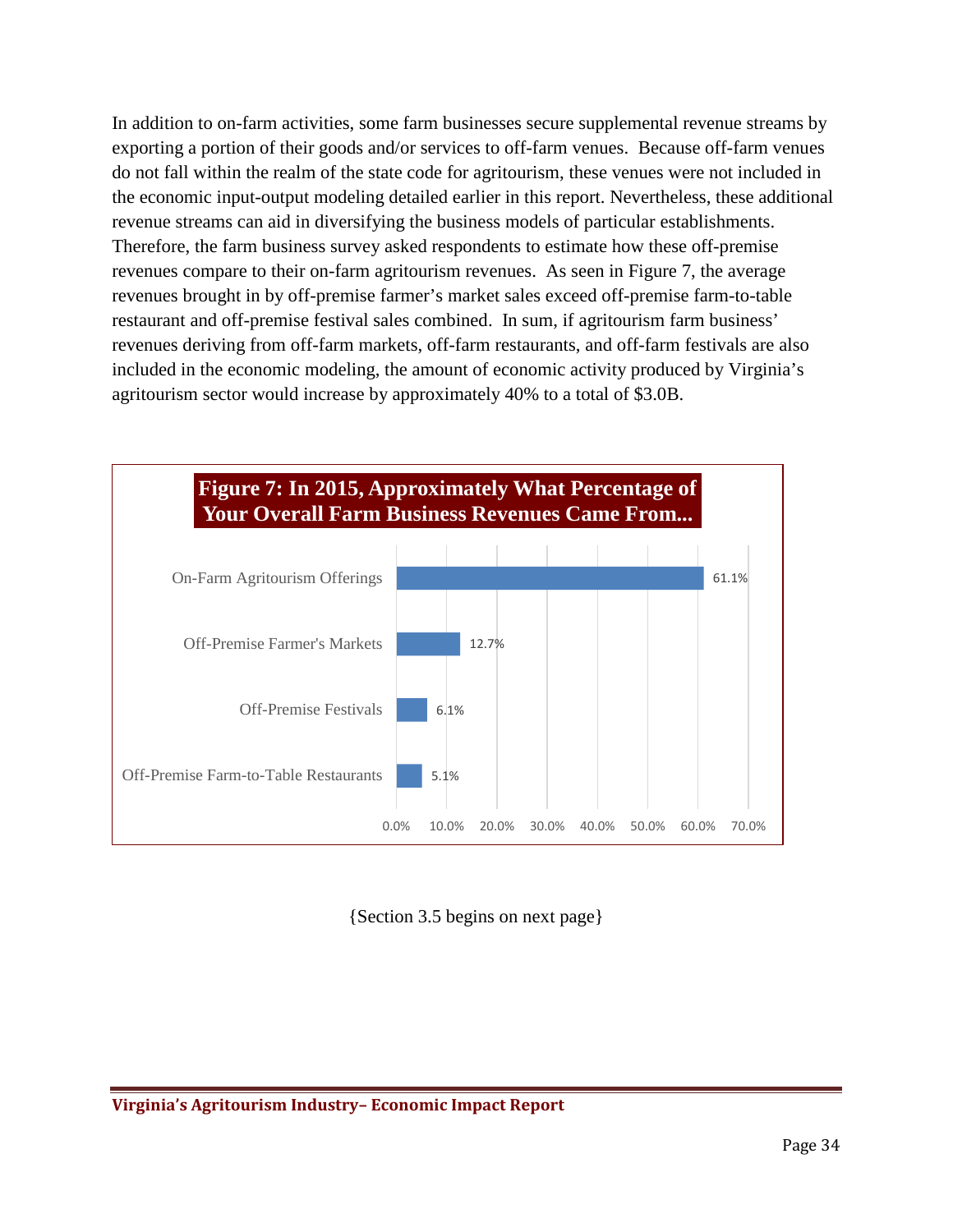# <span id="page-34-0"></span>**3.5. Motivations of Providers and Visitors**

The farm business survey asked operators about their motivations for conducting business in the agritourism sector. As seen in Table 12, the top two motivations for operating in this space are purely practical: 1) to augment farm revenue streams; and 2) to further market products produced on the farm. Evidently, in any business endeavor, the more diversified the revenue streams and target markets, the less vulnerability to hindrances that might emerge in the business environment.

… **many farm businesses are anchored in part by the motivation of the owners/ operators to share their lifestyles with others.**

Interestingly however, three of the top six motivations for operating in the sector are not underpinned by financial objectives, but rather by social / goodwill purposes. More specifically, many farm businesses are anchored in part by the motivation of the owners/ operators to share their lifestyles with others; to provide service to their communities; and, to educate others about farming. These noble motivations are engrained into the very fabric of the Commonwealth of Virginia in which the history of tending to crops extends back to early Colonial times when the first settlers were taught by Native Americans how to reap the benefits of our rich and fertile soil. It can be argued that sustaining these traditions is an integral facet of our culture as Virginians.

| <b>TABLE 12: RANKED MOTIVATIONS FOR OPERATING IN THE</b><br><b>AGRITOURISM SECTOR</b> |                                                   |  |  |
|---------------------------------------------------------------------------------------|---------------------------------------------------|--|--|
| #1                                                                                    | For additional income                             |  |  |
| #2                                                                                    | Market farm products                              |  |  |
| #3                                                                                    | To share a lifestyle or way of living with others |  |  |
| #4                                                                                    | To fully utilize farm resources                   |  |  |
| #5                                                                                    | Provide service / opportunity to the community    |  |  |
| #6                                                                                    | Educate / teach people about farming              |  |  |
| #7                                                                                    | Decrease dependence on one source of income       |  |  |
| #8                                                                                    | Hobby; for fun; to keep active                    |  |  |
| #9                                                                                    | For employment of family members                  |  |  |
| #10                                                                                   | Tax incentives                                    |  |  |
| #11                                                                                   | The loss of government agricultural programs      |  |  |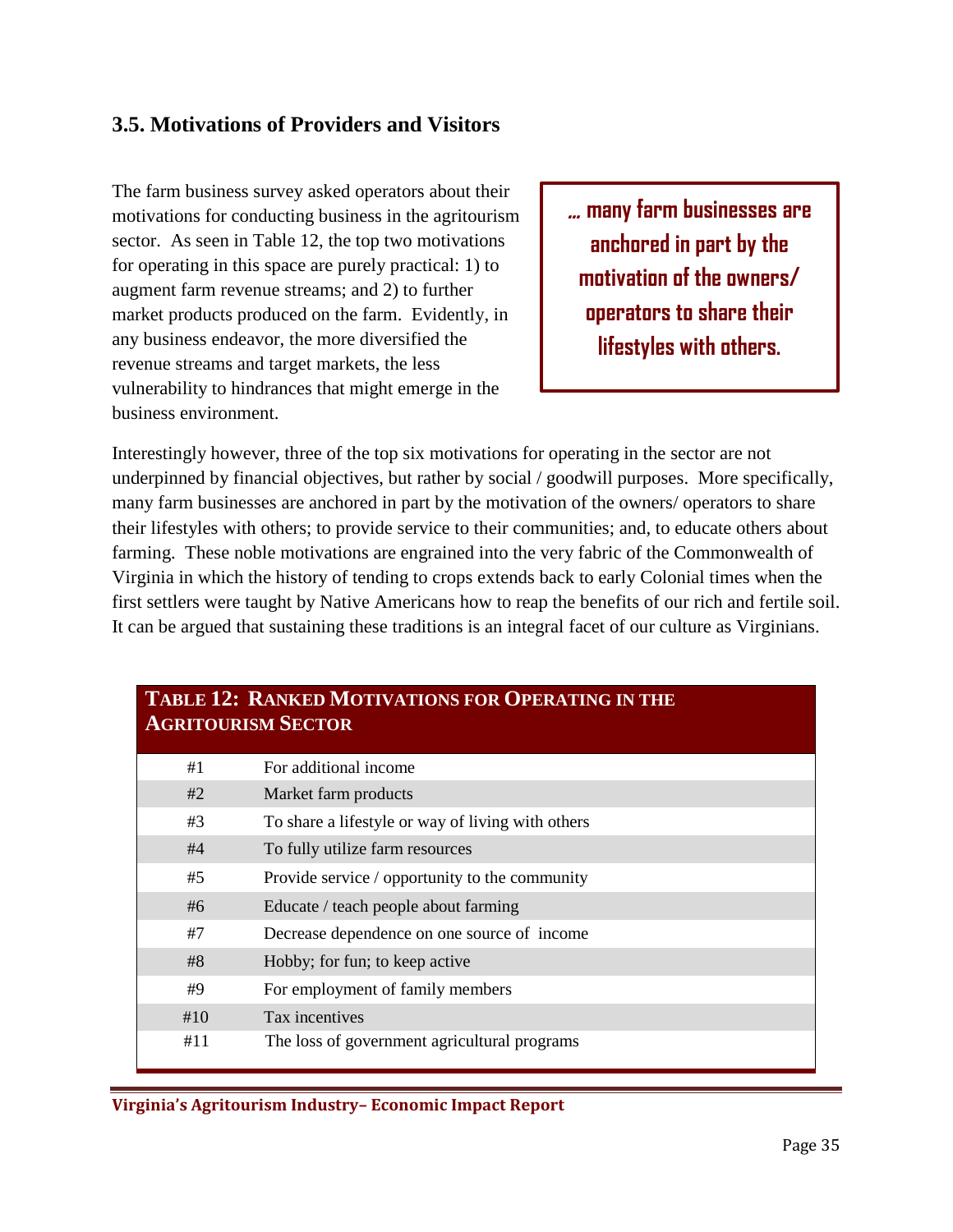This study also examined why individuals are attracted to visiting Virginia's agritourism venues. Results indicate that the five motivations displayed in Table 13 are relatively equally weighted as pull factors. For one, some of the freshest foods and beverages can be purchased at the venues [either for on premise consumption or for home consumption]. Furthermore, there can be both entertainment and educational values associated with agritourism experiences that can strengthen the bonds between friends and family members who share in these experiences. In addition, there is an incidental factor: some visitors indicate that they were simply passing by or in the area and decided to stop. Along these lines, it is not uncommon for Virginians to take out-of-town guests to venues when hosting company. Regardless of topography [mountainous, coastal, or somewhere in between], many of Virginia's agritourism venues display unique natural beauty.

**"Virginia is a top ten destination for travelers, largely due to the diversity of product and the authenticity of offered experiences and agriculture is a key part of that variety. From aquaculture operations along our coastlines to wineries along the slopes of our mountains, travelers in Virginia can truly immerse themselves through sight, touch, and taste of all that Virginia agriculture has to offer. These authentic, experiential moments make it easy for travelers to discover why Virginia is for Lovers."**

**Todd Haymore, Secretary of Commerce and Trade**

#### **TABLE 13: MOTIVATIONS FOR VISITING AN AGRITOURISM VENUE (LISTED ALPHABETICALLY BECAUSE PULL FACTORS ARE WEIGHTED EQUALLY AND ALSO OVERLAP WITH ONE ANOTHER)**

- $\blacktriangleright$  Availability of good food, beer, and/or wine
- $\triangleright$  Bonding with family and friends
- $\triangleright$  Educational / experiencing something new
- $\triangleright$  Enjoying the outdoors
- $\triangleright$  Fun / entertainment
- $\triangleright$  Live close by / passing through / visiting friends or family in the area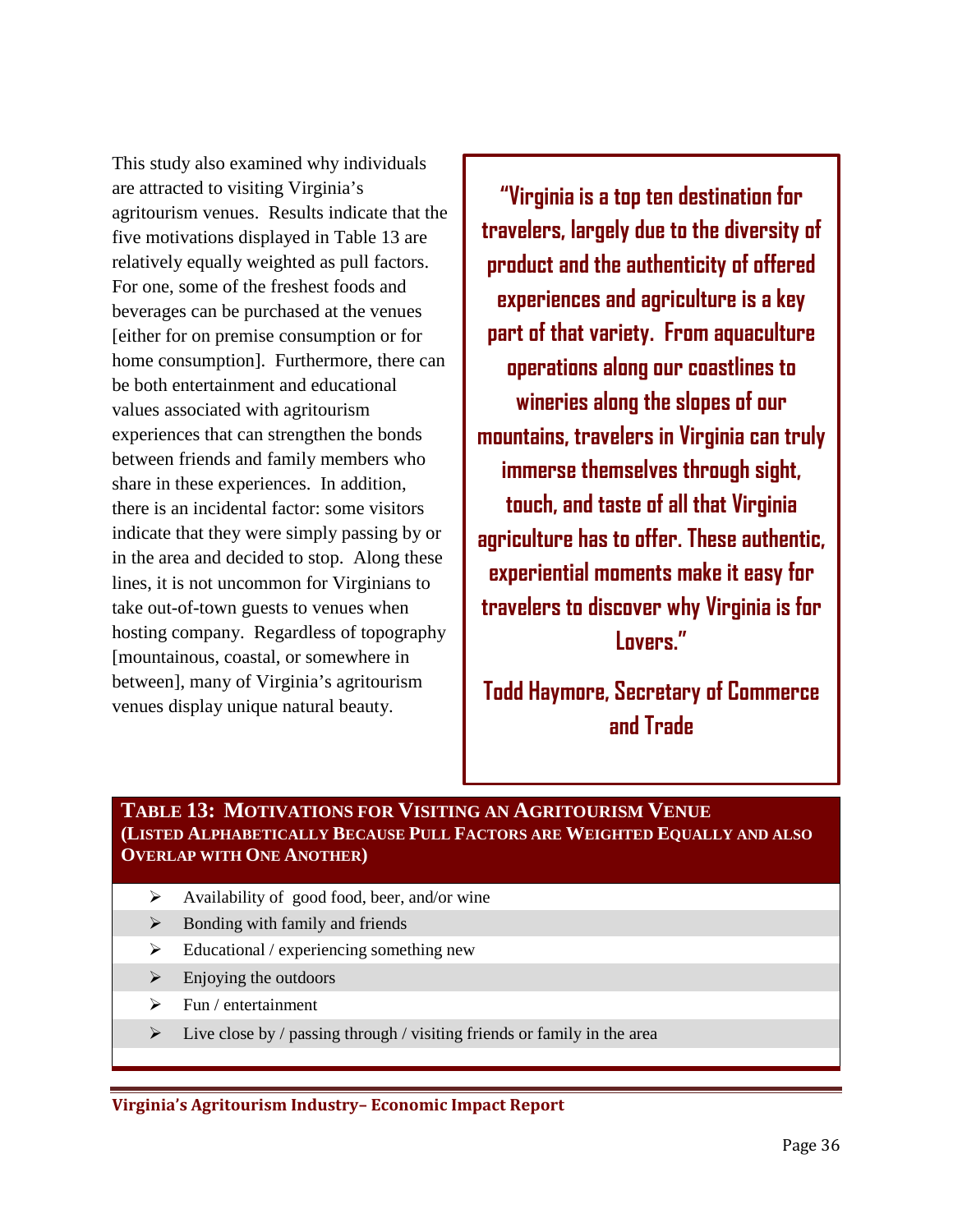#### **4. CONCLUSIONS**

<span id="page-36-0"></span>The results of this economic and fiscal impact study highlight the importance of the agritourism sector to Virginia's economy. In 2015, the economic activity associated with the sector was an estimated \$2.2B with about \$1B of this representing 'fresh money' infused into the economy by travelers. The economic activity attributed to Virginia's agritourism sector supported approximately 22,151 full-time equivalent jobs, \$839.1M in wage and salary income, and \$1.2B in value-added effects. Moreover, economic activity stimulated by the sector generated approximately \$134.7M in state and local tax revenue in the Commonwealth during 2015.

Not only do Virginia's agritourism venues produce economic-related results, but they also help foster a host of other societal benefits that cannot be incorporated in econometric modeling. Many of the venues, for example, improve consumers' access to the fresh and healthy fruits, meats, seafood, and vegetables. In addition, being that about half of Virginia's venues host

**"Agritourism now offers farmers and purveyors an opportunity to tap into the multi-billion dollar tourism industry, which helps them to not only sustain, but also to expand their businesses. Agritourism is healthy and thriving in Virginia, and is on a trajectory to continue growing."**

**Dr. Basil Gooden, Secretary of Agriculture and Forestry**

field trips and tours, it can be stated that the sector plays a key role in educating others about a variety of topics ranging from farming to food production; from wetland management to winemaking; from oyster shucking to owl calling. In summary, Virginia's venues serve as accessible oases at which visitors can bond with family and friends while learning and enjoying nature. Moreover, given many factors such as increased demand for nature-based wedding venues; consumers' rising interest in fresh and healthy foods; and, the increasing popularity of experiential tourism experiences, many of Virginia's agritourism venues are well-poised for continued success.

This research represents the most comprehensive fiscal impact study of Virginia's agritourism sector to-date. The Weldon Cooper Center for Public Service<sup>[7](#page-36-1)</sup> periodically produces wellcrafted reports detailing the economic impacts of the Agriculture and Forest Industries in Virginia, but the current study is the first to focus specifically upon Virginia agritourism. According to Crompton (1993), the validity and reliability of an economic impact study depends

<span id="page-36-1"></span> $7$  The investigator on these studies is Regional Economist, Terance Rephann, Ph.D.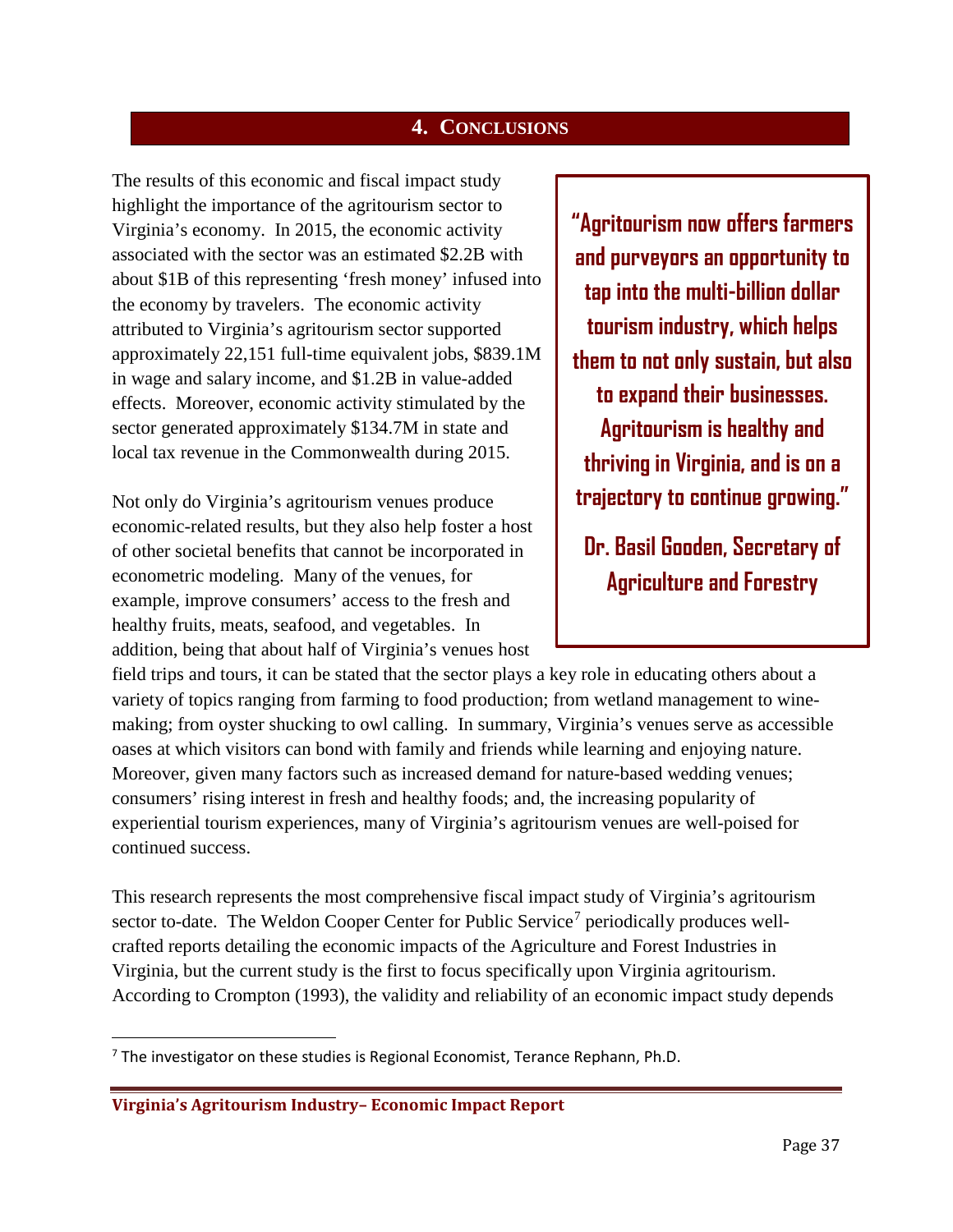on: 1) the accuracy of visitor spending estimates; 2) adherence of statistical rules applied in the study in particular pertaining to the use of the multiplier coefficients; and 3) reasonable attendance estimates. First, in terms of spending estimates, the sample sizes of the four profiling groups ranged between 141 and 257 which far exceed the benchmark of 50 recommended by Stynes et al. (2000). Second, regarding the multiplier coefficients, the most recent IMPLAN multipliers commercially available were utilized to perform the modeling. Third, in terms of attendance estimates, the research team employed attendance figures that were conservative because the

**…As Virginia's agritourism sector continues to grow and to strengthen so does the state's reputation and consequent ability to attract agritourists.**

removal of outliers in the farm business data set yielded an overall attendance figure that was 40% lower than the mean figure generated.

While a bright picture emerges when the economic impacts of Virginia's agritourism sector are calculated, such a picture does not always make its way to every venue. Those who work in the sector would likely agree that their revenues are well-deserved and earned mostly through hard work. Many problems can occur when depending in part upon Mother Nature for one's livelihood: too much rain, too little rain, a late frost, etc… As stated early in this report, approximately \$428K in personnel expenses, \$8.0M in operating expenses (non-personnel related), and \$378K in capital improvement expenses were incurred by farm businesses around the state in excess of the revenues that they generated from their agritourism operations. Yes, it is quite possible to be profitable in the sector, but the opposite is also possible. This risk / reward balance is often underpinned by an owner / operator's passion for the mission of his / her venue and the desire to educate others about a particular lifestyle.

As an extension of the above cautionary note, while there might be opportunities for farm businesses to capture some of the agritourist off-farm spending at their venues, operators would be well-served to consult with their local resources (e.g. extension agents) when venturing into the offering of new amenities. Dynamic regulatory environments should be understood before capital investments are made by operators. For example, the new sharing economy has caused some municipalities to amend their regulations pertaining to the offering of lodging accommodations.

The roughly 1,400 venues located in this study exceed the number of venues identified in past Virginia studies. In fact, as previously noted in this report, the time frame with the most accelerated growth is from 2010 to present [approximately one-third of Virginia's venues have opened since 2010]. Hence, the question emerges as to whether increased competition might be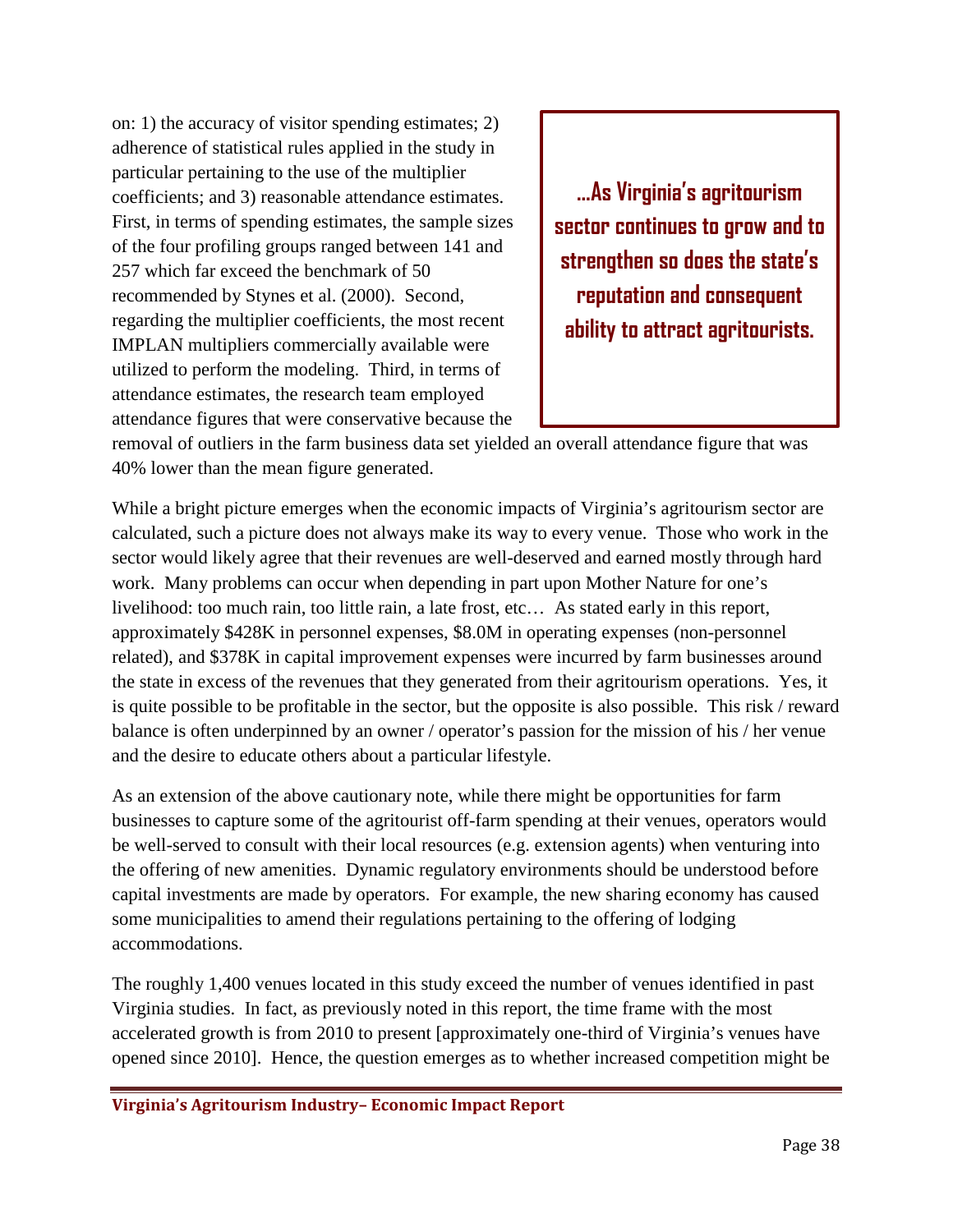a hindrance to a potential owner contemplating entering the industry. While increased competition might be a disadvantage under some circumstances [for example, if there were ten Christmas tree farms serving a market as opposed to three farms], in many situations *the principle of cumulative attraction* applies to agritourism clusters. The *principle of cumulative attraction* posits that similar businesses will often attract more customers if they are clustered together geographically than if they are dispersed (Litz and Rajaguru, 2008; Nelson, 1958; Prayag, Landre, and Ryan, 2012). In other words, proximity to similar businesses often enhances performance (Litz and Rajaguru, 2008). Following this logic, as Virginia's agritourism sector continues to grow and to strengthen so does the state's reputation and consequent ability to attract agritourists.

Lastly, as with the study of economic impacts in any industry or sector, the modeling inputs should be continually evaluated and refined through time because all three (spending, multipliers, and attendance) are dynamic and change in response to economic and other external conditions. Virginia's agritourism inventory is fluid as well with new venues opening and existing ones closing. Therefore, it is recommended that this study be refreshed every two years. Because the input-output models are already constructed, refreshing the inputs is not labor intensive. Moreover, if additional data sets are collected it would become possible to segregate results by sector (e.g. winery; equestrian; Christmas tree, etc…) and by county.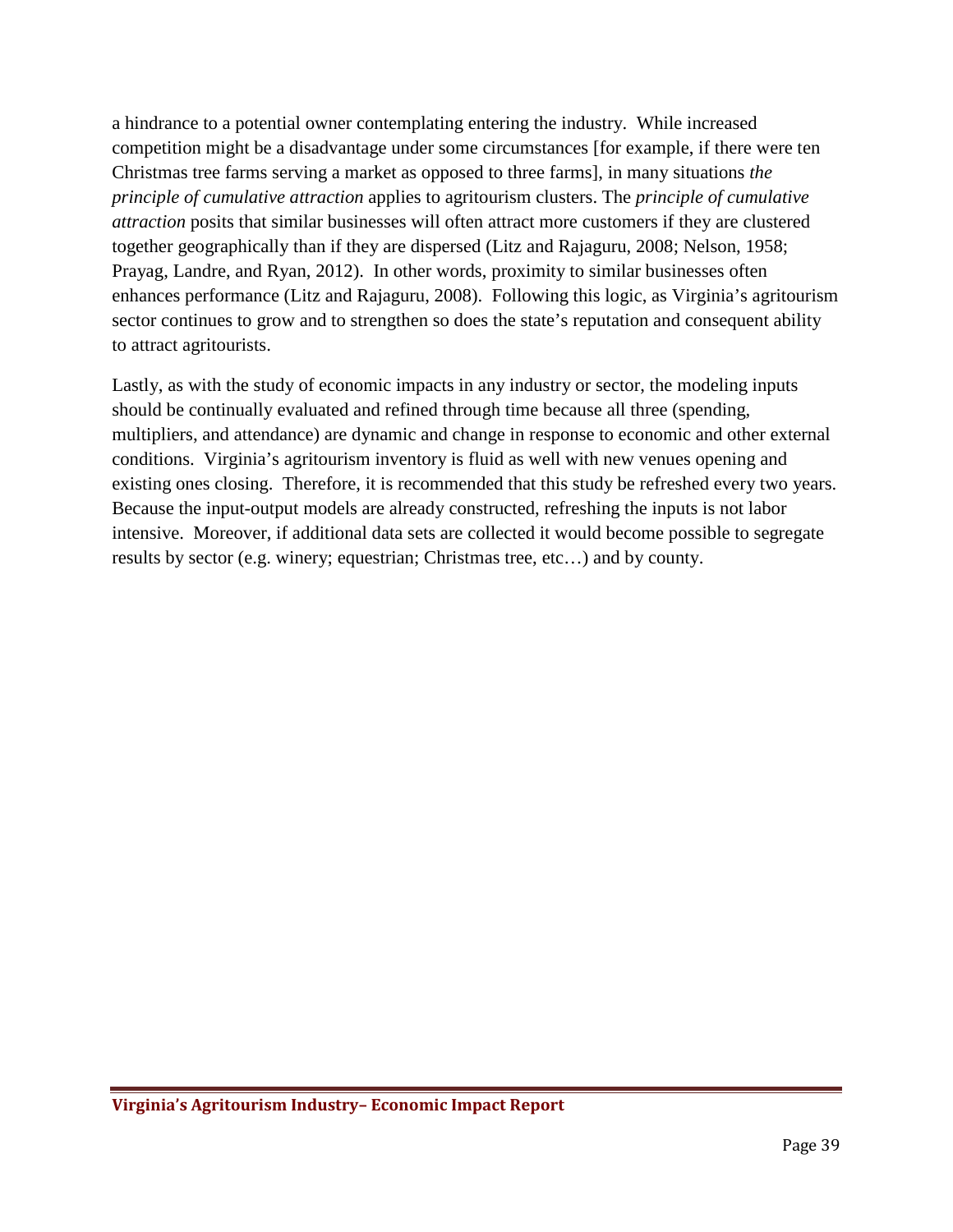#### **INVESTIGATOR BIO**

<span id="page-39-0"></span>**Dr. Vincent Magnini** holds a Ph.D. in International Business / Marketing from Old Dominion University, an MBA from Wichita State University, and a Bachelor's of Science in Hospitality and Tourism Management from Virginia Tech. He was recently ranked as one of the top 12 most prolific hospitality researchers worldwide and holds editorial board appointments on nearly all of the top-ranked research journals in the field. Further, he is a U.S. Fulbright Scholar. He has published six books and more than 150 articles and reports. Dr. Magnini has also been featured on National Public Radio's (NPR) *All Things Considered, With Good Reason, Pulse on the Planet* and cited in the *New York Times.*

Dr. Magnini regularly consults for a number of constituencies in the hospitality and tourism sectors. The consulting activities include projects such as strategic marketing plans, economic impact analyses, feasibility studies, and executive education seminars.

#### **REVIEWER BIO**

**Dr. Muzaffer (Muzzo) Uysal** holds a Ph.D. in tourism and recreation from Texas A&M University, an MBA from the University of New Haven, and a Bachelor's of Science in accounting and business administration from the Ankara Academy of Economics and Commercial Sciences. He has extensive experience in the travel and tourism field; has worked on several funded tourism management and marketing projects and conducted tourism workshops and seminars in more than 30 countries. He is a member of International Academy for the Study of Tourism, the Academy of Leisure Sciences, and serves as co-editor of *Tourism Analysis: An Interdisciplinary Journal*. He has also authored and co-authored a significant number of articles, five monographs, and eight books related to tourism research methods, tourist service satisfaction, tourism and quality-of-life, creating experience value in tourism, consumer psychology in tourism and hospitality settings.

Dr. Uysal has also received a number of awards for Research, Excellence in International Education, Teaching Excellence, and best paper awards. His current research interests center on tourism demand/supply interaction, tourism development and QOL research in tourism.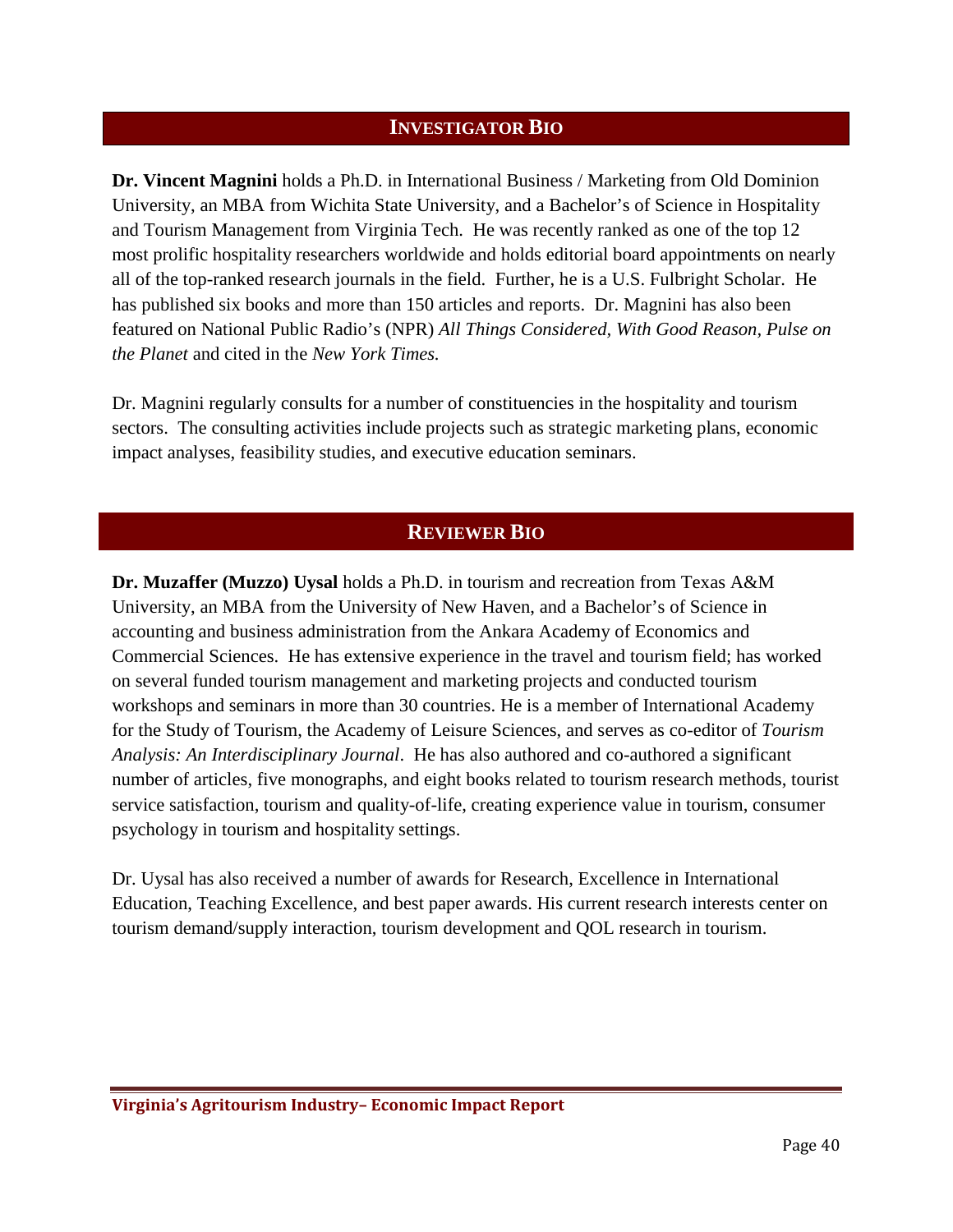#### **REFERENCES**

<span id="page-40-0"></span>Armstrong, J. S., and Overton, T. S. (1977). Estimating nonresponse bias in mail surveys. *Journal of Marketing Research*, 396-402.

Bernardo, D., Valentin, L., and Leatherman, J. (2004, August). Agritourism: if we build it, will they come. In *Risk and Profit Conference,* Manhattan, KS, 19-20.

Chmura Economics and Analytics (2012). *The Economic Impact of Agritourism in Virginia's Fields of Gold Region*. Prepared for County of Augusta for the Central Shenandoah Planning District Commission.

Crompton, J. L. (1993). Economic impact analysis: Myths and misapplication. *Trends*, 30(4), 9- 14.

Dougherty, R. (2011). *2010 Maryland State Parks Economic Impact and Visitor Study*. Maryland Office of Tourism Development: Department of Business and Economic Development; in collaboration with the Maryland Department of Natural Resources; Cecil County Tourism, Office of Economic Development; Maryland Association of Destination Marketing Organizations; Governor's State Park Advisory Commission.

<https://www.census.gov/quickfacts/table/PST045216/00> (accessed: 3/14/17).

<https://commerce.virginia.gov/media/3501/new-virginia-economy-12052014.pdf> (accessed: 12/8/16).

http://rdc.cspdc.org (accessed: 11/20/16).

<http://www.virginiachristmastrees.org/> (accessed 1/20/17).

[http://www.virginiadot.org/info/resources/Traffic\\_2015/AADT\\_PrimaryInterstate\\_2015.pdf](http://www.virginiadot.org/info/resources/Traffic_2015/AADT_PrimaryInterstate_2015.pdf) (accessed 12/9/16).

Jensen, K., Lindborg, C., English, B. and Menard, J. (2006). Visitors to Tennessee Agri-Tourism Attractions: Demographics, Preferences, Expenditures, & Projected Economic Impacts. Report to the Tennessee Department of Agriculture.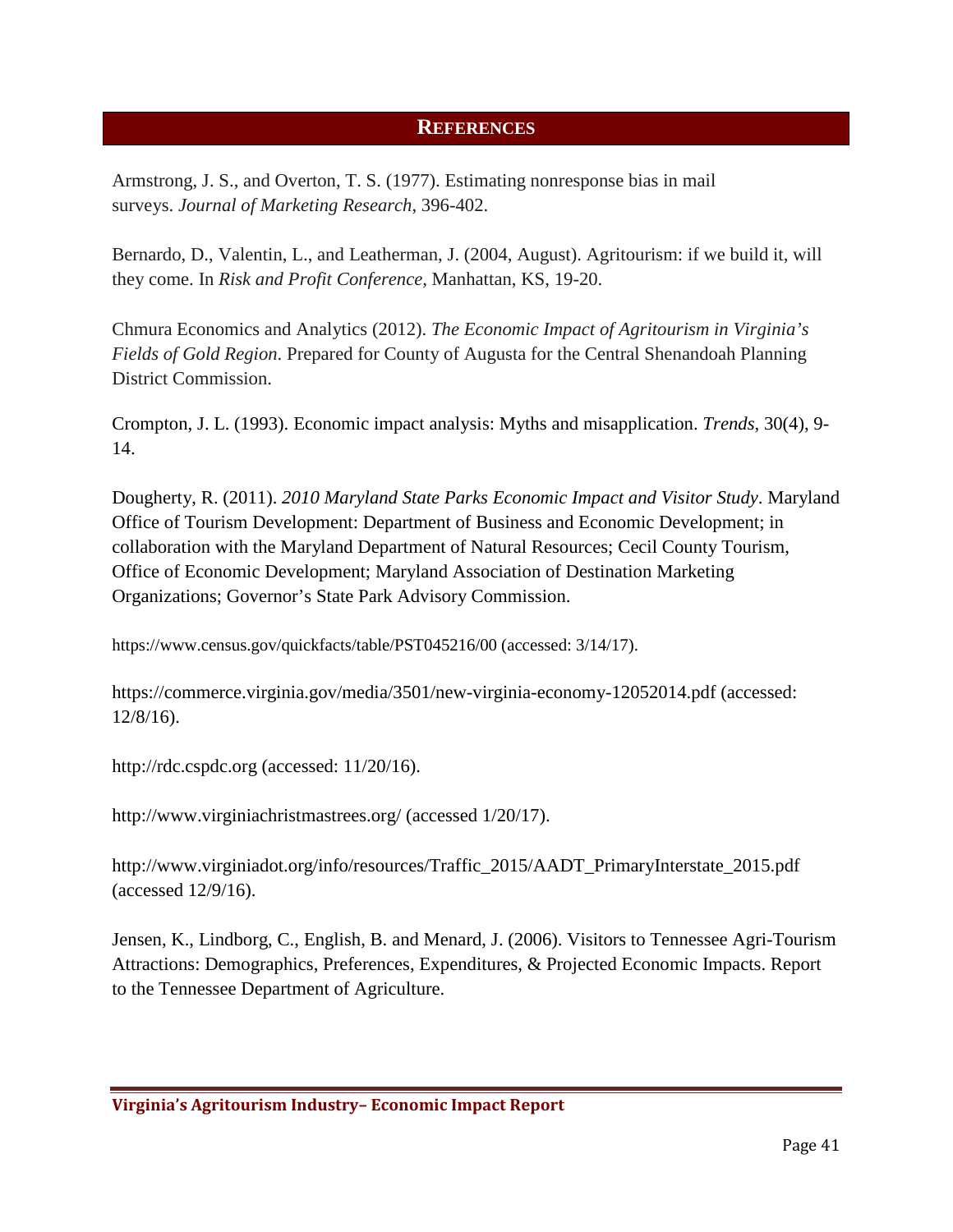Litz, R. and Rajaguru, G. (2008). "Does small store location matter? A test of three classic theories of retail location." *Journal of Small Business and Entrepreneurship,* Vol. 21 (4), pp. 477-492.

Lucha, C., Ferreira, G., Walker, M. and Groover, G. (2014). A Geographic Analysis of Agritourism in Virginia. Produced by Communications and Marketing, College of Agriculture and Life Sciences, Virginia Tech.

Nelson, R. (1958). *The Selection of Retail Locations,* Dodge: New York, NY.

Prayag, G., Landre, M., and Ryan, C. (2012). "Restaurant Location in Hamilton, New Zealand: Clustering Patterns from 1996 to 2008.

Stynes, D. J., Propst, D. B., Chang, W., and Sun, Y. (2000). Estimating national park visitor spending and economic impacts: The MGM2 model. *Report to the National Park Service. East Lansing, MI: Department of Park, Recreation and Tourism Resources, Michigan State University*.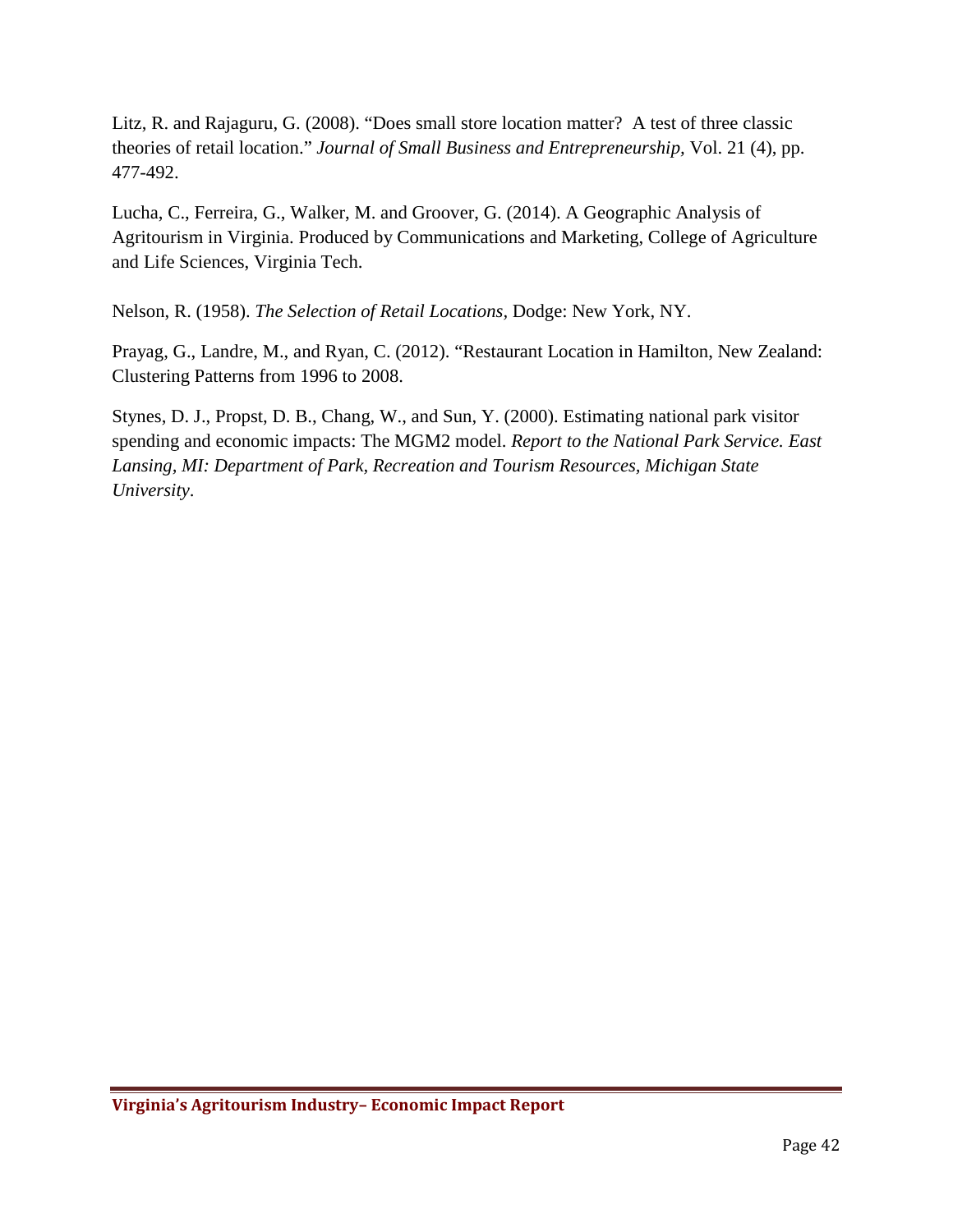# <span id="page-42-0"></span>**APPENDICES**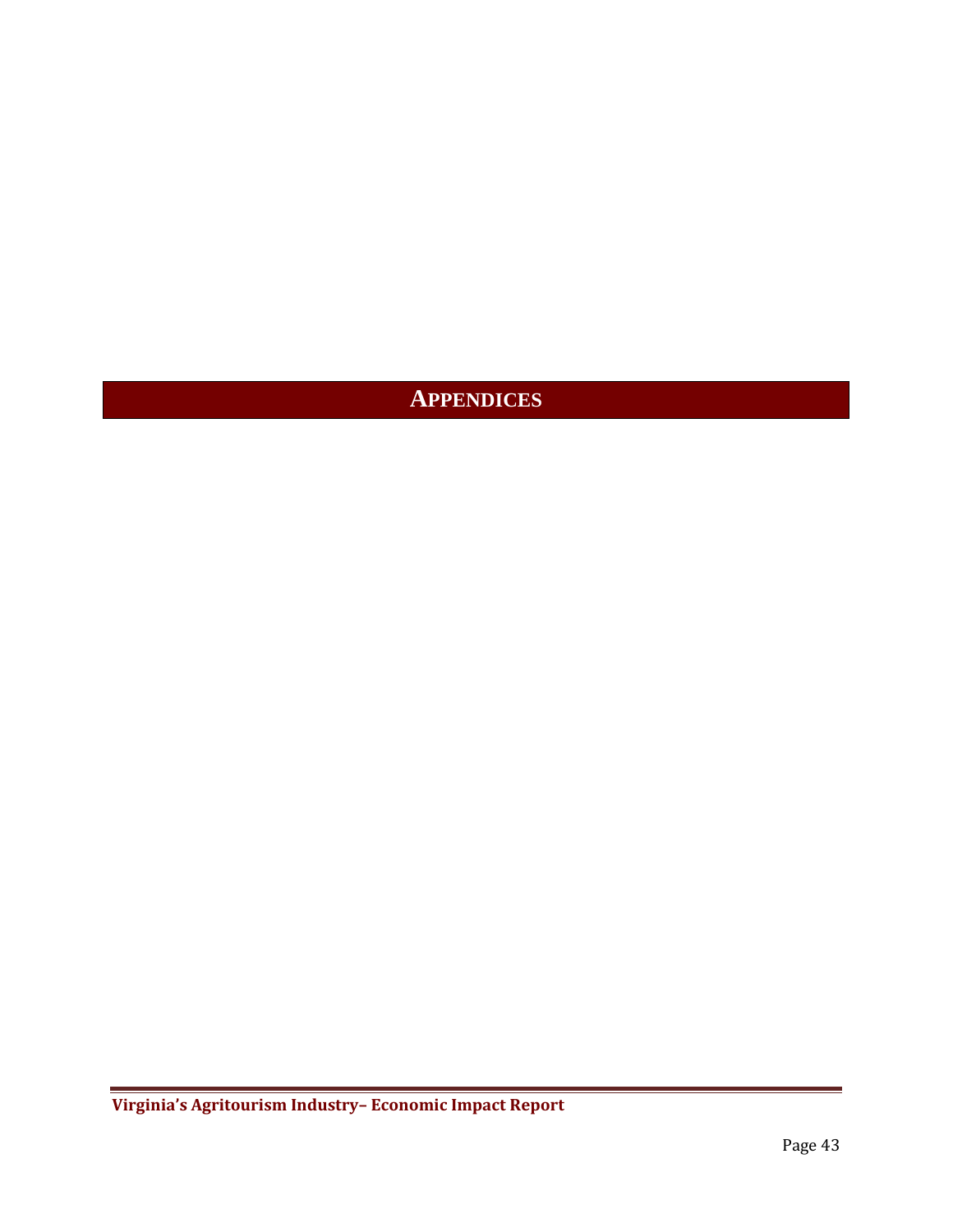#### **APPENDIX A: GLOSSARY OF TERMS**

<span id="page-43-0"></span>{Many of the definitions in this glossary are paraphrased directly from Stynes et al. (2000) MGM2 user's manual}

**Direct effects** – the changes in sales, income and jobs in an area as a result of first-round visitor spending and spending by agritourism farm businesses not supported by visitor revenues.

**Economic impact from travelers** – economic output modeling that includes all visitor spending and consequent multiplier effects by those traveling 50 miles or more to visit an agritourism site. Thus, economic impact figures reflect all of the "fresh money" entering an economy as a result of a given agritourism venue.

- **Unadjusted economic impact from travelers** economic impact output figures computed using statewide IMPLAN multipliers. Also, unadjusted figures do not deduct spending by visitors who report that the agritourism venue was not their primary destination.
- **Adjusted economic impact from travelers** calibrated economic impact output figures based upon whether a given region has economic activity above or below the state average. Adjusted economic impact figures are also reduced downward to account for spending by visitors who would have traveled and spent money in the state regardless of whether the agritourism venue existed.

**Economic activity** – economic output modeling that includes all visitor spending and consequent multiplier effects by both locals and non-locals as well as any money spent by agritourism businesses that was not supported by visitor spending. Consequently, economic activity figures represent all of the economic activity stimulated by an agritourism business location within the state.

- **Unadjusted economic activity** economic significance output figures computed using statewide IMPLAN multipliers.
- **Adjusted economic activity–** calibrated economic significance output figures based upon whether a given agritourism venue's county(ies) has economic activity above or below the state average.

**Indirect effects** – the changes in sales, income and jobs of suppliers of goods and services to those businesses where consumers spend direct money.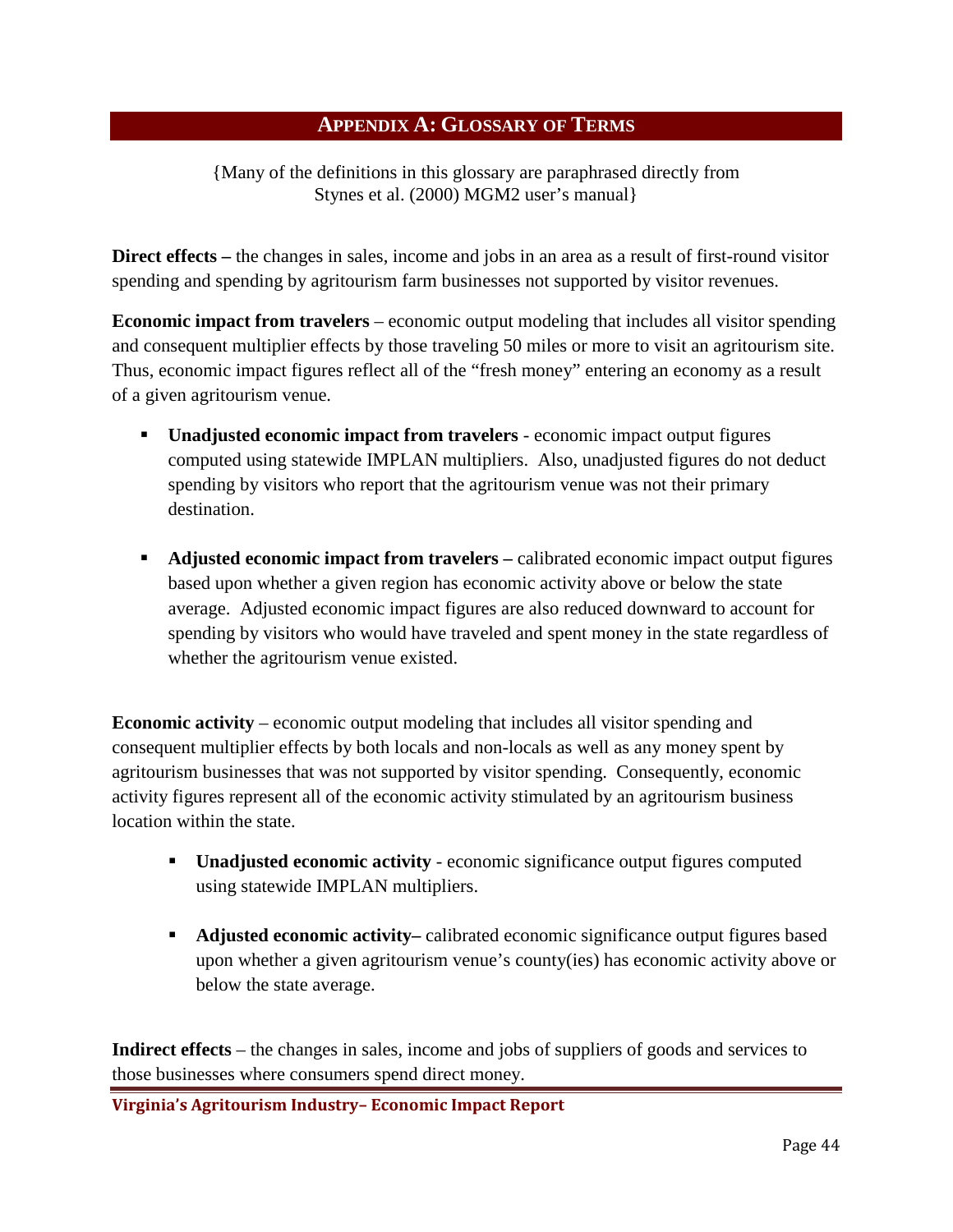**Induced effects** – the changes in economic activity in the region stimulated by household spending of income earned through direct and indirect effects of visitor spending.

**IMPLAN** – a computer-based input / output economic modeling system. With IMPLAN one can estimate 528 sector input / output models for any region consisting of one or more counties. IMPLAN includes procedures for generating multipliers and estimating impacts by applying final demand changes to the model.

**Multipliers** – express the magnitude of the secondary effects in a given geographic area and are often in the form of a ratio of the total change in economic activity relative to the direct change. Multipliers reflect the degree of interdependency between sectors in a region's economy and can vary substantially across regions and sectors.

**Secondary effects –** the changes in economic activity from subsequent rounds of re-spending of tourism dollars. There are two types of secondary effects: indirect and induced.

**Value-added (also termed 'gross regional product') –** the sum of total income and indirect business taxes. Value-added is a commonly used measure of the contribution of a region to the national economy because it avoids the double counting of intermediate sales and incorporates only the 'value-added' by the region to final products.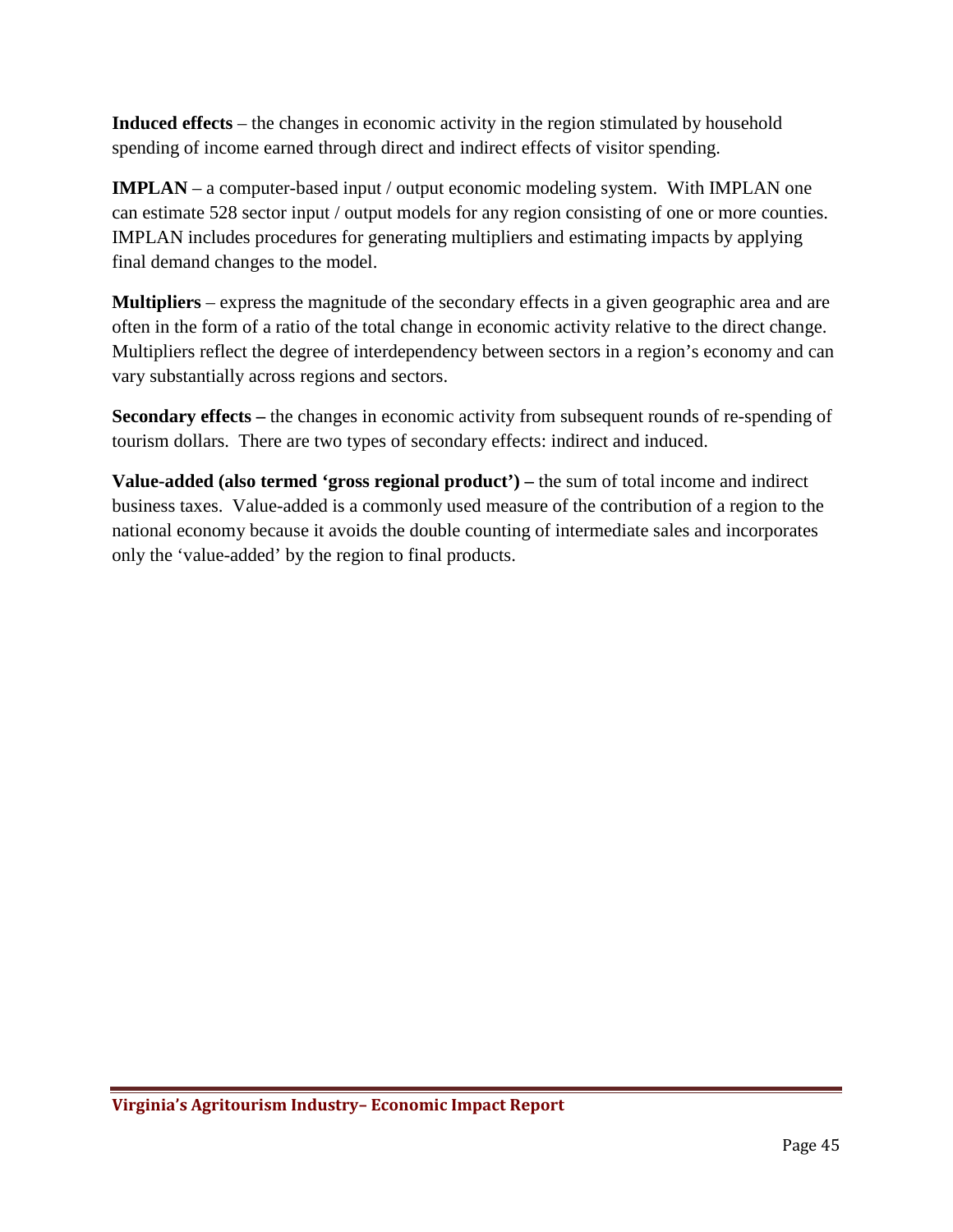# <span id="page-45-0"></span>**APPENDIX B: VIRGINIA TOURISM REGIONS, COUNTIES, AND TOTAL POPULATIONS**

| <b>Southwest</b>  |                                       |                                 |
|-------------------|---------------------------------------|---------------------------------|
| Virginia/         |                                       | Region Population: <sup>8</sup> |
| <b>Blue Ridge</b> | <b>BLAND</b>                          | 389,929                         |
| <b>Highlands</b>  | <b>BRISTOL CITY</b>                   |                                 |
|                   | <b>CARROLL</b>                        |                                 |
|                   | <b>FLOYD</b>                          |                                 |
|                   | <b>GALAX CITY</b>                     |                                 |
|                   | <b>GILES</b>                          |                                 |
|                   | <b>GRAYSON</b>                        |                                 |
|                   | <b>MONTGOMERY</b>                     |                                 |
|                   | <b>PATRICK</b>                        |                                 |
|                   | <b>PULASKI</b>                        |                                 |
|                   | <b>RADFORD CITY</b>                   |                                 |
|                   | <b>SMYTH</b>                          |                                 |
|                   | <b>WASHINGTON</b>                     |                                 |
|                   | <b>WYTHE</b>                          |                                 |
|                   |                                       | <b>Region Population:</b>       |
| <b>Central</b>    | <b>ALBEMARLE</b>                      | 1,715,099                       |
| <b>Virginia</b>   | <b>AMELIA</b>                         |                                 |
|                   | <b>AMHERST</b>                        |                                 |
|                   | <b>APPOMATTOX</b>                     |                                 |
|                   | <b>BUCKINGHAM</b>                     |                                 |
|                   | <b>CAMPBELL</b>                       |                                 |
|                   | <b>CHARLOTTESVILLE</b><br><b>CITY</b> |                                 |
|                   | <b>CHESTERFIELD</b>                   |                                 |
|                   | <b>COLONIAL HEIGHTS</b>               |                                 |
|                   | <b>CITY</b>                           |                                 |
|                   | <b>CUMBERLAND</b>                     |                                 |
|                   | <b>DINWIDDIE</b>                      |                                 |
|                   | <b>FLUVANNA</b>                       |                                 |
|                   | <b>GOOCHLAND</b>                      |                                 |
|                   | <b>GREENE</b>                         |                                 |
|                   | <b>HANOVER</b>                        |                                 |
|                   | <b>HENRICO</b>                        |                                 |
|                   | <b>HOPEWELL CITY</b>                  |                                 |
|                   | <b>LOUISA</b>                         |                                 |

<span id="page-45-1"></span>8 <https://www.census.gov/quickfacts/table/PST045216/00> (accessed March 14, 2017)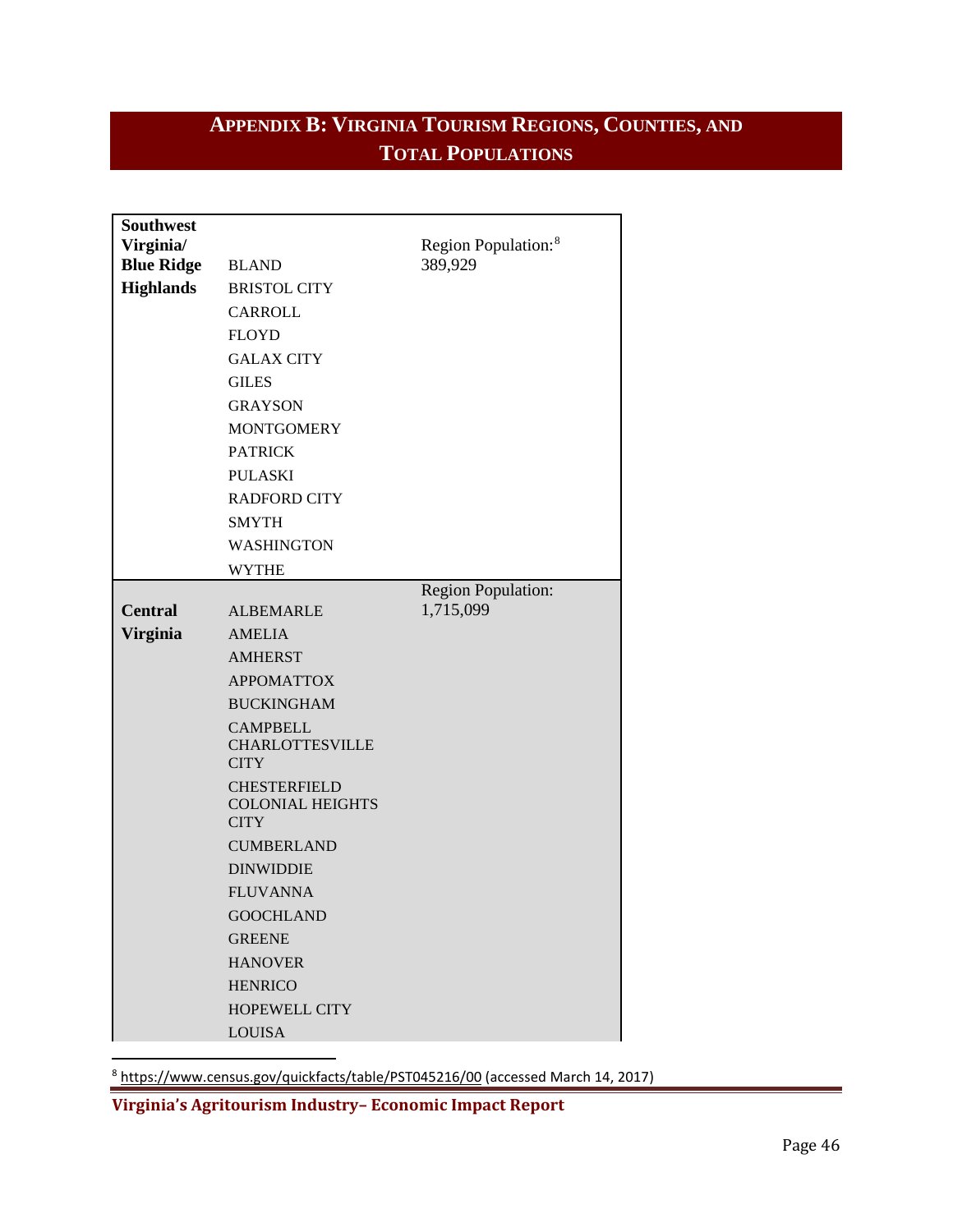| <b>MADISON</b><br><b>NELSON</b><br><b>NOTTOWAY</b><br><b>ORANGE</b><br>PETERSBURG CITY<br><b>POWHATAN</b><br>PRINCE EDWARD<br>PRINCE GEORGE<br><b>RICHMOND CITY</b><br><b>SUSSEX</b><br><b>Region Population:</b><br>166,417<br><b>Chesapeake</b><br><b>ESSEX</b><br>Bay<br><b>GLOUCESTER</b><br><b>KING AND QUEEN</b><br><b>KING GEORGE</b><br><b>KING WILLIAM</b><br><b>LANCASTER</b><br><b>MATHEWS</b><br><b>MIDDLESEX</b><br><b>NORTHUMBERLAND</b><br><b>RICHMOND</b><br>WESTMORELAND<br><b>Region Population:</b><br>45,128<br><b>Coastal</b><br><b>ACCOMACK</b><br>Virginia/<br><b>NORTHAMPTON</b><br><b>Eastern</b><br><b>Shore</b><br>Region Population:<br>1,665,850<br>Coastal<br><b>CHARLES CITY</b><br>Virginia<br><b>CHESAPEAKE CITY</b><br><b>FRANKLIN CITY</b><br><b>HAMPTON CITY</b><br><b>ISLE OF WIGHT</b><br><b>JAMES CITY</b><br><b>NEW KENT</b><br>NEWPORT NEWS CITY<br><b>NORFOLK CITY</b> | LYNCHBURG CITY |  |
|------------------------------------------------------------------------------------------------------------------------------------------------------------------------------------------------------------------------------------------------------------------------------------------------------------------------------------------------------------------------------------------------------------------------------------------------------------------------------------------------------------------------------------------------------------------------------------------------------------------------------------------------------------------------------------------------------------------------------------------------------------------------------------------------------------------------------------------------------------------------------------------------------------------|----------------|--|
|                                                                                                                                                                                                                                                                                                                                                                                                                                                                                                                                                                                                                                                                                                                                                                                                                                                                                                                  |                |  |
|                                                                                                                                                                                                                                                                                                                                                                                                                                                                                                                                                                                                                                                                                                                                                                                                                                                                                                                  |                |  |
|                                                                                                                                                                                                                                                                                                                                                                                                                                                                                                                                                                                                                                                                                                                                                                                                                                                                                                                  |                |  |
|                                                                                                                                                                                                                                                                                                                                                                                                                                                                                                                                                                                                                                                                                                                                                                                                                                                                                                                  |                |  |
|                                                                                                                                                                                                                                                                                                                                                                                                                                                                                                                                                                                                                                                                                                                                                                                                                                                                                                                  |                |  |
|                                                                                                                                                                                                                                                                                                                                                                                                                                                                                                                                                                                                                                                                                                                                                                                                                                                                                                                  |                |  |
|                                                                                                                                                                                                                                                                                                                                                                                                                                                                                                                                                                                                                                                                                                                                                                                                                                                                                                                  |                |  |
|                                                                                                                                                                                                                                                                                                                                                                                                                                                                                                                                                                                                                                                                                                                                                                                                                                                                                                                  |                |  |
|                                                                                                                                                                                                                                                                                                                                                                                                                                                                                                                                                                                                                                                                                                                                                                                                                                                                                                                  |                |  |
|                                                                                                                                                                                                                                                                                                                                                                                                                                                                                                                                                                                                                                                                                                                                                                                                                                                                                                                  |                |  |
|                                                                                                                                                                                                                                                                                                                                                                                                                                                                                                                                                                                                                                                                                                                                                                                                                                                                                                                  |                |  |
|                                                                                                                                                                                                                                                                                                                                                                                                                                                                                                                                                                                                                                                                                                                                                                                                                                                                                                                  |                |  |
|                                                                                                                                                                                                                                                                                                                                                                                                                                                                                                                                                                                                                                                                                                                                                                                                                                                                                                                  |                |  |
|                                                                                                                                                                                                                                                                                                                                                                                                                                                                                                                                                                                                                                                                                                                                                                                                                                                                                                                  |                |  |
|                                                                                                                                                                                                                                                                                                                                                                                                                                                                                                                                                                                                                                                                                                                                                                                                                                                                                                                  |                |  |
|                                                                                                                                                                                                                                                                                                                                                                                                                                                                                                                                                                                                                                                                                                                                                                                                                                                                                                                  |                |  |
|                                                                                                                                                                                                                                                                                                                                                                                                                                                                                                                                                                                                                                                                                                                                                                                                                                                                                                                  |                |  |
|                                                                                                                                                                                                                                                                                                                                                                                                                                                                                                                                                                                                                                                                                                                                                                                                                                                                                                                  |                |  |
|                                                                                                                                                                                                                                                                                                                                                                                                                                                                                                                                                                                                                                                                                                                                                                                                                                                                                                                  |                |  |
|                                                                                                                                                                                                                                                                                                                                                                                                                                                                                                                                                                                                                                                                                                                                                                                                                                                                                                                  |                |  |
|                                                                                                                                                                                                                                                                                                                                                                                                                                                                                                                                                                                                                                                                                                                                                                                                                                                                                                                  |                |  |
|                                                                                                                                                                                                                                                                                                                                                                                                                                                                                                                                                                                                                                                                                                                                                                                                                                                                                                                  |                |  |
|                                                                                                                                                                                                                                                                                                                                                                                                                                                                                                                                                                                                                                                                                                                                                                                                                                                                                                                  |                |  |
|                                                                                                                                                                                                                                                                                                                                                                                                                                                                                                                                                                                                                                                                                                                                                                                                                                                                                                                  |                |  |
|                                                                                                                                                                                                                                                                                                                                                                                                                                                                                                                                                                                                                                                                                                                                                                                                                                                                                                                  |                |  |
|                                                                                                                                                                                                                                                                                                                                                                                                                                                                                                                                                                                                                                                                                                                                                                                                                                                                                                                  |                |  |
|                                                                                                                                                                                                                                                                                                                                                                                                                                                                                                                                                                                                                                                                                                                                                                                                                                                                                                                  |                |  |
|                                                                                                                                                                                                                                                                                                                                                                                                                                                                                                                                                                                                                                                                                                                                                                                                                                                                                                                  |                |  |
|                                                                                                                                                                                                                                                                                                                                                                                                                                                                                                                                                                                                                                                                                                                                                                                                                                                                                                                  |                |  |
|                                                                                                                                                                                                                                                                                                                                                                                                                                                                                                                                                                                                                                                                                                                                                                                                                                                                                                                  |                |  |
|                                                                                                                                                                                                                                                                                                                                                                                                                                                                                                                                                                                                                                                                                                                                                                                                                                                                                                                  |                |  |
|                                                                                                                                                                                                                                                                                                                                                                                                                                                                                                                                                                                                                                                                                                                                                                                                                                                                                                                  |                |  |
|                                                                                                                                                                                                                                                                                                                                                                                                                                                                                                                                                                                                                                                                                                                                                                                                                                                                                                                  |                |  |
|                                                                                                                                                                                                                                                                                                                                                                                                                                                                                                                                                                                                                                                                                                                                                                                                                                                                                                                  |                |  |
|                                                                                                                                                                                                                                                                                                                                                                                                                                                                                                                                                                                                                                                                                                                                                                                                                                                                                                                  |                |  |
|                                                                                                                                                                                                                                                                                                                                                                                                                                                                                                                                                                                                                                                                                                                                                                                                                                                                                                                  |                |  |
| POQUOSON CITY                                                                                                                                                                                                                                                                                                                                                                                                                                                                                                                                                                                                                                                                                                                                                                                                                                                                                                    |                |  |
| PORTSMOUTH CITY                                                                                                                                                                                                                                                                                                                                                                                                                                                                                                                                                                                                                                                                                                                                                                                                                                                                                                  |                |  |
| <b>SOUTHAMPTON</b>                                                                                                                                                                                                                                                                                                                                                                                                                                                                                                                                                                                                                                                                                                                                                                                                                                                                                               |                |  |
| <b>SUFFOLK CITY</b>                                                                                                                                                                                                                                                                                                                                                                                                                                                                                                                                                                                                                                                                                                                                                                                                                                                                                              |                |  |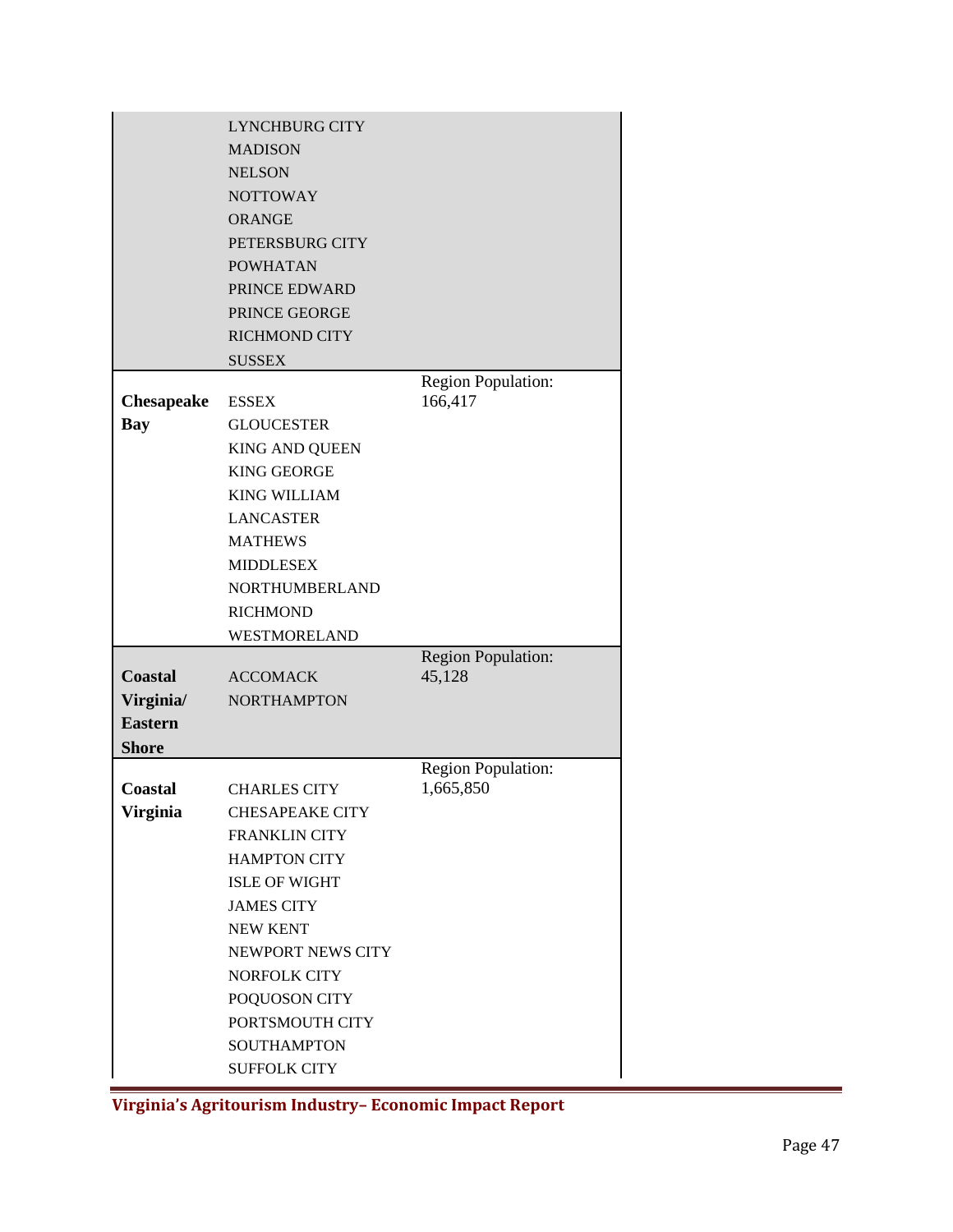|                               | <b>SURRY</b><br><b>VIRGINIA BEACH CITY</b>              |                                      |
|-------------------------------|---------------------------------------------------------|--------------------------------------|
|                               | <b>WILLIAMSBURG CITY</b>                                |                                      |
|                               | <b>YORK</b>                                             |                                      |
| <b>Southwest</b><br>Virginia/ |                                                         | <b>Region Population:</b>            |
| <b>Heart of</b>               | <b>BUCHANAN</b>                                         | 199,171                              |
| <b>Appalachia</b>             | <b>DICKENSON</b>                                        |                                      |
|                               | <b>LEE</b>                                              |                                      |
|                               | <b>NORTON CITY</b>                                      |                                      |
|                               | <b>RUSSELL</b>                                          |                                      |
|                               | <b>SCOTT</b>                                            |                                      |
|                               | <b>TAZEWELL</b>                                         |                                      |
|                               | <b>WISE</b>                                             |                                      |
|                               |                                                         | <b>Region Population:</b>            |
| <b>Northern</b>               | <b>ALEXANDRIA CITY</b>                                  | 2,887,187                            |
| <b>Virginia</b>               | <b>ARLINGTON</b>                                        |                                      |
|                               | <b>CAROLINE</b>                                         |                                      |
|                               | <b>CULPEPER</b>                                         |                                      |
|                               | <b>FAIRFAX</b>                                          |                                      |
|                               | <b>FAIRFAX CITY</b><br><b>FALLS CHURCH CITY</b>         |                                      |
|                               |                                                         |                                      |
|                               | <b>FAUQUIER</b><br><b>FREDERICKSBURG</b><br><b>CITY</b> |                                      |
|                               | <b>LOUDOUN</b>                                          |                                      |
|                               | <b>MANASSAS CITY</b>                                    |                                      |
|                               | <b>MANASSAS PARK CITY</b>                               |                                      |
|                               | PRINCE WILLIAM                                          |                                      |
|                               | <b>RAPPAHANNOCK</b>                                     |                                      |
|                               | SPOTSYLVANIA                                            |                                      |
|                               | <b>STAFFORD</b>                                         |                                      |
| <b>Shenandoah</b>             |                                                         | <b>Region Population:</b><br>499,464 |
|                               | <b>AUGUSTA</b>                                          |                                      |
| <b>Valley</b>                 | <b>BUENA VISTA CITY</b><br><b>CLARKE</b>                |                                      |
|                               | <b>FREDERICK</b>                                        |                                      |
|                               | <b>HARRISONBURG CITY</b>                                |                                      |
|                               | <b>LEXINGTON CITY</b>                                   |                                      |
|                               | <b>PAGE</b>                                             |                                      |
|                               | <b>ROCKBRIDGE</b>                                       |                                      |
|                               | <b>ROCKINGHAM</b>                                       |                                      |
|                               |                                                         |                                      |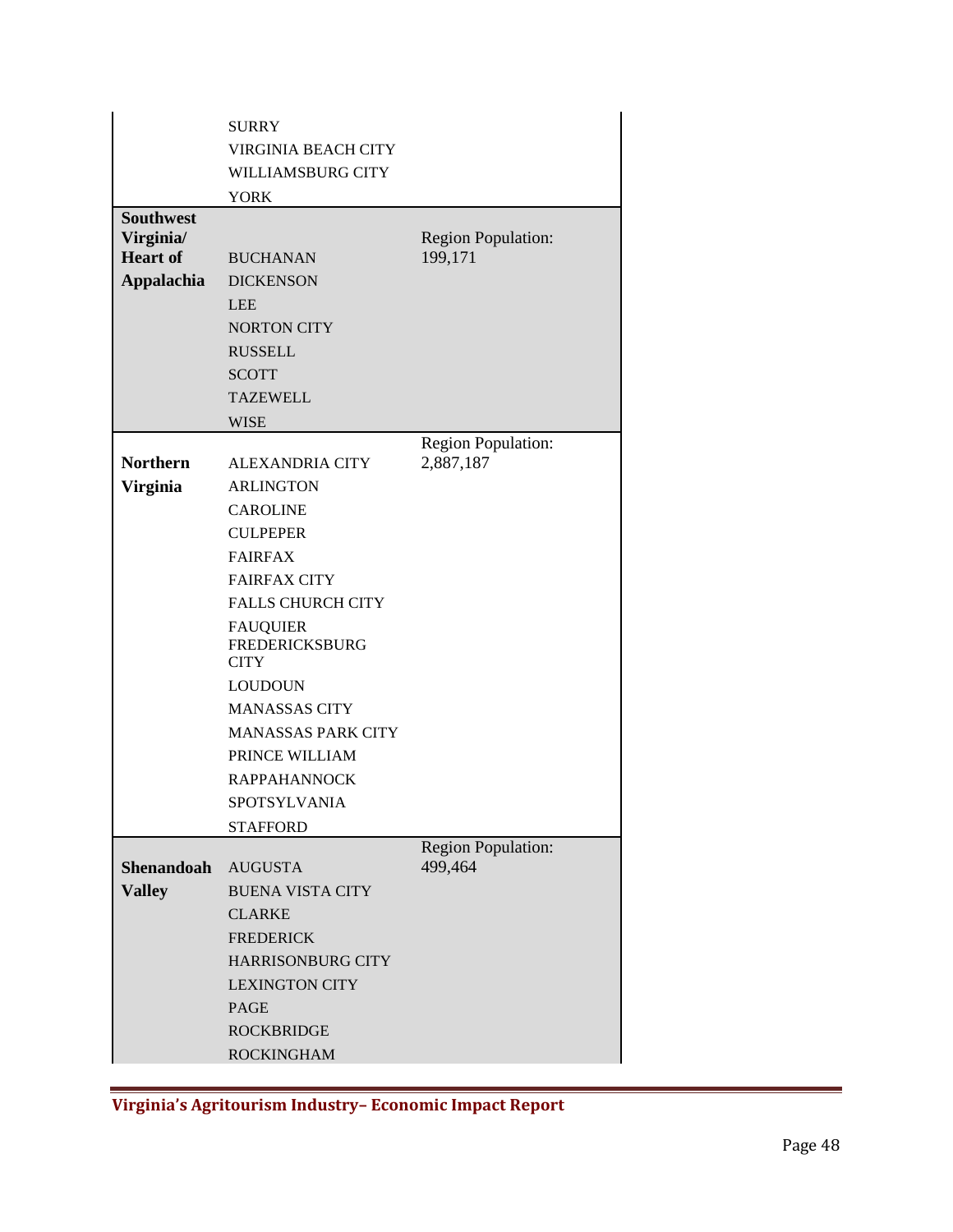|                  | <b>SHENANDOAH</b>        |                           |
|------------------|--------------------------|---------------------------|
|                  | <b>STAUNTON CITY</b>     |                           |
|                  | <b>WARREN</b>            |                           |
|                  | <b>WAYNESBORO CITY</b>   |                           |
|                  | <b>WINCHESTER CITY</b>   |                           |
|                  |                          | Region Population:        |
| <b>Southern</b>  | <b>BRUNSWICK</b>         | 302,856                   |
| <b>Virginia</b>  | <b>CHARLOTTE</b>         |                           |
|                  | <b>DANVILLE CITY</b>     |                           |
|                  | <b>EMPORIA CITY</b>      |                           |
|                  | <b>GREENSVILLE</b>       |                           |
|                  | <b>HALIFAX</b>           |                           |
|                  | <b>HENRY</b>             |                           |
|                  | <b>LUNENBURG</b>         |                           |
|                  | <b>MARTINSVILLE CITY</b> |                           |
|                  | <b>MECKLENBURG</b>       |                           |
|                  | PITTSYLVANIA             |                           |
|                  |                          | <b>Region Population:</b> |
| <b>Virginia</b>  | <b>ALLEGHANY</b>         | 415,277                   |
| <b>Mountains</b> | <b>BATH</b>              |                           |
|                  | <b>BEDFORD</b>           |                           |
|                  | <b>BOTETOURT</b>         |                           |
|                  | <b>COVINGTON CITY</b>    |                           |
|                  | <b>CRAIG</b>             |                           |
|                  | <b>FRANKLIN</b>          |                           |
|                  | <b>HIGHLAND</b>          |                           |
|                  | <b>ROANOKE</b>           |                           |
|                  | <b>ROANOKE CITY</b>      |                           |
|                  | <b>SALEM CITY</b>        |                           |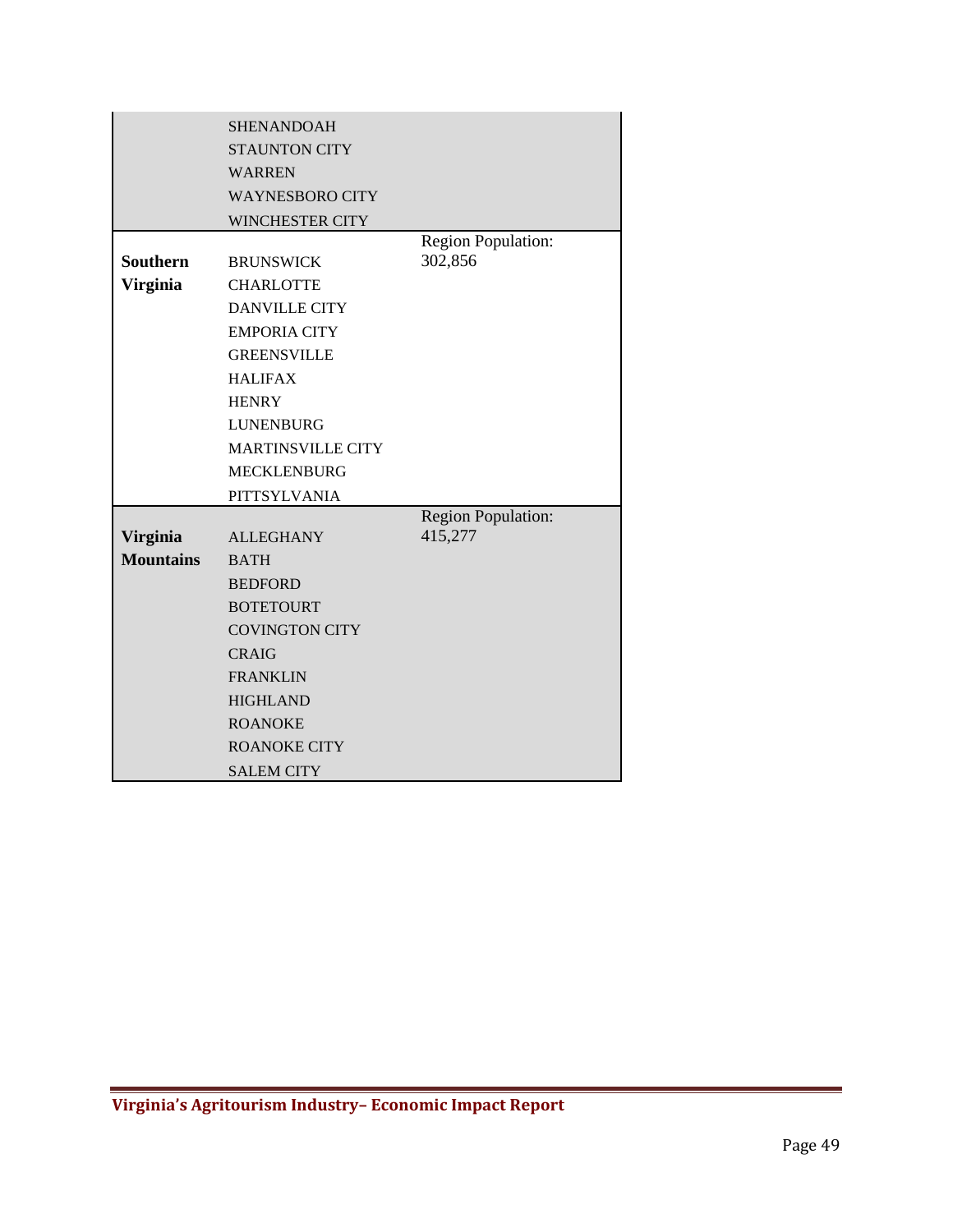#### **APPENDIX C: FARM BUSINESS INVENTORY E-MAIL**

<span id="page-49-0"></span>Dear XX,

Virginia's Secretary of Agriculture and Forestry, Todd Haymore, has commissioned a study on the economic impact of the Commonwealth's agritourism sector. **Before the study begins,** we must identify all of the agritourism businesses in the state.

If you are aware of any establishments in your area that are not in the attached excel file, but offer one or more of the items on the below list, could you please take a couple of moments to enter them here:

[https://virginiatech.qualtrics.com/SE/?SID=SV\\_5bZ9fKvhHS6O0FT](https://virginiatech.qualtrics.com/SE/?SID=SV_5bZ9fKvhHS6O0FT)

\*\*\*PLEASE COMPLETE BY AUGUST 5th

#### **Educational experiences on a farm1, ranch, orchard, or vineyard:**

-Tour / Field trip -Farm immersion experience -Cooking class -Beer, cider, spirits, or wine tasting -Food tasting -Educational workshop -Wildlife study -Youth camp -Art / photography

#### **Entertainment on a farm1, ranch, orchard, or vineyard:**

-Festival / event -Hayride -Haunted barn -Corn maze -Pumpkin patch -Animal observation / petting -Barn dance -Rodeo -Cook-off or contest -Wedding / reunion / social gathering / concert

#### **Hospitality services on a farm1, ranch, orchard, or vineyard:**

-On-farm lodging or camping -On-farm dining

{continued on next page}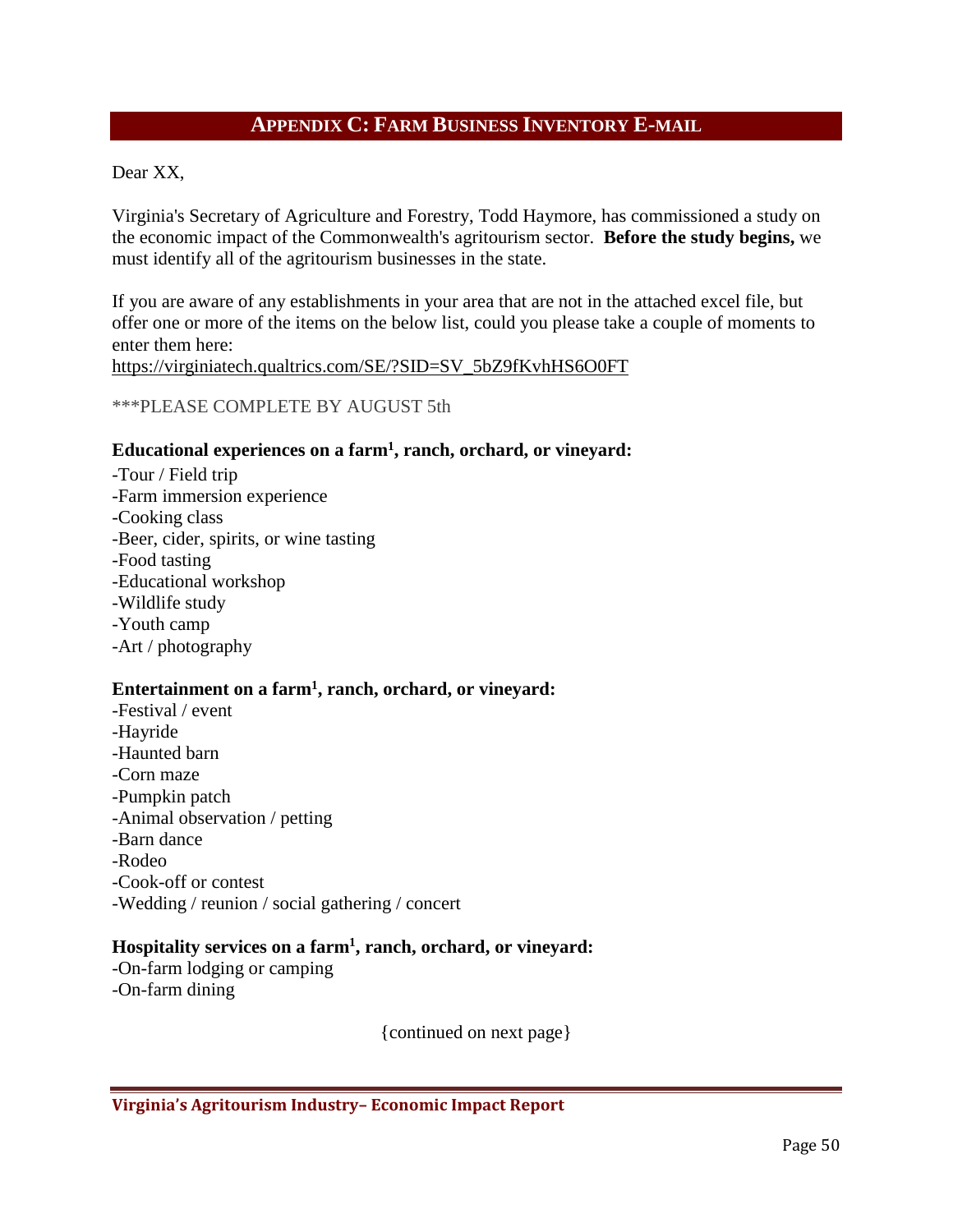#### **On-farm1, direct sales:**

-U-pick vegetables or fruit -Christmas tree farm / cut your own -Produce, meat, dairy, or honey purchased on the farm -Retail goods purchased on the farm

#### **Outdoor recreation on a farm1, ranch, orchard, or vineyard:**

-On-farm fishing -On-farm hunting -On-farm horseback riding -On farm boating -On-farm bicycling / foot race / adventure course / zip line -On-farm hiking -On-farm stargazing -On-farm skeet / trap shooting

<sup>1</sup>Includes all types of farms: e.g. aquaculture farms, bee farms, green houses/nurseries, oyster farms, etc…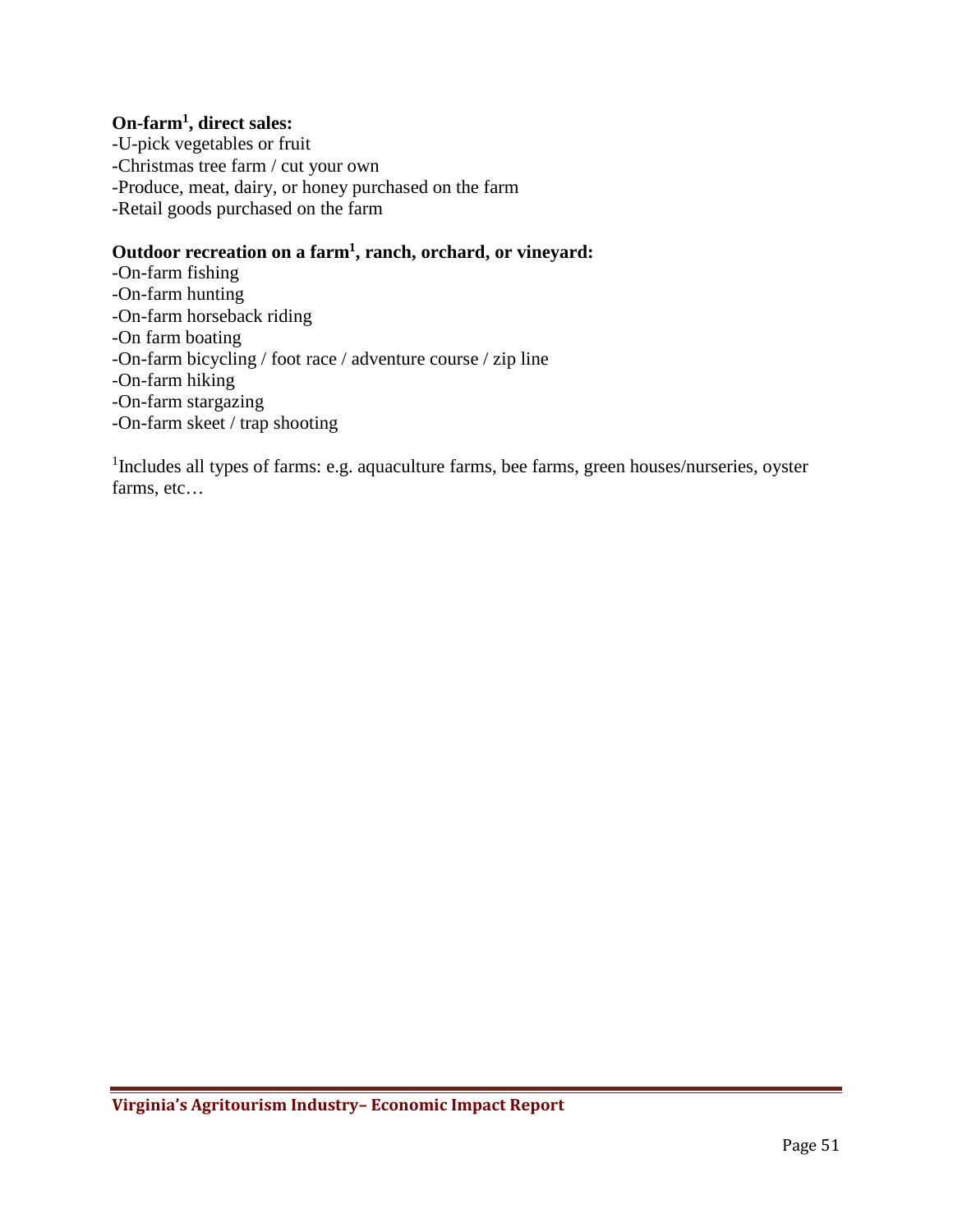## <span id="page-51-0"></span>**APPENDIX D: DEMOGRAPHIC PROFILES OF CONSUMER SURVEY RESPONDENTS**

#### **Respondents' Age Brackets**

| 18 to 24    | 11.06% |
|-------------|--------|
| 25 to 34    | 40.81% |
| 35 to 44    | 25.44% |
| 45 to 54    | 12.64% |
| 53 to 64    | 6.90%  |
| 65 and over | 3.16%  |

#### **Respondents' Gender**

| Female | 63.17% |
|--------|--------|
| Male   | 36.83% |

#### **Respondents' Educational Attainment**

| Some High School                        | 0.67%  |
|-----------------------------------------|--------|
| <b>High School</b>                      | 8.14%  |
| Some College                            | 16.86% |
| <b>Associate's Degree or Vocational</b> | 10.15% |
| <b>Bachelor's Degree</b>                | 31.12% |
| Some Graduate School                    | 5.03%  |
| <b>Graduate Degree</b>                  | 15.94% |
| Prefer not to answer                    | 12.08% |

#### **Respondents' Household Income**

| Less than $$55,000$          | 29.8% |
|------------------------------|-------|
| Between \$55,000 - \$75,000  | 24.1% |
| Between \$75,000 - \$100,000 | 20.5% |
| Greater than \$100,000       | 25.3% |

#### **Average party size**

2.97 individuals